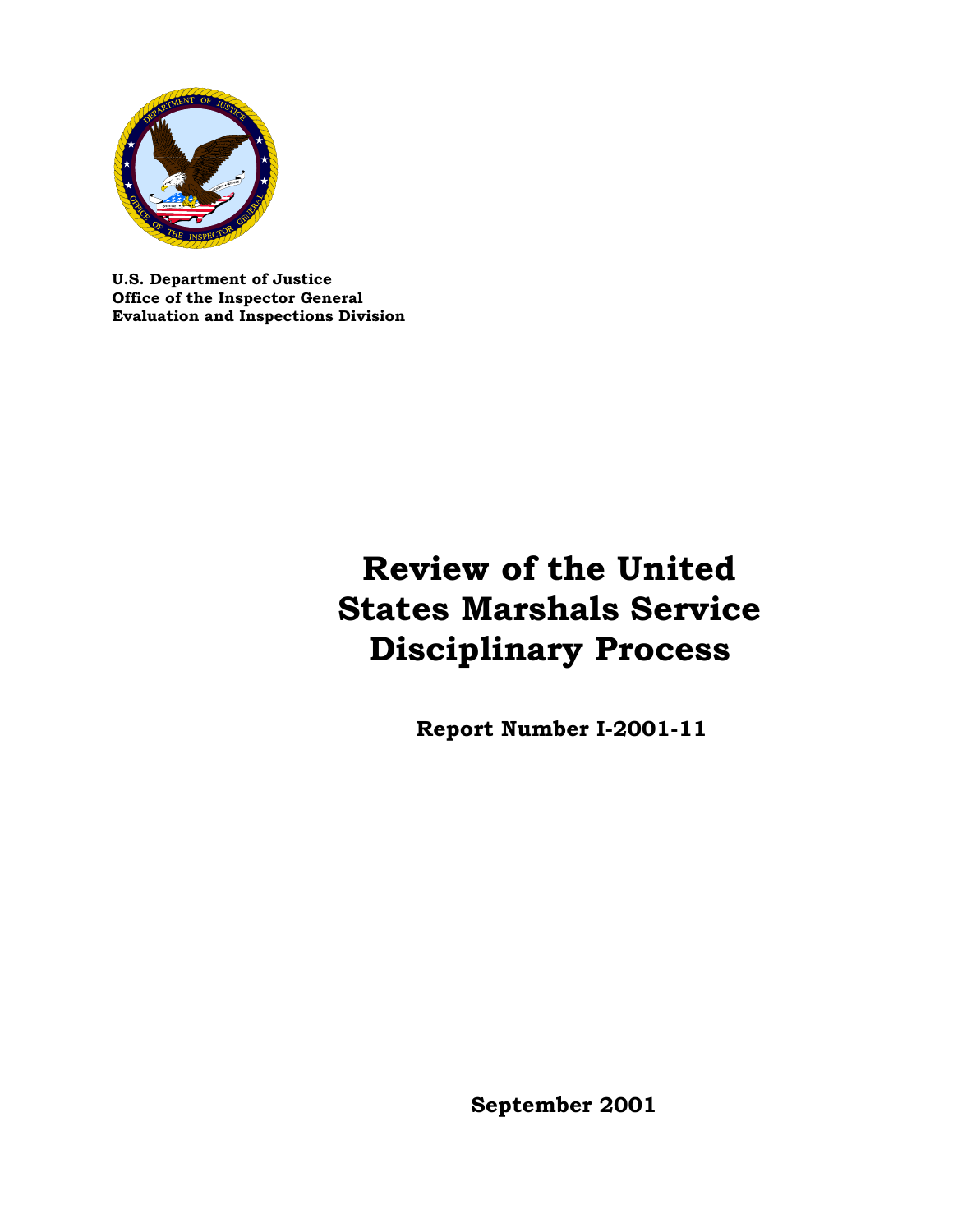## **EXECUTIVE DIGEST**

The Department of Justice (DOJ) Office of the Inspector General (OIG), Evaluation and Inspections Division, evaluated the discipline process in the United States Marshals Service (USMS) to determine whether discipline actions taken in response to substantiated misconduct allegations were consistent, timely, and in accordance with USMS policy.

The USMS discipline process consists of two phases--the investigation of misconduct allegations and the adjudication of substantiated allegations. Depending on the severity of an allegation, the OIG, the USMS Office of Internal Affairs (OIA), or a USMS district or division office conducts the investigation into the misconduct. If the allegation is substantiated, the investigation report is forwarded through the OIA to the USMS Human Resources Division (HRD) Employee Relations Team (ERT) for adjudication. The adjudication phase involves a review of the case by designated USMS management officials to determine the discipline action, which can range from an oral admonishment to removal.

From a universe of 560 misconduct cases adjudicated between FY 1998 and FY 2000, we selected 50 cases to review for consistency and timeliness. We found 25 cases where the consistency of the discipline or the degree of discipline imposed raised serious concerns, and the reasons for the final discipline decisions were not adequately documented. In 8 of the 50 cases, we also found no documented evidence in the employees' official personnel folders that discipline actions had been enforced.

In 14 of the 50 cases, we found significant periods of unexplained elapsed time that appeared to prolong case adjudication. The overall adjudication timeline for these 14 cases ranged from 89 days to 330 days, with unexplained elapsed time periods ranging from 61 days to 217 days. Because of incomplete or inaccurate information in case files and the automated database, ERT personnel could not reconstruct case events to account for these time periods.

Timeliness of case processing was also a problem in the Alternative Dispute Resolution (ADR) Program. We found that 66 percent of the misconduct cases in the ADR Program had exceeded the Program's established time limit of 60 days. The backlog of cases may be attributed in part to the types of cases accepted by the ADR Program and limited use of USMS employees trained as ADR facilitators. In addition, the ADR Program did not effectively use its automated database to track the status of cases.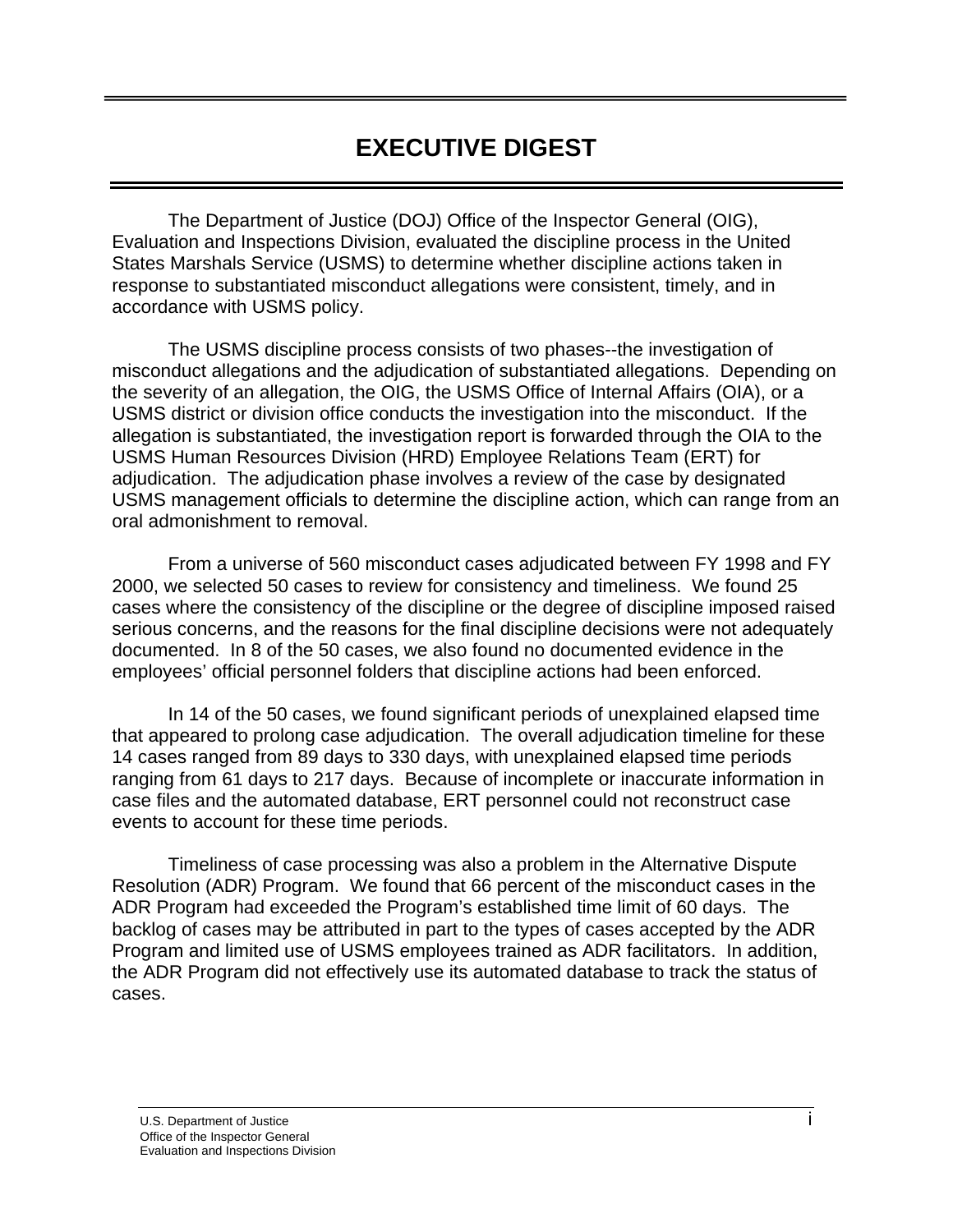We also found a need for improved coordination between the various USMS entities involved in the discipline process. During our interviews, officials from these entities expressed concern or uncertainty about specific discipline process responsibilities, procedures, timelines, and work quality. Some of the general concerns mentioned by these officials involved the need for (1) cross-training to better understand the information requirements of the various entities to process misconduct cases, (2) improving or centralizing oversight of the entire discipline process, (3) clearly defining responsibilities concerning discipline process duties, (4) improving the timeliness in the discipline process, (5) improving the exchange of information among the entities, and (6) improving the OIA's response for follow-up investigative requests.

We found that the HRD and the ERT had not fully developed and implemented performance standards for the adjudication of misconduct cases. The USMS Performance Management Program identifies performance measures related to the OIA's investigative phase of the discipline process. However, goals and measures for the ERT's adjudication phase of the discipline process are not included. As a result, identifying and evaluating strengths and weaknesses in the adjudication phase of the discipline process cannot be accomplished.

Finally, the USMS is not reporting all allegations of misconduct to the OIG as required by OIG policy. Prior to forwarding an allegation to the OIG, the OIA performs a "preliminary investigation" of the allegation. If the OIA determines that the alleged misconduct did not violate USMS policy or that enough information is not provided to warrant opening a formal investigation, the OIA considers the allegation "closed." In this instance, the allegation is not forwarded to the OIG for review. The OIA's FY 1998, FY 1999, and FY 2000 annual statistics show that 70, 93, and 76 misconduct allegations were classified as preliminary investigations and closed. These 239 misconduct allegations were not reported to the OIG. The allegations included firearms violations, discrimination complaints, fraud, and hostile work environment misconduct that require immediate or 48-hour reporting by the USMS to the OIG according to OIG policy. In addition, allegations for 16 of the 50 cases we reviewed were opened by the USMS as full investigations but were not reported to the OIG.

We made 12 recommendations to help the USMS improve its discipline process:

- improve adherence to federal documentation standards for misconduct cases (Recommendation 1);
- ensure that formal discipline actions are enforced and properly documented in the official personnel folders (Recommendation 2);
- require the ADR Program to meet program time limits, improve the use of available USMS facilitators; accept only cases appropriate for ADR, and improve case tracking (Recommendations 4, 5, 6, and 7);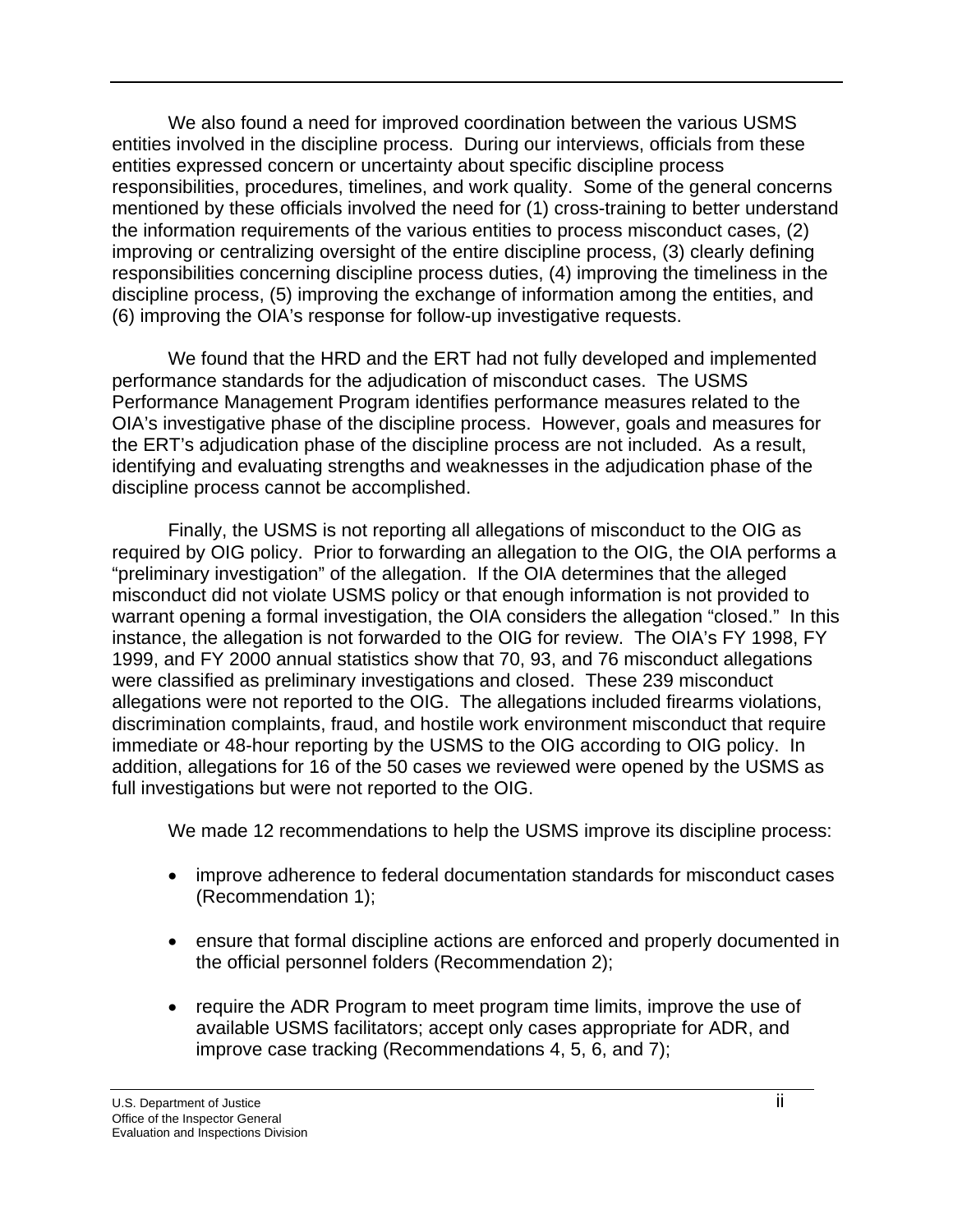- require development and implementation of data collection, entry, and review standards for ERT's automated database (Recommendation 8);
- reactivate meetings with representatives from the appropriate entities to improve coordination within the discipline process (Recommendation 9);
- establish performance standards, including timelines, to improve the adjudication and oversight of misconduct cases (Recommendations 3 and 10);
- report all misconduct allegations to the OIA and then to the OIG (Recommendations 11 and 12).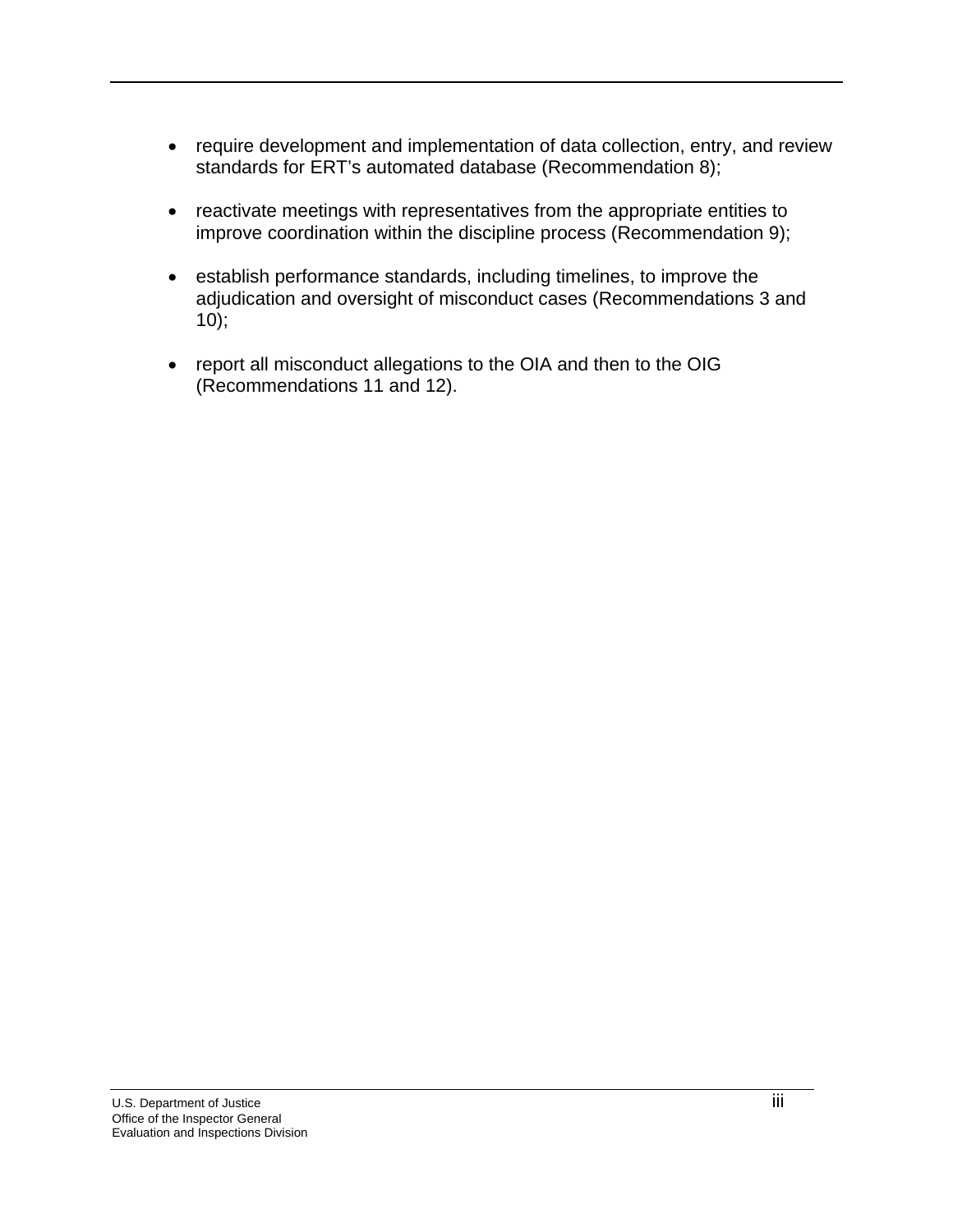## **TABLE OF CONTENTS**

|                                                                                                      | ADR Program Does not Effectively Manage Caseload  18  |  |  |  |  |
|------------------------------------------------------------------------------------------------------|-------------------------------------------------------|--|--|--|--|
|                                                                                                      |                                                       |  |  |  |  |
|                                                                                                      |                                                       |  |  |  |  |
|                                                                                                      |                                                       |  |  |  |  |
|                                                                                                      | Allegations are not Reported to the OIG as Required24 |  |  |  |  |
| <b>APPENDIX1</b><br><b>APPENDIX 2</b><br><b>APPENDIX 3</b><br><b>APPENDIX 4</b><br><b>APPENDIX 5</b> | Case File Characteristics and Offenses38              |  |  |  |  |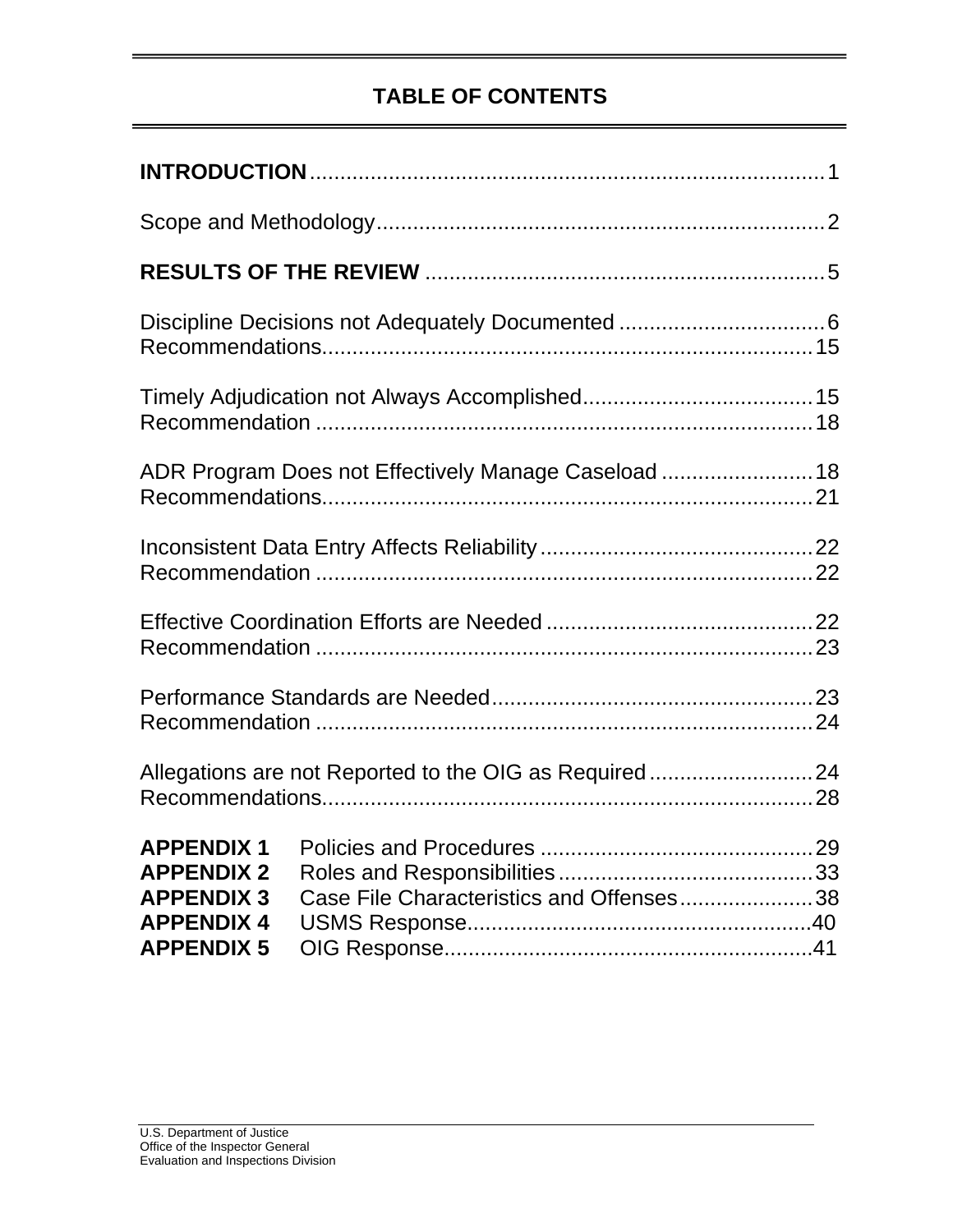## **INTRODUCTION**

<span id="page-5-0"></span>After an allegation of misconduct is brought to the attention of management, USMS policy dictates that it be reported to the Office of Internal Affairs (OIA).<sup>1</sup> After receipt, the OIA is required to forward these allegations to the OIG for review. Depending on the severity of the allegation, the OIG makes a determination whether to investigate the allegation or refer it back to the OIA for appropriate action. Appendix 1 summarizes the policies and procedures governing the USMS discipline process.

The USMS discipline process is separated into two distinct phases: investigation and adjudication. The OIA, under the Executive Services Division (ESD), controls the investigation phase of the process. The Employee Relations Team (ERT), under the Human Resources Division (HRD), controls the adjudication phase of the process.

In the investigation phase, if the OIG does not perform the investigation, the OIG refers the allegation back to the OIA for appropriate handling. The OIA reviews the alleged misconduct and closes the case if it determines that no investigation is required. If the OIA determines that an investigation is required, the OIA either conducts the investigation or refers the case back to the district or division where the employee (the subject of the allegation) works for investigation. The OIA has established a performance standard of 100 days to complete an investigation.<sup>2</sup> If the allegation is substantiated by the investigation, the OIA forwards the completed investigative case file to the ERT to begin the adjudication phase of the discipline process.

After the ERT receives the investigative case file from the OIA, the ERT reviews the file and distributes the misconduct case for adjudication according to the USMS Discipline Delegation Policy (see Appendix 1). The ERT sends the cases it determines may warrant more than 14 days suspension as a potential discipline action to the USMS Discipline Panel to review and propose discipline actions. The ERT coordinates discipline proposals and decisions exceeding 14 days suspension with the USMS Office of General Counsel (OGC). The ERT sends the cases it determines may warrant less

<sup>1</sup>  $1$  Examples of misconduct allegations are the unauthorized use of a government-owned vehicle, improper discharge of a weapon, failure to follow USMS policy, or associating with an individual involved in criminal activities.

 $2$  In FY 2000, the OIA reported to the USMS Director that its total of 150 misconduct investigations conducted were completed in an average of 42 days.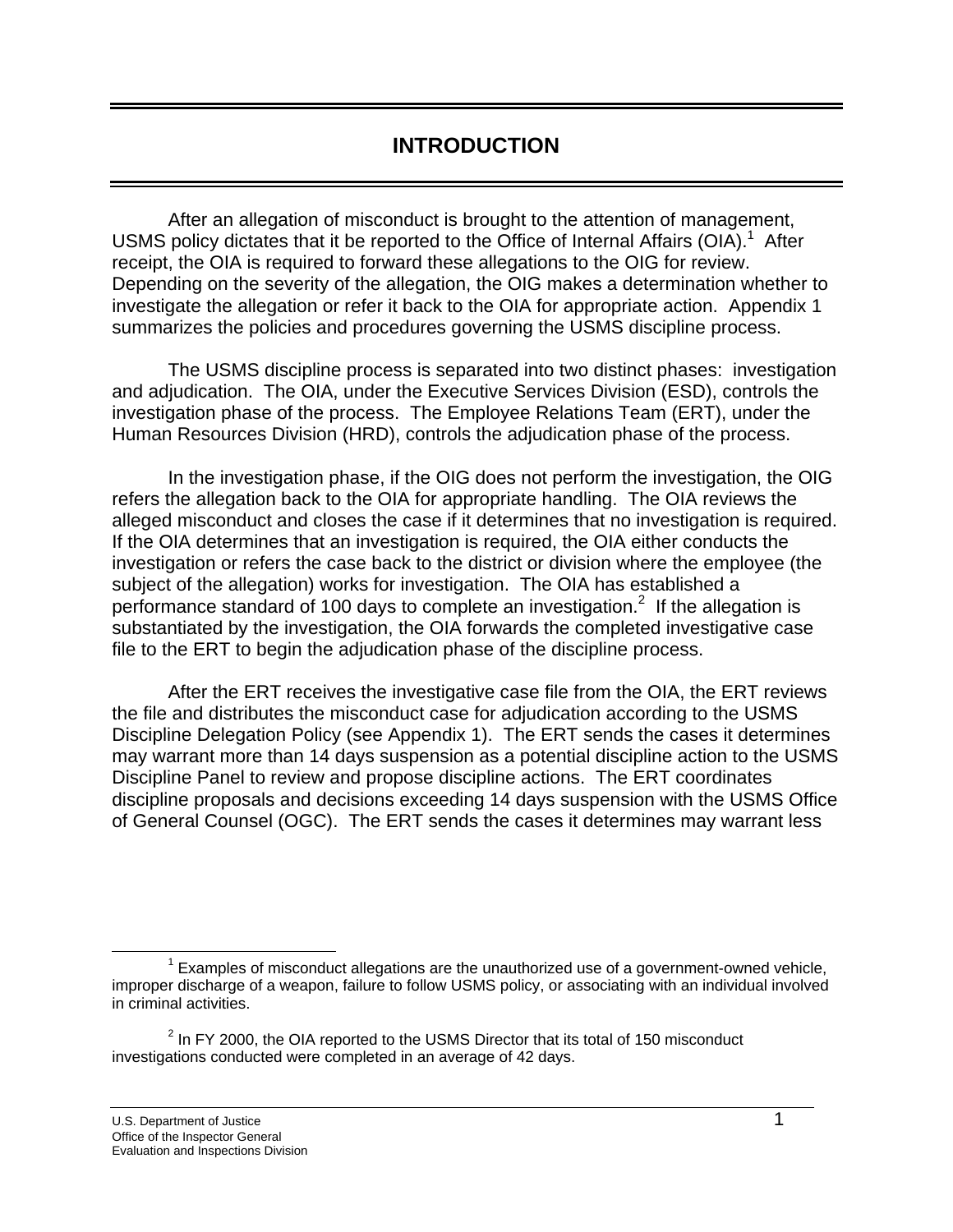<span id="page-6-0"></span>than 14 days suspension as a potential discipline action to the appropriate officials in the district or division where the employee works to propose and decide discipline actions.<sup>3</sup>

The ERT is required to review and approve all discipline proposals and decisions for consistency and compliance with applicable USMS policies prior to issuance. The ERT is responsible for maintaining the official misconduct case files and related documentation in accordance with federal guidelines, which require copies of all proposal and final decisions, employees responses, and other supporting materials to be maintained. In addition, the ERT enters specific misconduct case file information in its automated database.<sup>4</sup> Throughout the adjudication phase, the ERT is available to provide advice and assistance to proposing and deciding officials or subjects of the allegation. (See Appendix 2 for details on the roles and responsibilities of the entities in the discipline process.)

### **Scope and Methodology**

We reviewed the discipline process in the USMS to evaluate whether discipline actions taken in response to substantiated misconduct allegations were consistent, timely, and in accordance with USMS policy. Our review focused on the adjudication phase of the discipline process. We performed our fieldwork for the review from January 2001 through May 2001. We examined DOJ and USMS policies, procedures, and any other internal documents that pertained to the discipline process (see Appendix 1). We reviewed the official misconduct case files and the information in the automated database maintained by the ERT.

We interviewed the following officials and obtained data about the discipline process:

- the Acting Assistant Director of the ESD, who is responsible for oversight of the OIA,
- the Chief, Human Resources Service, within the HRD, who is responsible for oversight of the ERT,

 $\overline{a}$  $3$  Not every misconduct case goes through each stage of the formal adjudication phase. For example, a letter of closure can be issued at different stages of case adjudication if a reviewing official determines the allegation to be unsubstantiated. Eleven of the 50 case files in our sample resulted in the issuance of such letters.

<sup>&</sup>lt;sup>4</sup> The PeopleSoft Human Resources Management System is a commercial-off-the-shelf client/server software system designed to automate and streamline the existing USMS human resources processes. The ERT uses this system to track discipline cases within the USMS. According to ERT staff, PeopleSoft became fully operational around May 1999.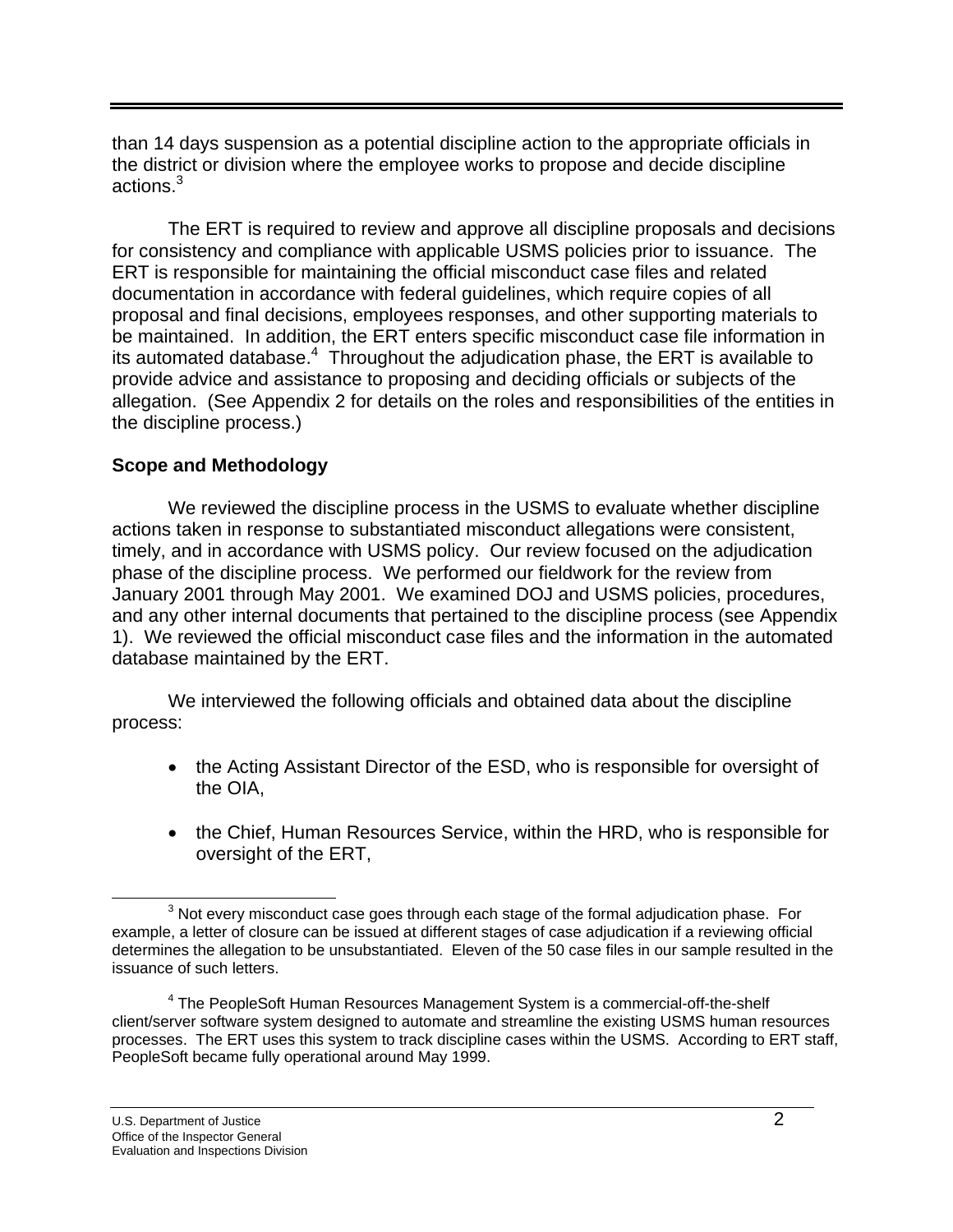- officials in the OGC,
- the Chief, OIA, and select staff responsible for conducting and processing misconduct investigations,
- the Team Leader and staff in the ERT responsible for controlling the adiudication of misconduct cases,
- three members of the Discipline Panel who served as proposing officials from 1998 to 2000,
- five Chief Deputy United States Marshals who currently serve as proposing officials in their respective districts,
- the Ombuds and staff for the USMS's Alternative Dispute Resolution (ADR) Program, and
- officials in the OIG Investigations Division responsible for the review of USMS misconduct allegations.

We selected a sample of 50 case files using information in the ERT's automated database.<sup>5</sup> These 50 cases were substantiated misconduct allegations that had been forwarded to the ERT for adjudication processing. This case file review focused solely on the adjudication phase of the discipline process. We selected the sample cases based on the following criteria:

- any disparity between the proposal and decision action codes as displayed in the automated database,
- misconduct offense categories with higher frequencies of occurrence (see Table 1 on page 7),
- misconduct offense categories (though fewer in number) that represented more serious types of misconduct (see Table 1 on page 7),
- case adjudication occurred during FY 1998 through FY 2000.

 $\overline{a}$  $5$  Two of the case files selected involved the same employee who was disciplined on separate occasions for the same offense.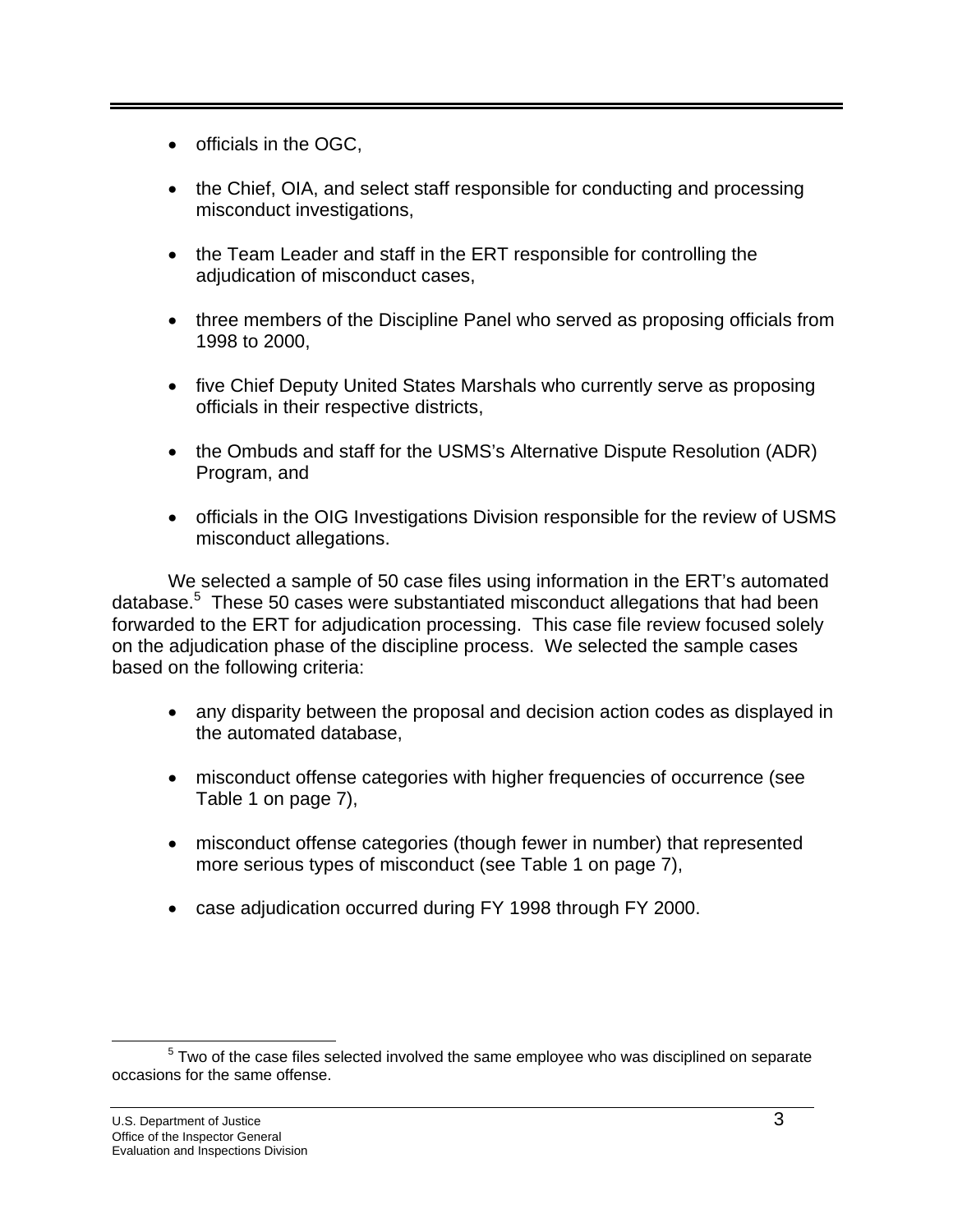Our sample of 50 case files comprised 17 cases out of 214 cases adjudicated in FY 1998, 20 cases out of 214 cases adjudicated in FY 1999, and 13 cases out of 132 cases adjudicated in FY 2000. Our sample represents a broad range of misconduct offense categories. (See Appendix 3.)

We reviewed the misconduct case files to determine whether documentation complied with the minimum standards established in the Code of Federal Regulations (CFR) and whether the documented reasons explained the discipline actions recommended by proposing and deciding officials. We recorded case characteristics, milestones, and time periods. We also reviewed the official personnel folders to determine whether documentation was posted that showed the USMS had enforced the discipline decisions.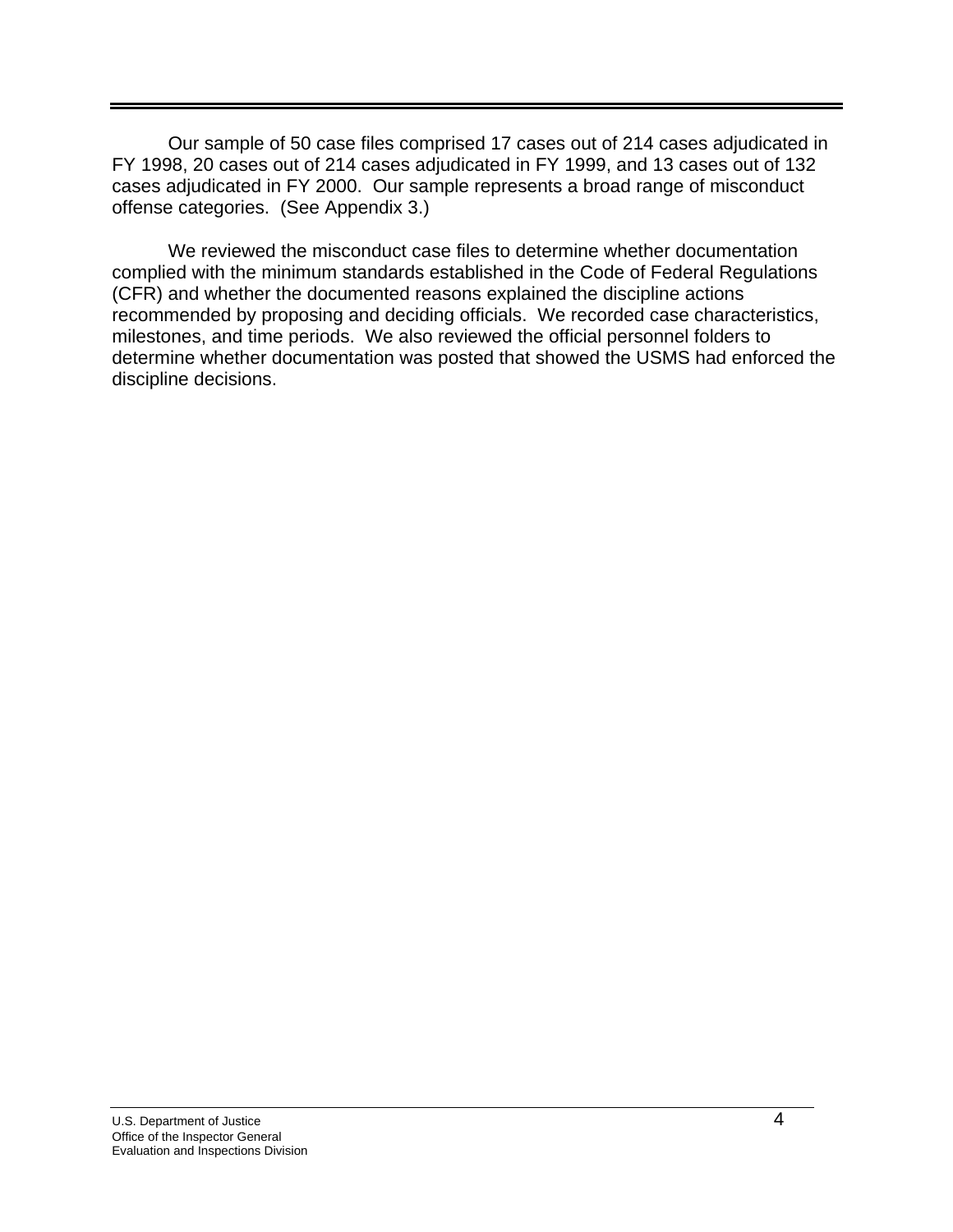## **RESULTS OF THE REVIEW**

<span id="page-9-0"></span>Our review of 50 USMS misconduct case files revealed 25 cases where the consistency of the discipline or the degree of discipline imposed raised serious concerns. Because the USMS did not always follow federal documentation standards for the misconduct case files, the reasoning used in making penalty decisions was not fully documented or explained. We also found misconduct cases with unexplainable time periods that prolonged the adjudication of cases, and the USMS does not have policy guidance that addresses timeframes for each stage of the adjudication phase of the discipline process.

In addition to our findings on the consistency and timeliness of case adjudication, we also identified the following issues that negatively affect the discipline process:

- Discipline actions are not always documented in the employees' official personnel folders.
- The ADR Program is not effectively managing its caseload.
- Data collection, entry, and review standards have not been established for the ERT's automated database for cases.
- USMS entities in the discipline process are not effectively coordinating their efforts.
- Performance standards have not been fully established and implemented for adjudicating misconduct cases.
- Misconduct allegations are not always reported to the OIA or the OIG as required.

Over the past several years, the USMS has periodically reviewed its discipline process to identify areas that needed improvement. As a result of these reviews, the USMS implemented the following changes:

• a revised Discipline Delegation Policy (USMS Policy Notice 94-002A) that established the Discipline Panel and increased the discipline authority of districts and divisions for certain misconduct offenses was implemented in January 1995;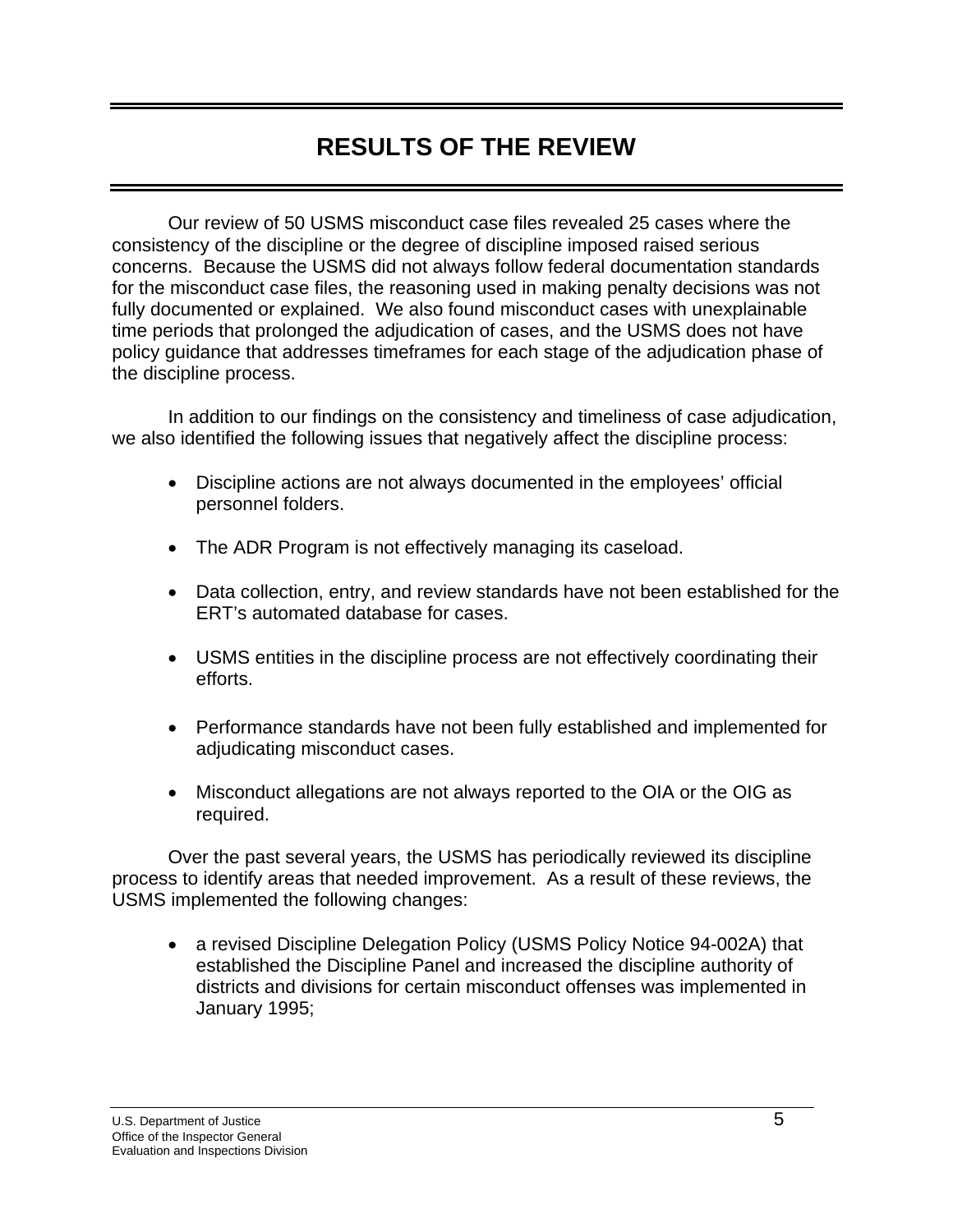- <span id="page-10-0"></span>• the DOJ Table of Offenses and Penalties was incorporated into the 1996 International Council of United States Marshals Service Locals Collective Bargaining Master Agreement;
- the ADR program, an informal alternative to the formal adjudication phase of the discipline process, became operational in October 1998; and
- an automated database capable of creating a uniform recordkeeping system to serve as an audit trail of discipline actions and decisions became operational in May 1999.

Although these changes represented efforts to enhance the integrity and efficiency of the USMS discipline process, our review shows additional oversight of the implementation of these program changes is needed.

## **Discipline Decisions are not Adequately Documented**

Table 1, on the following page, demonstrates the varied range of penalty decisions for our sample of 50 misconduct cases. The table shows that in 36 of the 50 discipline cases (72 percent) either a formal or an informal penalty was imposed: $6$ 

- In 27 of the 36 discipline cases (75 percent), formal penalty decisions were issued to the employee ranging from a minimum of a Letter of Reprimand to a maximum of a demotion in grade, and
- In 9 of the 36 discipline cases (25 percent), informal penalty decisions involving a verbal or oral reprimand were issued.

For the remaining 14 of the 50 cases:

- Eleven (11) cases were adjudicated with the issuance of a Letter of Closure after the ERT or the deciding official determined that the misconduct allegation(s) was not substantiated, and
- Three (3) cases did not complete the adjudication phase because the employees retired in lieu of a penalty decision (including two proposed removals).

 $\overline{a}$  $6$  Discipline actions may be informal or formal. Informal discipline actions, such as oral admonishments and verbal warnings, are not made a matter of record in the employees' official personnel folders. Formal discipline actions, such as suspensions, reductions in grade or pay, and removals, are required to be documented in the official personnel folders.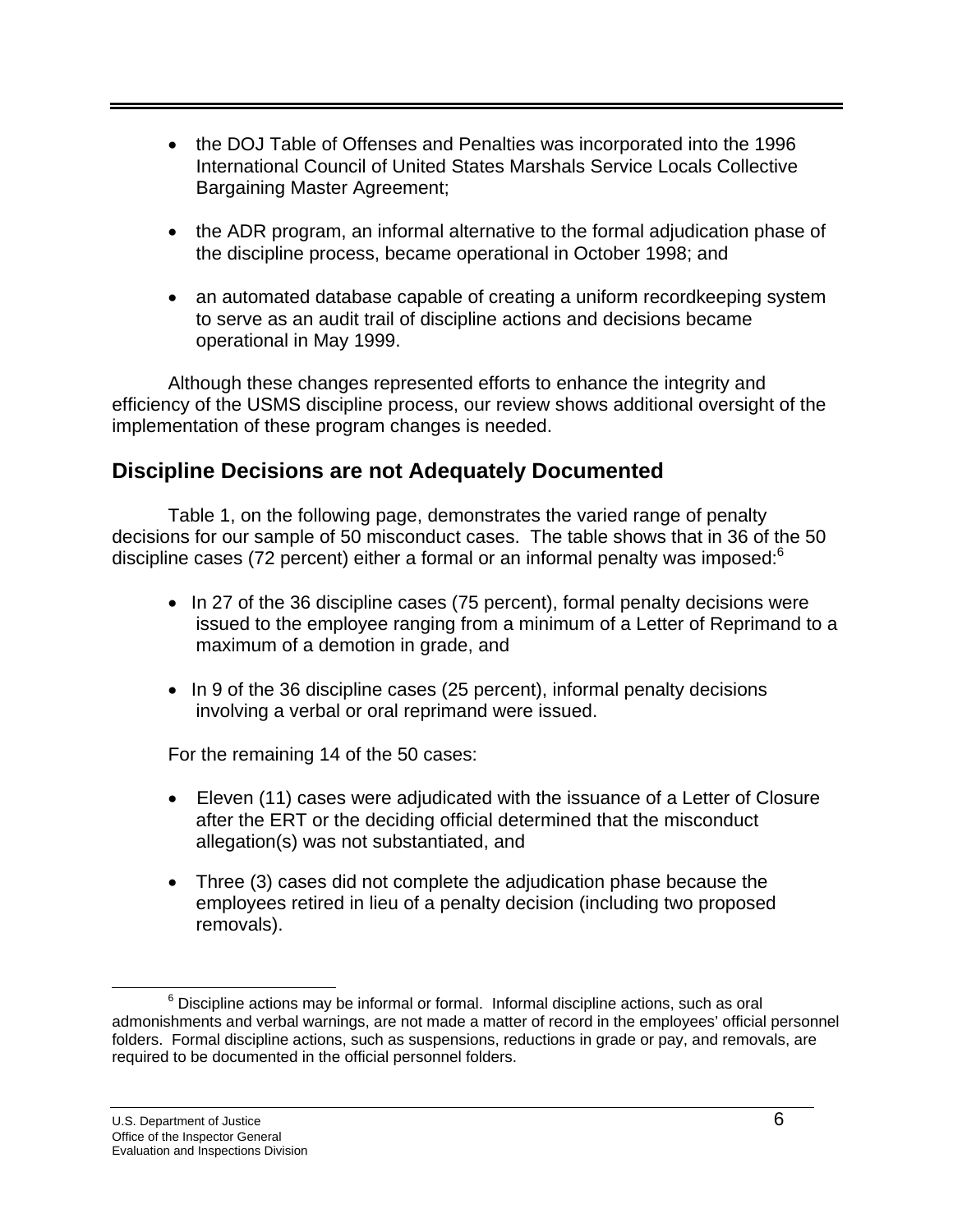| <b>Offense Category</b>                                                                          | Removal          | Demotion | More Than 14<br><b>Days</b> | ŏ<br>14 Days of | Reprimand<br>Letter of | Instruction<br>Letter of<br><b>Caution/</b> | Reprimand<br>Verbal | Closure - Not<br>Substantiated<br>Letter of | Other          | Total          |
|--------------------------------------------------------------------------------------------------|------------------|----------|-----------------------------|-----------------|------------------------|---------------------------------------------|---------------------|---------------------------------------------|----------------|----------------|
| 1. Unauthorized or<br>Improper Use of a GOV                                                      | 1 <sup>a</sup>   |          | 4                           | $\overline{2}$  | $\mathbf{1}$           |                                             |                     | $\mathbf{1}$                                |                | 9              |
| 2. Unauthorized Use of<br>Govt. Travel Charge Card                                               |                  |          | 1                           | 3               | $\overline{2}$         |                                             |                     |                                             |                | 6              |
| 3. Violations of Standards<br>of Conduct                                                         |                  |          | 1                           | $\mathbf{1}$    |                        |                                             | $\mathbf{1}$        | $\overline{2}$                              |                | 5              |
| 4. Disorderly Conduct                                                                            |                  |          |                             | 1               | 1                      | $\overline{2}$                              |                     | $\mathbf{1}$                                |                | 5              |
| 5. Discharge of a Weapon<br>With No Apparent Threat                                              |                  |          |                             | $\mathbf{1}$    | $\mathbf{1}$           |                                             | $\mathbf{1}$        | $\mathbf{1}$                                | 1 <sup>b</sup> | 5              |
| 6. Failure to Report                                                                             |                  |          |                             |                 |                        | $\mathbf{1}$                                |                     | $\overline{c}$                              |                | 3              |
| 7. Failure to Honor Just<br>Debts (Government Credit<br>Card)                                    |                  |          |                             |                 | 1                      | 1                                           |                     |                                             |                | $\overline{2}$ |
| 8. Improper Restraint of a<br>Prisoner                                                           |                  |          |                             | $\mathbf{1}$    | $\mathbf{1}$           |                                             |                     |                                             |                | $\overline{2}$ |
| 9. Improper Seating of a<br>Prisoner                                                             |                  |          |                             |                 | $\overline{2}$         |                                             |                     |                                             |                | $\overline{2}$ |
| 10. Disrespectful Conduct                                                                        |                  |          |                             |                 |                        | $\overline{2}$                              |                     |                                             |                | $\overline{2}$ |
| 11. Failure to Follow USMS<br>Policy                                                             |                  |          |                             |                 |                        | $\mathbf{1}$                                |                     |                                             |                | $\mathbf{1}$   |
| 12. Misuse of Office                                                                             |                  |          | $\mathbf{1}$                |                 |                        |                                             |                     |                                             |                | $\mathbf{1}$   |
| 13. Conversion of<br>Government Funds to<br>Personal Use                                         |                  |          |                             |                 |                        |                                             |                     | 1                                           |                | $\mathbf{1}$   |
| 14. Assault on a Prisoner                                                                        |                  |          |                             |                 |                        |                                             |                     | $\mathbf{1}$                                |                | $\mathbf{1}$   |
| 15. Falsification,<br>Misstatement of<br>Employment                                              |                  |          |                             |                 |                        |                                             |                     | $\mathbf{1}$                                |                | $\mathbf{1}$   |
| 16. Discrimination                                                                               | $\overline{1}^a$ |          |                             |                 |                        |                                             |                     |                                             |                | 1              |
| 17. Disgraceful Conduct                                                                          |                  | 1        |                             |                 |                        |                                             |                     |                                             |                | 1              |
| 18. Association with<br>Individual Known to be<br>Involved in Criminal Activity                  |                  |          | 1                           |                 |                        |                                             |                     |                                             |                | $\mathbf{1}$   |
| 19. Failure to Disclose all<br>Assets on Annual<br><b>Executive Financial</b><br>Disclosure Form |                  |          |                             |                 |                        |                                             |                     | 1                                           |                | 1              |
| <b>Total</b>                                                                                     | $\mathbf{2}$     | 1        | 8                           | 9               | 9                      | $\overline{7}$                              | $\overline{2}$      | 11                                          | 1              | 50             |

## **Table 1: Penalty Range of USMS Discipline Actions**

Source: USMS

<sup>a</sup> These employees elected to retire in lieu of proceeding with the proposed removal action. The USMS closed the disciplinary cases following the retirement actions.

b<br>Although the charge was substantiated, the employee elected to retire before the USMS proposed a discipline penalty action. The USMS Table of Offenses suggests a penalty range of Letter of Reprimand to Removal for this offense.

Note: Fifteen of the fifty misconduct cases comprised more than one offense category. In five instances, separate misconduct cases were combined and resulted in one adjudication action for the employee.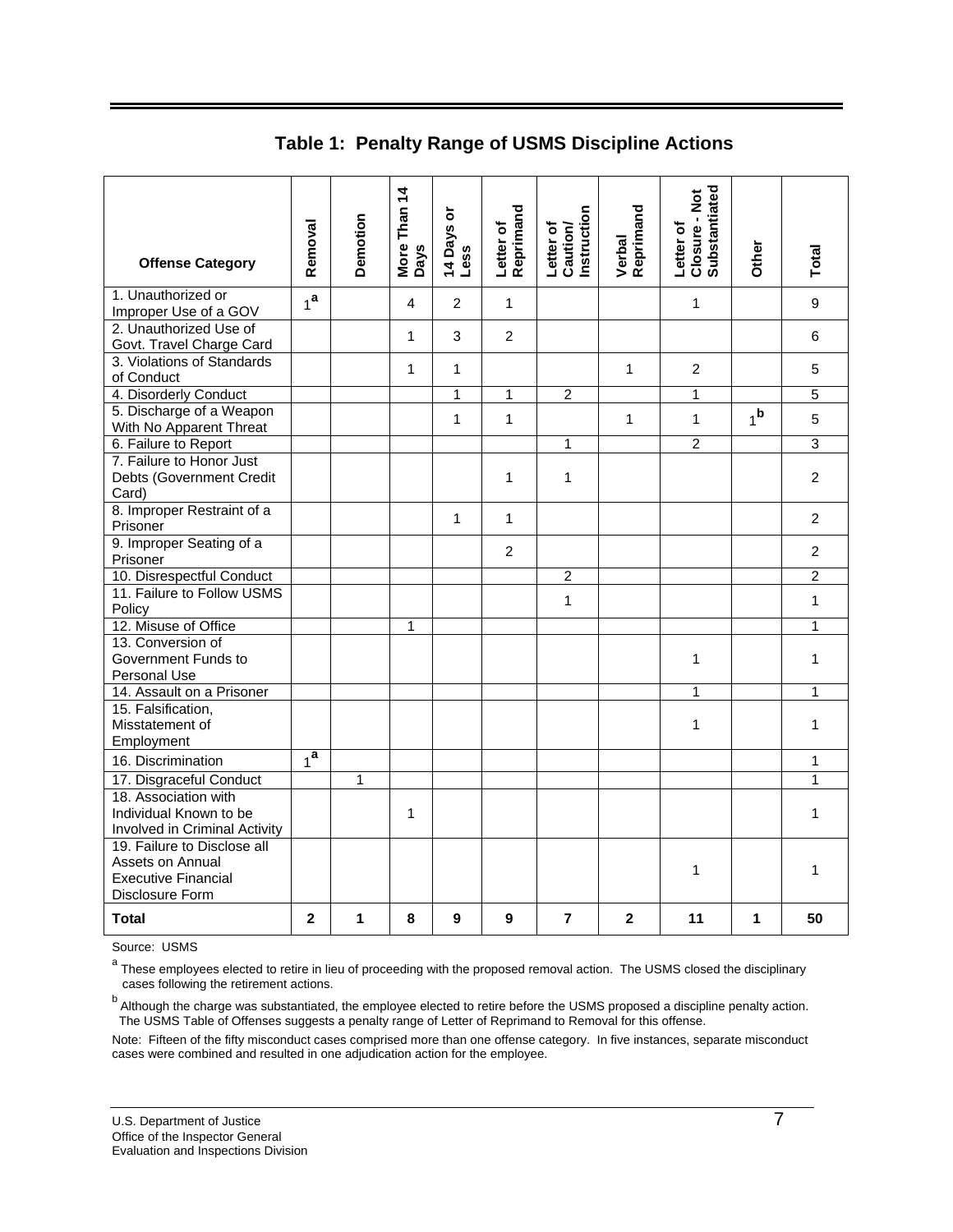While most cases resulted in a formal or an informal penalty, we found that the USMS case file documentation did not always support final penalty decisions. According to 5 CFR, section 752.406, "the agency shall maintain copies of the items specified in Title 5 United States Code (U.S.C.), section 7513(e) and shall furnish them upon request as required by that subsection." Title 5 describes these items as "Copies of the notice of proposed action, the answer of the employee when written, and a summary thereof when made orally, the notice of decision and reasons therefore, and any order effecting an action covered by this subchapter, together with any supporting material, shall be maintained by the agency…."

In our sample of 50 misconduct case files, we found cases that did not meet the minimum CFR documentation standards. The documentation in 25 cases was incomplete and did not explain the reasons used for penalty decisions in the following instances:<sup>7</sup>

- the penalty decisions were mitigated below the proposed penalty (19 cases);
- in cases where multiple offenses and supporting evidence were documented in proposal letters, the deciding official determined that some offenses were not sustained, but did not document the reasons used in supporting the decision (6 cases);
- in cases where multiple offenses were sustained, the final penalty imposed was lower than what would be required if each offense had been adjudicated separately (6 cases); and
- the final penalty decision fell below the range of penalties suggested in the USMS Table of Offenses (13 cases).

During our review of the 50 case files, we found the proposal letters were present and adequately documented the reasoning used in proposing any discipline action. However, we rarely found any documents detailing the employee's response in the case files. In the absence of complete documentation, the reasoning applied in making final case decisions was not always apparent. Therefore, the differing levels of discipline imposed for similar offenses appeared as inconsistent or too lenient.

The following synopses detail case actions and penalty decisions imposed by the USMS that involve the two most prevalent offense categories found in our sample--the Unauthorized Use of a Government Owned Vehicle (GOV) and the Misuse of a Government-Issued Travel Card. These case synopses demonstrate the complexity of misconduct cases and the challenges associated with case adjudication. Most notably,

l

 $7$  Twelve of the 25 cases had more than one instance of inadequate documentation.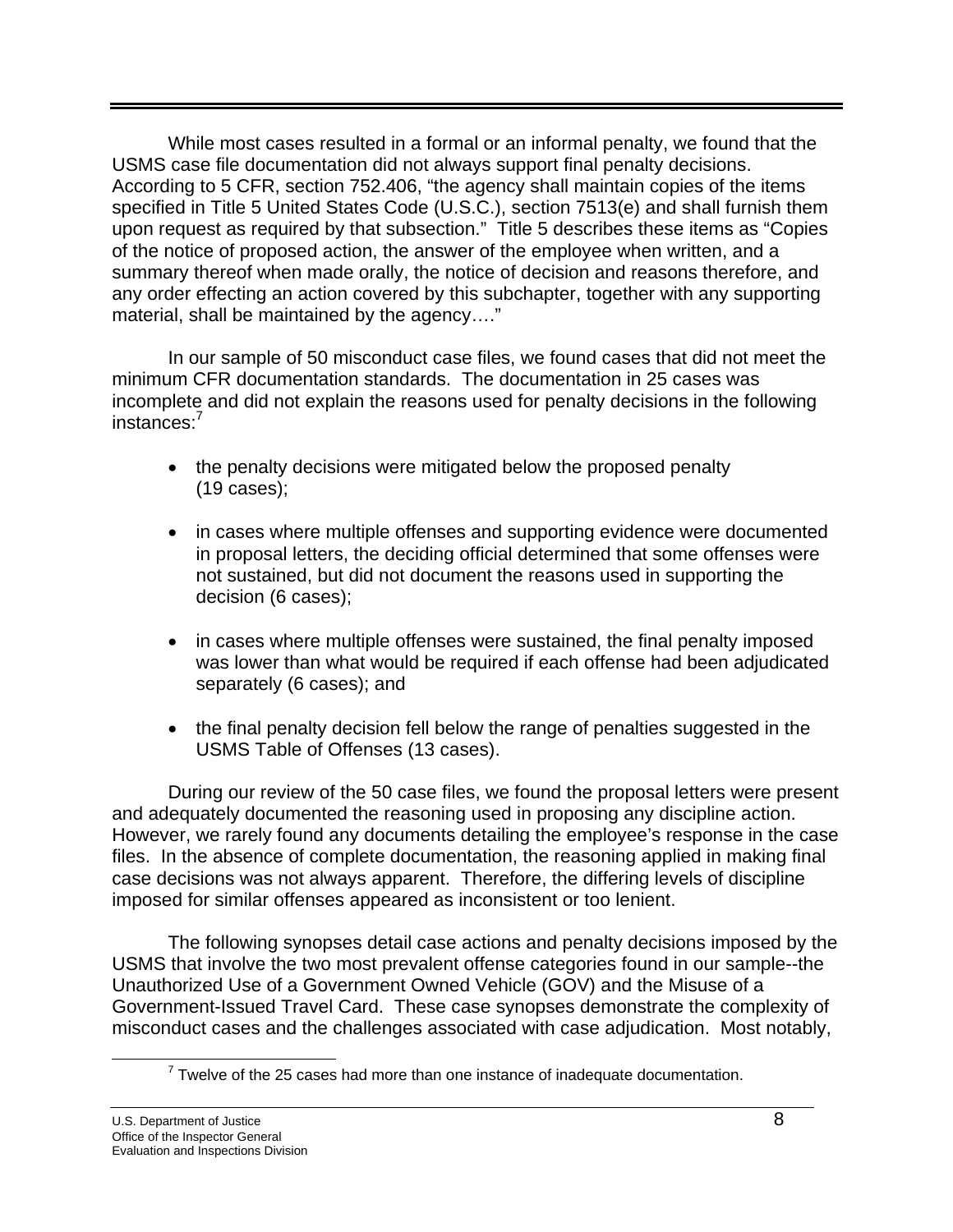these cases raise serious consistency concerns as a result of inadequate documentation of the decision reasoning.

## *Misconduct Cases Involving Unauthorized Use or Misuse of a GOV*

Government officials are allowed limited flexibility in proposing and deciding discipline action relating to the misuse of government-owned vehicles. Title 31 U.S.C., section 1349(b), provides in part that:

> An officer or employee who willfully uses or authorizes the use of a passenger motor vehicle . . . owned or leased by the United States Government . . . shall be suspended without pay by the head of the agency. The officer or employee shall be suspended for at least one month, and when circumstances warrant, for a longer period or summarily removed from office.

The USMS Policy Directive 99-11, "Use of Official Government Vehicles," February 12, 1999, allows for a broader interpretation of the statutory penalty range by allowing penalties ranging from a Letter of Reprimand to a removal for offenses determined not to rise to the level of the statutory "willful" misuse standard.

As shown in Table 1 on page 7, our sample included a total of nine cases that involved the Unauthorized or Improper Use of Government-Owned Vehicles (GOV). In five of these cases (described below), the case files did not document the reasoning used to support the penalty decisions imposed.<sup>8</sup>

1. A charge of Unauthorized Use of a GOV was combined with a charge of Conduct Unbecoming (involving public intoxication). The Discipline Panel proposed a 45-day suspension. The deciding official, after review, mitigated the proposal to a 14-day suspension. The reasoning provided in the decision letter appeared to contradict facts of the misconduct as detailed in the proposal letter. For instance, the deciding official concluded that the employee had violated the USMS policy. However, this conclusion did not state the reason the violation did not meet the "willful" [Title 31 U.S.C., section 1349(b)] misuse of the GOV criteria as clearly described in the proposal letter. The deciding official also concluded that the employee was not intoxicated when operating the GOV, but the official did not provide reasoning for differing with the facts previously detailed in the proposal letter. For instance, the proposal letter identified statements of the local police department indicating that the employee was intoxicated, did operate the vehicle, had behaved in a disrespectful and unprofessional manner, and that an arrest was

l

 $8$  The OIA conducted the investigation for all five cases.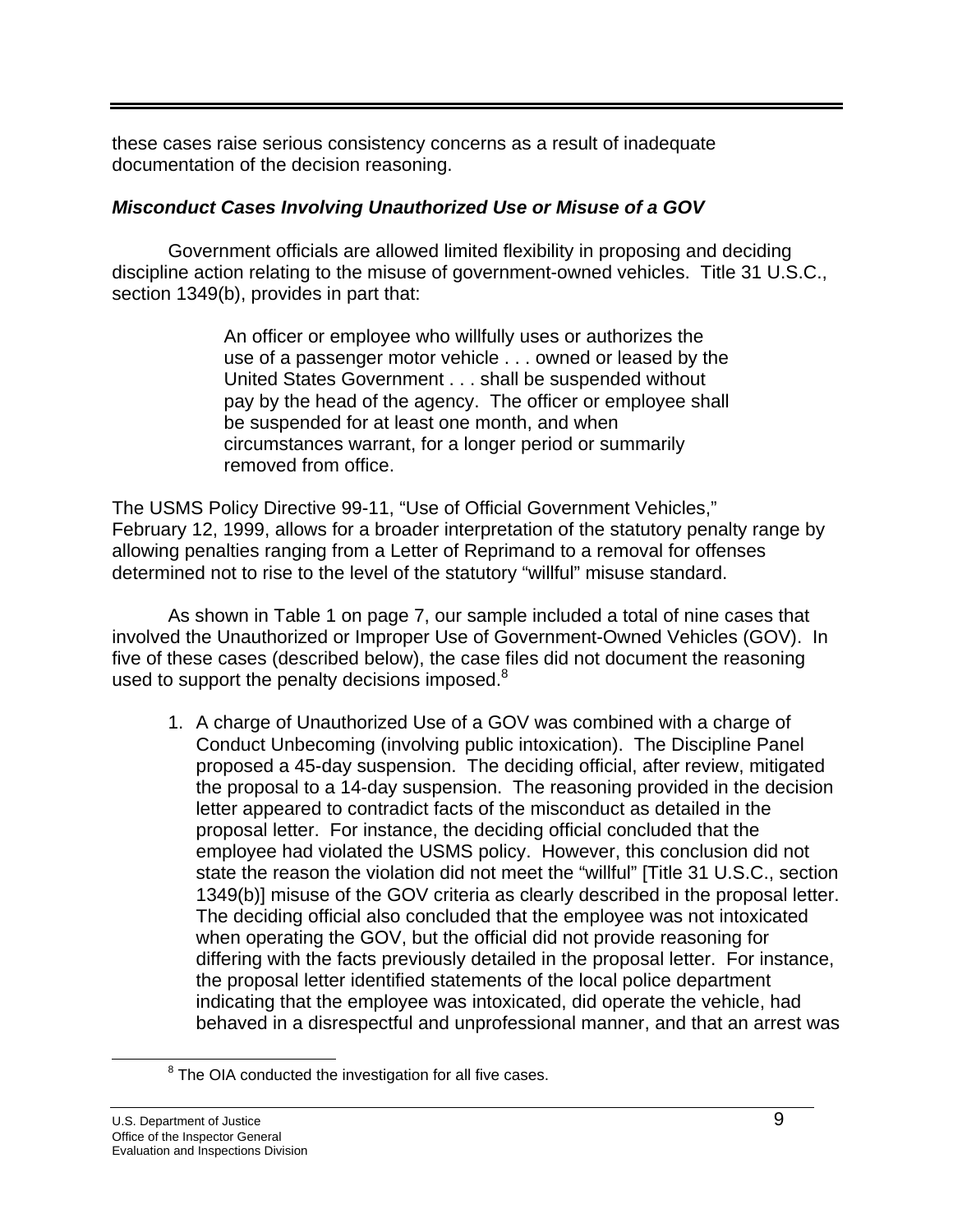imminent for public intoxication. The local police department ultimately exercised its discretion by not arresting the employee following an apology and statements of remorse.

- 2. A charge of Unauthorized Use of a GOV was combined with a charge of Use of Offensive Language. The Discipline Panel proposed a penalty of 31 days. The proposed penalty was mitigated to a 1-day suspension following a settlement agreement reached between the employee and the USMS. The settlement agreement only addressed the Use of Offensive Language charge. The case file lacked documentation as to why the Unauthorized Use of a GOV offense identified in the proposal letter was disregarded.
- 3. Two misconduct cases were combined into a single adjudication action. A charge of Unauthorized Use of a GOV was combined with the additional charges of (1) Unauthorized Use of a Government-Rented Vehicle, (2) Failure to Provide Accurate Information to a Management Official, (3) Unauthorized Use of the National Crime Information Center (NCIC), and (4) Attempting to Interfere with an Official Investigation. The Discipline Panel sustained all the charges and proposed the employee be removed from the USMS. The deciding official only sustained the charges of Unauthorized Use of a GOV and Unauthorized Use of the NCIC. The decision letter stated that the other three charges were not sustained by a preponderance of the evidence. As a result, the proposed removal was mitigated to a 30-day suspension -- the mandated penalty for "willful" Unauthorized Use of a GOV. However, the decision letter did not address any discipline for the second sustained offense of Unauthorized Use of the NCIC.
- 4. A charge of Unauthorized Use of a GOV was mitigated from a 30-day suspension proposed by the Discipline Panel to a Letter of Reprimand. The decision letter stated that in the opinion of the deciding official, it was unclear whether the employee received permission from a supervisor to use the GOV for personal use. This opinion contradicted the evidence and documented statements of the employee and the employee's supervisors presented in the proposal letter that supported "willful" Unauthorized Use of a GOV. The deciding official did not document the reasoning used and the reason for mitigating the penalty from the statutory 30-day suspension to a Letter of Reprimand. The decision letter did not explain why the evidence was unclear. The employee response was not in the case file. Therefore, we could not accurately determine how the process ended with a drastic mitigation of the proposed penalty.
- 5. A charge of Unauthorized Use of a GOV was combined with a charge of Failure to Report a Motor Vehicle Accident in a GOV. The Discipline Panel proposed a suspension of 30 days. The deciding official sustained both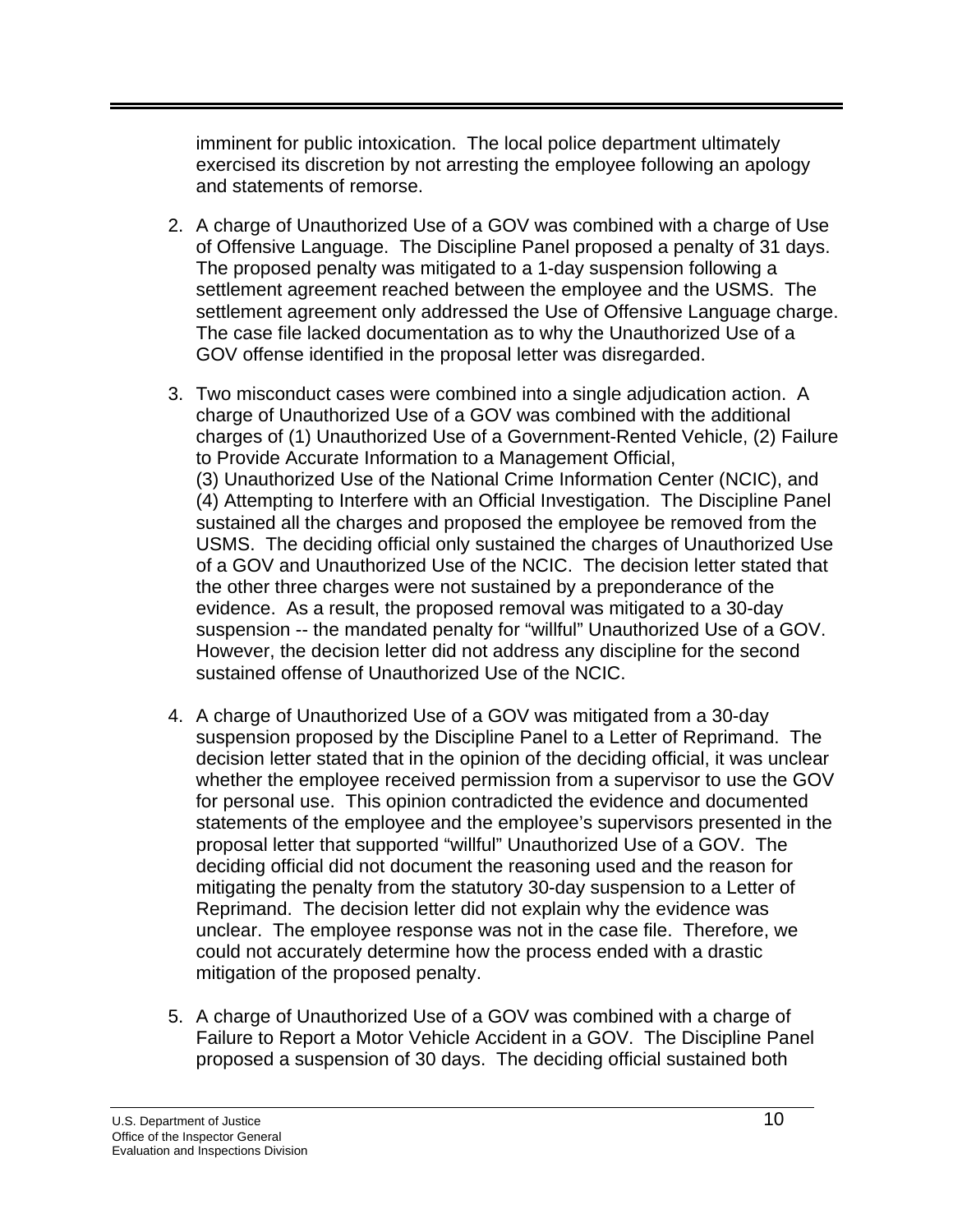charges and imposed a penalty of 30 days, a suspension equal to the mandated penalty for "willful" Unauthorized Use of a GOV. However, the decision letter did not address any discipline for the second sustained offense of Failure to Report a Motor Vehicle Accident in a GOV.

In cases 1 and 4, the decision letter or the official case files did not document the reasoning used concerning a significant mitigation of a proposed penalty. In cases 2, 3, and 5, the decision letter or the official case file did not document the reasoning behind the apparent disregard of a substantiated offense.

### *Misconduct Cases Involving the Improper Use of a Government-Issued Travel Credit Card*

USMS policy states that the government-issued travel charge card is for official travel only and that cash advances can only be obtained when an employee is authorized for official travel.

As shown in Table 1 on page 7**,** our sample included a total of eight cases related to the Unauthorized Use of an Official Government-Issued Travel Card or the related Failure to Honor Just Debts (Travel Card). In the seven case synopses, we describe how the case files lacked adequate documentation of the reasoning used to support the final penalty decisions imposed.<sup>9</sup>

- 1. An employee was charged with Misuse of Government Property in relation to over \$45,500 in unauthorized purchases and cash advances accumulated over a 15-month period using a government-issued travel card. The Discipline Panel proposed a 30-day suspension. This 30-day suspension was mitigated to a 14-day suspension through a settlement agreement. Although the penalty imposed was within the parameters of the Table of Offenses, neither the case file nor the settlement agreement contained documentation outlining the reasoning applied in the penalty mitigation.
- 2. An employee was charged with Unauthorized Use of a Government-Issued Travel Card after obtaining over \$5,100 in unauthorized ATM cash advances during an 8-month period. An additional charge of Failure to Pay Just Debts in a Timely Manner was added to the first charge. This second charge was related to a previous outstanding balance of approximately \$4,500 that existed on the account at the time of the investigation (unpaid balances covering 10 months). The deciding official mitigated the proposed 2-day suspension to a Letter of Reprimand. The decision letter documented the deciding official's reasoning for mitigating the penalty as the employee's sincere remorse and assurance that the debt would be paid by a specified

 $\overline{a}$ 

 $9$  The OIA conducted the investigations for all seven cases.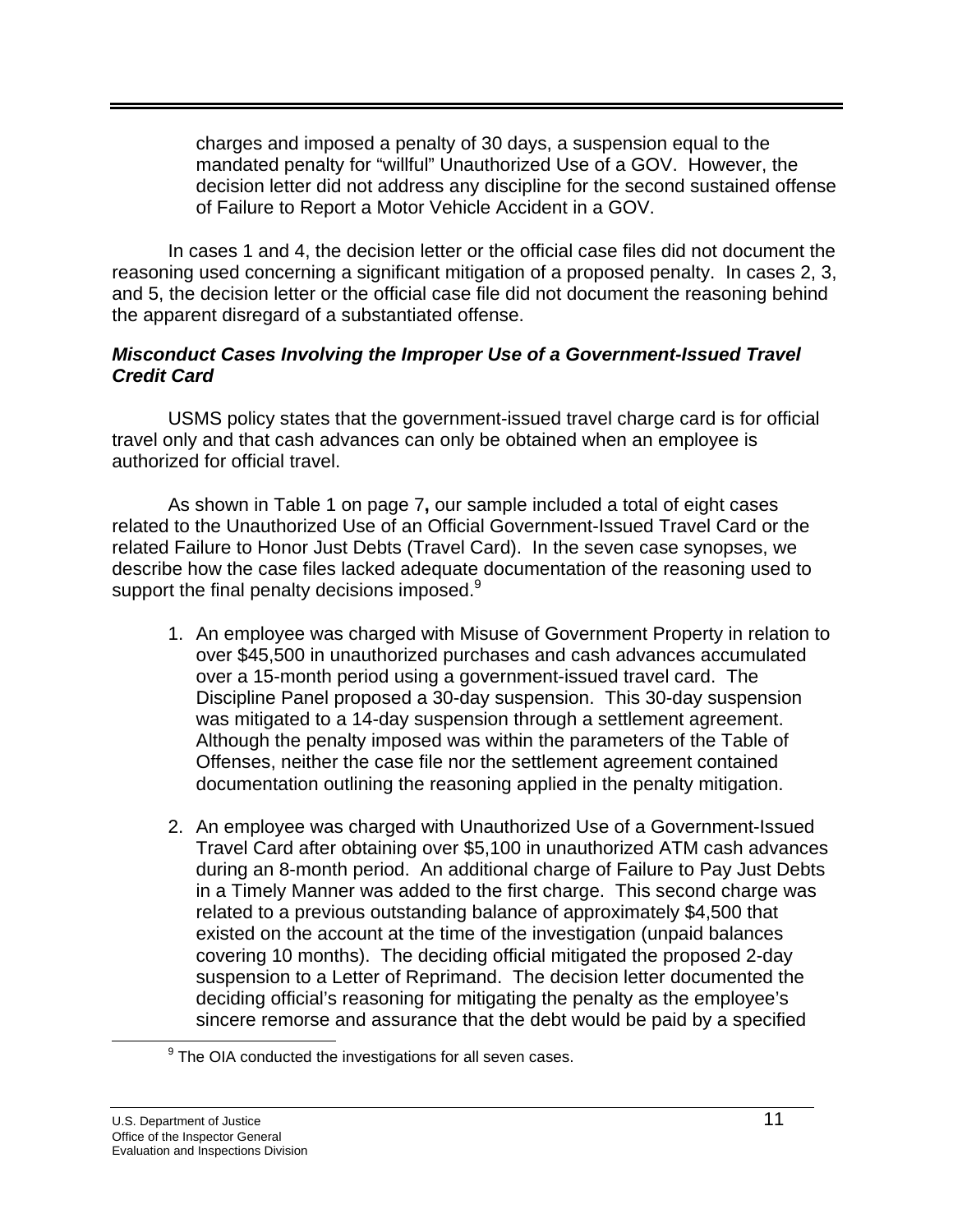date. However, the case file did not contain documents detailing the employee's response.

- 3. An employee was charged with Misuse of a Government-Issued Travel Card as a result of two unauthorized cash withdrawals totaling approximately \$404. According to ERT's automated database the proposed penalty of a 2-day suspension was mitigated by the deciding official to a Letter of Reprimand. Although the Letter of Reprimand decision is the minimum allowable penalty suggested in the Table of Offenses, the case file did not contain the decision letter that may have documented the reasons for mitigating the proposed discipline.
- 4. An employee was charged with Failure to Honor Just Debts in a Timely Manner for failure to make payments for a \$1,468 travel debt accrued on a government-issued travel card, though the employee had been reimbursed for the travel expenses. A Letter of Reprimand was proposed and imposed by the deciding official. We found a notation in the ERT's automated database that stated, "District reluctant to take more severe discipline action against employee, regardless of his admission that he lied to his superiors." In addition, charges identified in the OIA investigative report confirming that the employee lied during the investigation were not acted upon. Also, the proposal letter characterized this misconduct case as a first offense. However, previous offenses involving the Failure to Honor Just Debts in a Timely Manner and Improper Use of a Government-Issued Credit Card had been sustained a few months prior, and the employee had received a Letter of Caution for those offenses.
- 5. An employee was charged with Misuse of a Government-Issued Travel Card and Failure to Report an Accident in a Timely Manner. The employee had failed to pay the credit card company over \$2,200 in travel expenses already reimbursed to the employee. The employee also misused the credit card to accumulate over \$3,100 in unauthorized personal purchases. In addition, the employee failed to file a timely government motor vehicle accident report related to a vehicle accident that resulted in a claim for over \$17,000. The deciding official mitigated the penalty for all these offenses from a proposed 1-day suspension to a Letter of Caution. As part of the reason for mitigating the penalty the deciding official cited the employee's response to the proposal letter. However, the case file did not contain any documents detailing the employee's response.
- 6. An employee was charged with Absence Without Leave (AWOL), Misuse of a Government-Issued Travel Card for 13 unauthorized cash advances totaling approximately \$1,000 during the AWOL period, and Loss of a Government-Issued Weapon. The Discipline Panel initially proposed removal. The Panel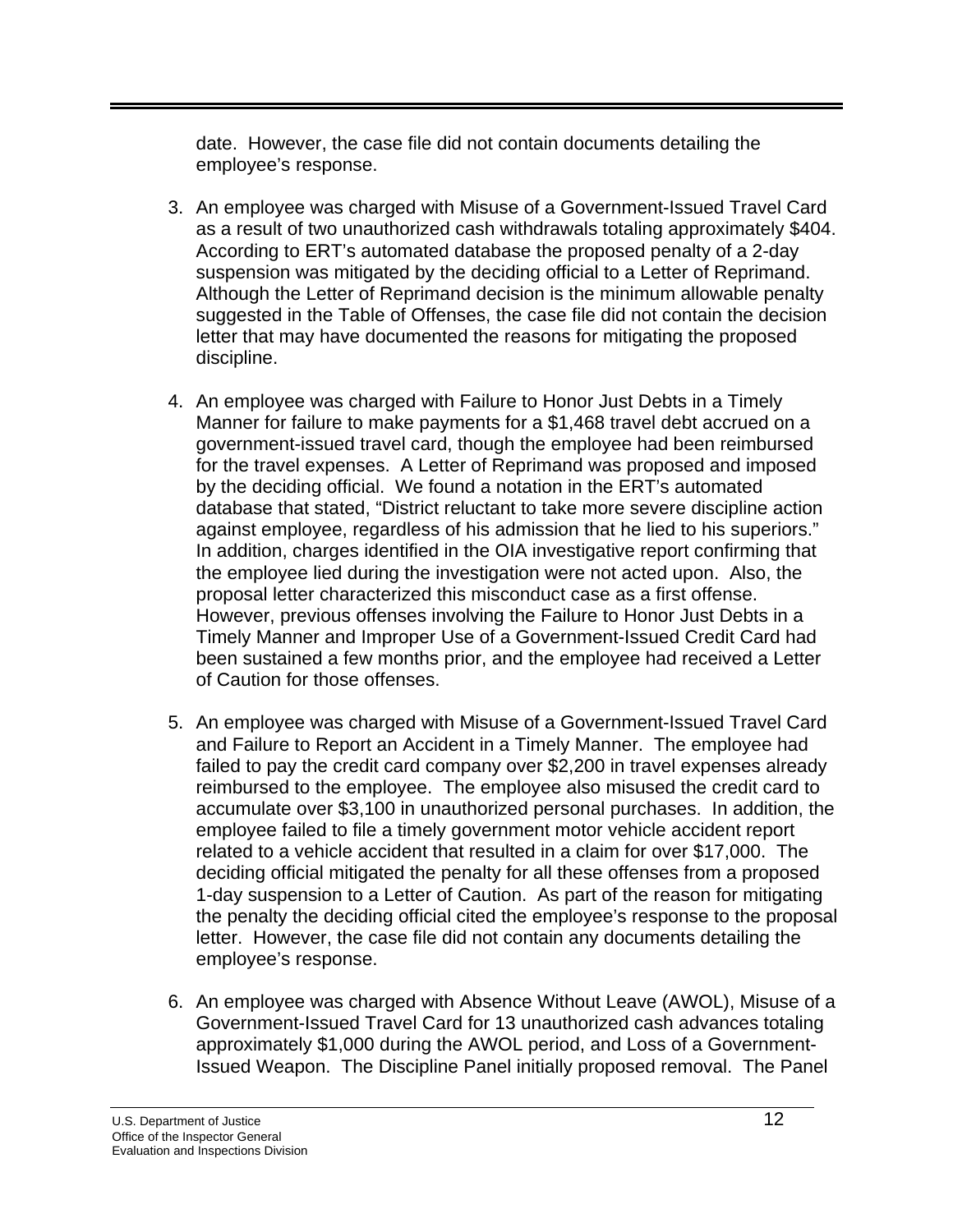reduced the proposed penalty to a 14-day suspension following the OGC's review of the case. The OGC recommended against the removal based on the employee's past discipline history within the reckoning period,  $10^{\circ}$  a strict interpretation of the reckoning period for repeat offenses, the likelihood the case would not withstand an MSPB appeal, and the incomplete investigation of several case issues. The OGC recommended that the Panel consider either a mitigation of the proposed penalty to remove the employee or return the case to the OIA for an investigation of the unaddressed issues. The Discipline Panel elected to propose a 14-day suspension. The 14-day suspension was imposed through a settlement agreement.

7. Five months later, the same employee (case 6) was charged with Unauthorized Use of a Government-Issued Travel Card involving three unauthorized cash withdrawals for a total of \$820. The Discipline Panel again proposed removal. This second proposed removal was mitigated to a 60-day suspension (with 30 days held in abeyance) as a result of another settlement agreement. An additional unauthorized cash withdrawal of \$600, which occurred after the employee was interviewed by OIA for the \$820 in withdrawals, was not included in this case. In addition to these two separate cases, the automated database maintained by the ERT lists a number of disciplinary actions for this employee dating back to 1990. The case file does not provide the reasons for the penalty mitigation decision, in particular, the reason against the proposed removal given the considerable discipline record of the employee.

In sum, for the misconduct cases involving Unauthorized Use of a Government-Issued Travel Card, the USMS imposed a wide range of penalties, such as a Letter of Caution (informal discipline), a Letter of Reprimand, and a 14-day suspension (formal discipline). After reviewing the case files we conclude that:

- Cases 1 and 2 were adjudicated during the same time frame and involved similar offenses, but each case received different levels of proposal and decision penalties. Case 1 involved a proposed 30-day suspension, which was mitigated to 14 days following a settlement agreement. Case 2 involved only a proposed 2-day suspension, which was mitigated to a Letter of Reprimand by the deciding official. Both case files lacked documentation of the reasoning for the penalty mitigations.
- Cases 3 and 5 also demonstrate similar concerns of inadequate reasoning to support the mitigation of penalties at the decision stage.

l  $10$  The reckoning period is used to determine whether an offense is a first, second, or third offense. The reckoning period begins on the date management becomes aware of a first offense and continues for the number of days contained in the reckoning period (e.g., 365 days or one year). Recurrences of similar offenses within the reckoning period will result in increasingly severe penalties.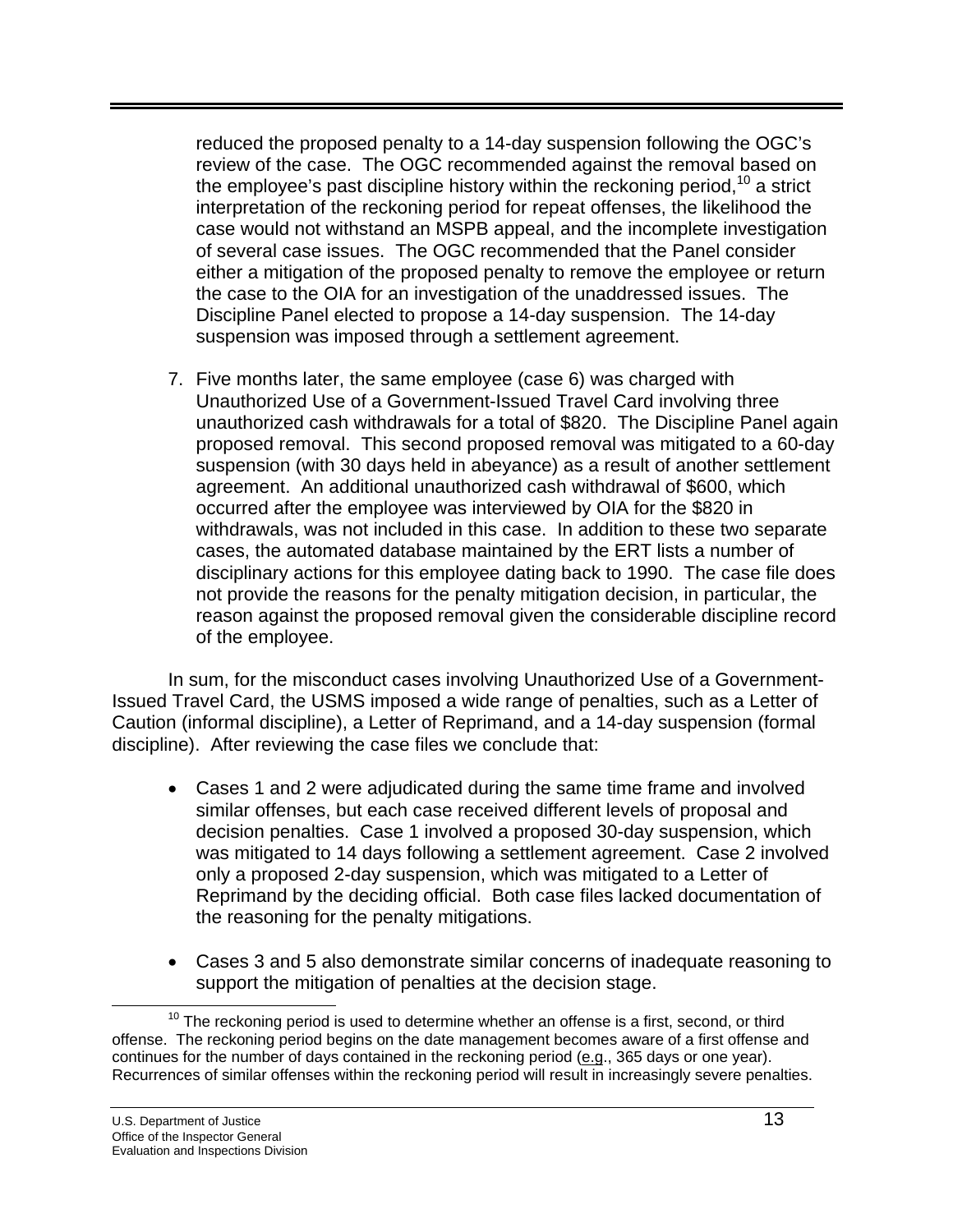- Cases 4, 6, and 7 raise concerns with the thoroughness of the investigation process or the complete and accurate identification of misconduct offenses.
- The discipline imposed in Cases 2, 4, 5, and 7 appears too lenient, given the levels of offense and the lack of justification.

#### *Official Personnel Folders Do Not Always Reflect Whether Discipline Has Been Enforced*

We reviewed the official personnel folders of employees for the cases where formal discipline decisions had been imposed to determine whether the USMS enforced the penalty decisions. Formal discipline actions, such as a suspension, a reduction-ingrade, or a removal, affect an employee's pay, position, or continued employment. They must be documented on a Standard Form 50 (SF-50), Notification of Personnel Action, and filed in the employee's official personnel folder.<sup>11</sup>

As shown in Table 1 on page 7, 27 of the 50 misconduct cases in our sample involved formal discipline decisions. However, we found that 8 of the 27 employees' official personnel folders (30 percent) did not contain an SF-50 documenting that a specific discipline action had been enforced.<sup>12</sup> We contacted District management to obtain either documentation or verbal verification that the discipline had been enforced in these eight cases. We only were able to obtain verbal verification from District management for four of the eight cases.

 $\overline{a}$ 

 $11$  The SF-50 serves as the permanent record of personnel actions in an employee's official personnel folder. Informal discipline (e.g., oral admonishment, letter of caution) documentation is not required to be in the official personnel folders.

 $12$  All eight of these cases involved a 1-day suspension or more.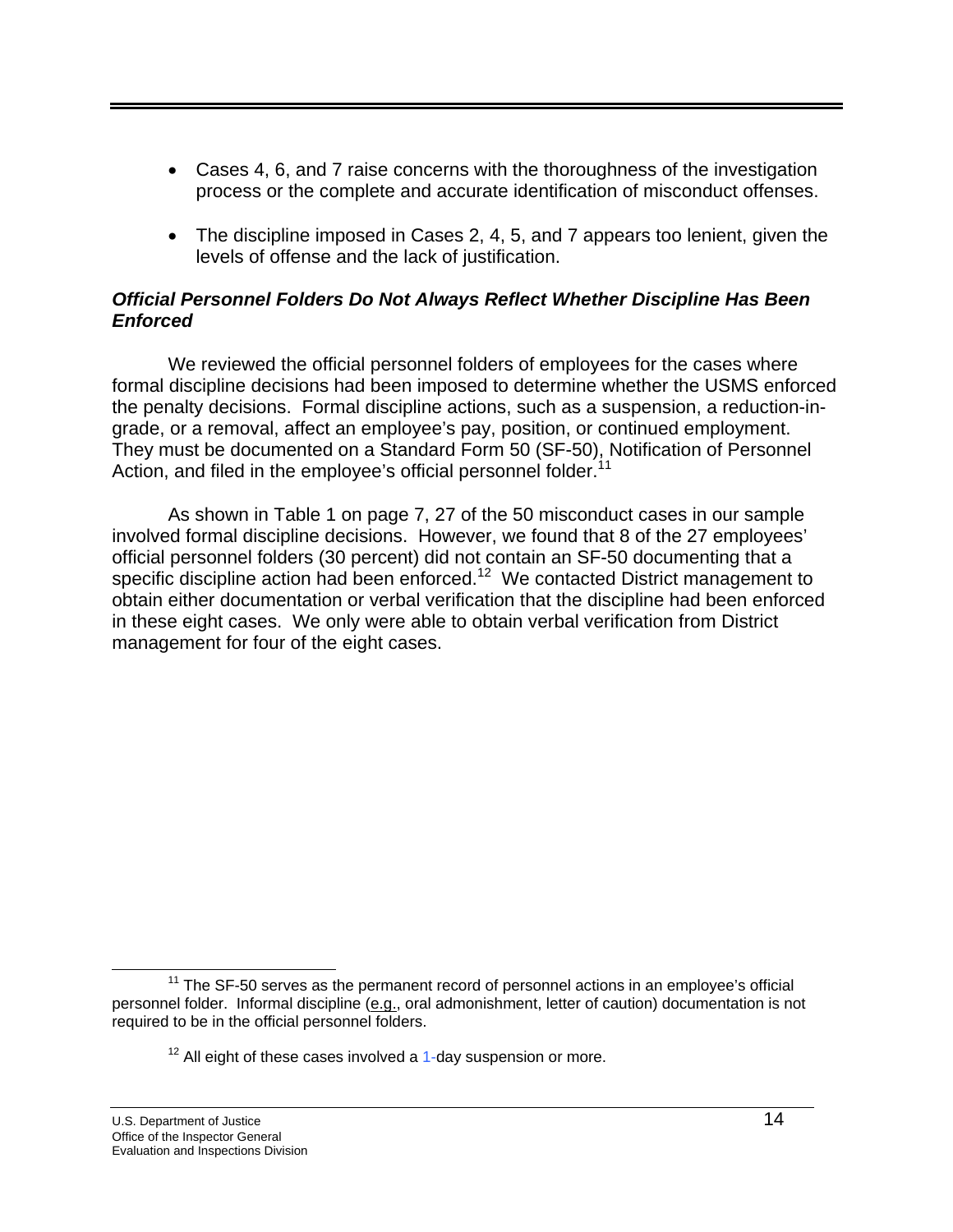### <span id="page-19-0"></span>**Recommendations**

1. The USMS Director should instruct the HRD to improve adherence to the federal standards for documenting misconduct case actions and consider implementing additional case documentation standards as needed.

2. The USMS Director should instruct the HRD to ensure that all formal discipline actions are enforced and properly documented in the official personnel folders.

## **The Timely Adjudication of Misconduct Cases is not Always Accomplished**

During the adjudication phase, a misconduct case is under the control of the ERT, the proposing official(s), or the deciding official. The progression of a case can be affected by factors such as employees' requests for extensions or officials asking for additional information. A case's progression can also be affected by influences external to the discipline process, such as when an employee requests ADR mediation, registers an Equal Employment Opportunity (EEO) complaint, or files a grievance. Other factors that can affect timely adjudication involve the severity of the allegation (proposed discipline over 14 days) and the subsequent OGC review. If the proposed discipline calls for a removal from the USMS, the Workforce Relations Group (WRG) in the DOJ's Justice Management Division (JMD) is also required to review the case (see Appendix 2).

Yet, based on the data in the case files and the ERT's automated database, we found 14 of the 50 misconduct cases (28 percent) in our sample had significant periods of unexplained elapsed time that prolonged the adjudication. The ERT staff could not account for the extended timelines in the 14 cases using the documentation in the case files, the information recorded in the automated database, or personal memory.

Table 2 on the following page shows the time range for the adjudication of the 50 misconduct cases after ERT's receipt of the investigation report from the OIA: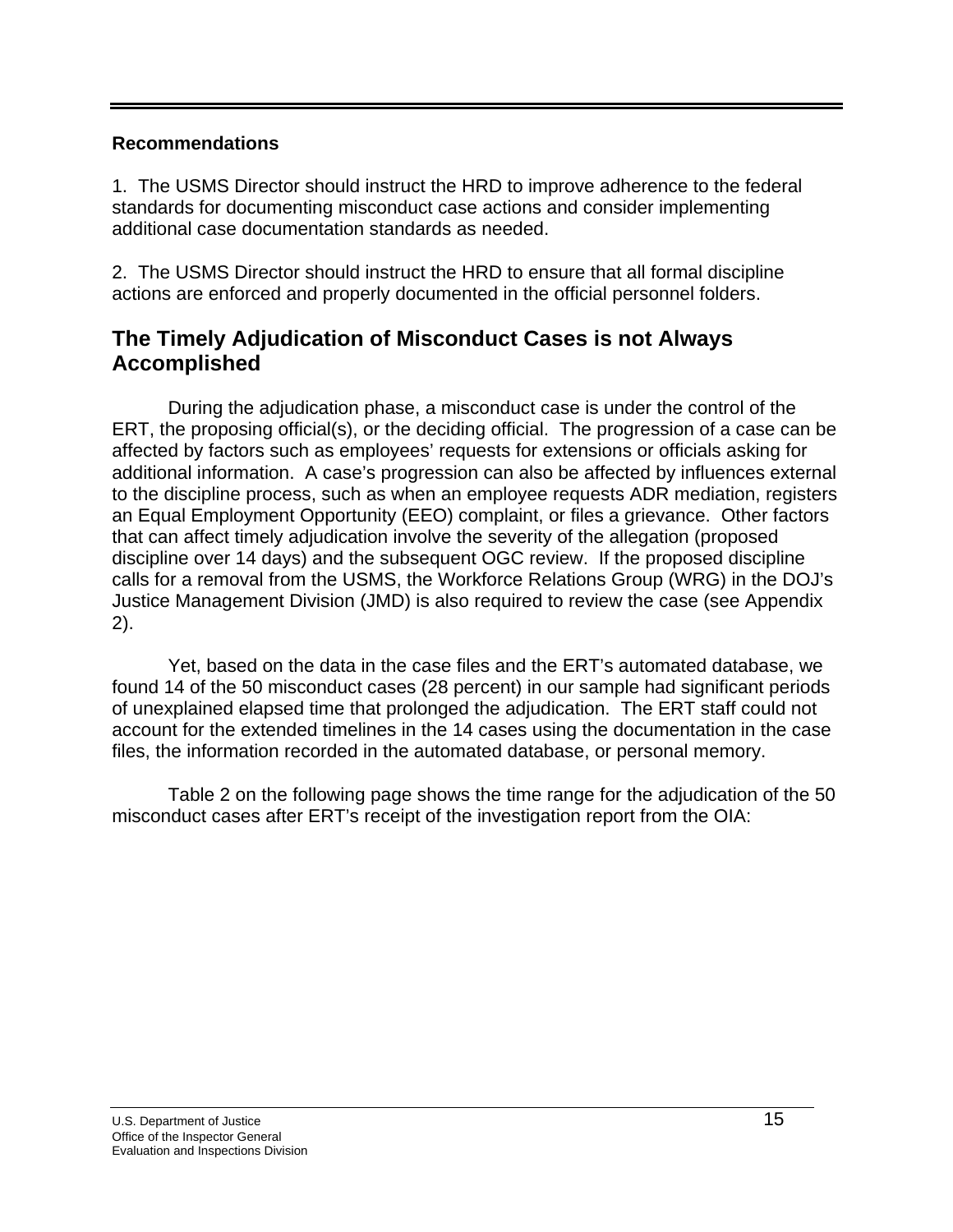| <b>Elapsed Days From ERT's Receipt of</b><br><b>Completed Investigation Report to</b><br><b>Signed Decision Letter (50 Cases)</b> | <b>Number of</b><br>Cases (%) |  |  |
|-----------------------------------------------------------------------------------------------------------------------------------|-------------------------------|--|--|
| 30 days or less                                                                                                                   | 7(14%)                        |  |  |
| 31 days to 90 days                                                                                                                | 16 (32%)                      |  |  |
| 91 days to 180 days                                                                                                               | 13 (26%)                      |  |  |
| 181 days to 270 days                                                                                                              | 7(14%)                        |  |  |
| 271 days to 360 days                                                                                                              | 5(10%)                        |  |  |
| 361 days to 436 days                                                                                                              | 2 <sup>1</sup><br>(4%)        |  |  |
| Total                                                                                                                             | 50 (100%)                     |  |  |

Source: ERT official case files and automated database.

The overall adjudication timeline for the 50 cases varied from 1 to 436 days, while the average adjudication time for the 50 cases was 140 days.

The following synopses describe 4 of the 14 cases with the longest periods of unexplained elapsed time:

- Case 1 took 330 days from the time the ERT received the case to the time a decision letter was signed. It took 177 days from the time ERT received the case to the time a proposal letter (Letter of Reprimand) was completed and issued to the employee. It took another 153 days before a decision letter was issued.
- Case 2 took 322 days from the time the ERT received the case to the time a decision letter was signed. It took 169 days from the time ERT received the case to the time a proposal letter (removal) was issued. It took another 153 days before a decision letter was issued. This was due, in part, to the employee being granted a 49-day extension to respond to the proposal letter. The OGC was involved in the proposal stage. We could not ascertain what, if any, delay could be attributed to the OGC's involvement. The ERT had requested the OIA perform additional investigative work, but there was no documentation in the case file supporting whether the work had been done.
- Case 3 took 309 days from the time the ERT received the case to the time a decision letter was signed. It took 217 days from the time ERT received the case to the time a proposal letter (45-day suspension) was issued. It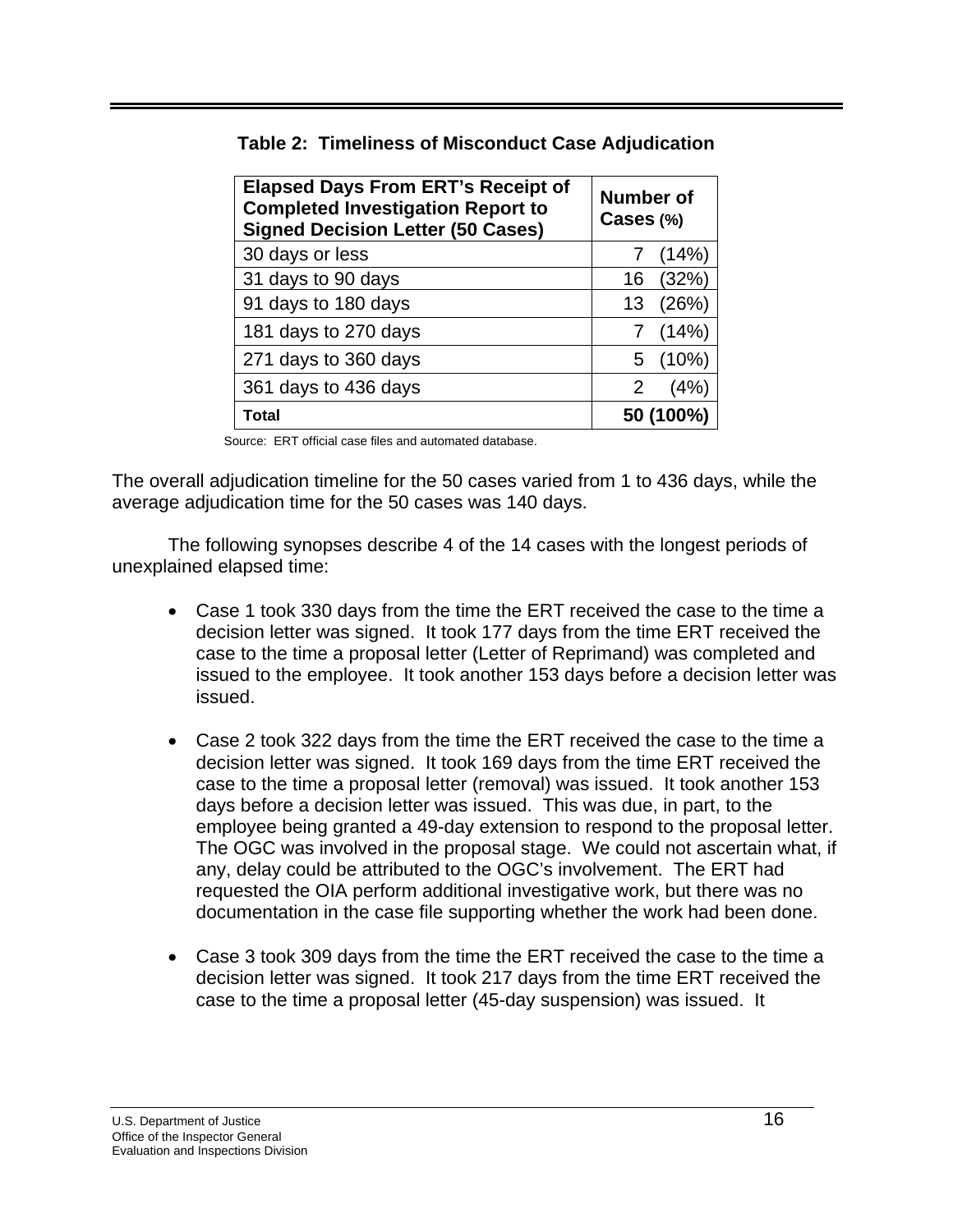took another 92 days before a decision letter was issued. This was due, in part, to the employee being granted a 47-day extension to respond to the proposal letter.

• Case 4 took 236 days from the time the ERT received the case to the time a settlement agreement was signed. It took 109 days from the time ERT received the case to the time a proposal letter (30-day suspension) was issued. It took another 127 days for a settlement agreement to be signed. Based on the data collected, it took 194 days from the time the OIA completed its investigation to the time ERT records show the case being received. When these unexplained 194 days are combined with the 236 days for adjudication, 430 days elapsed before the case was settled.

Table 3 displays the other ten cases with lengthy, unexplained time periods:

|    | <b>Misconduct Offense</b>                                                            | <b>Number of</b><br>Days from<br><b>ERT Receiving</b><br>Case to the<br>Proposing<br>Official(s) | Number of<br>Days to Issue<br><b>Proposal</b><br>Letter | Number of<br>Days to<br><b>Issue</b><br><b>Decision</b><br>Letter | <b>Total Days</b><br>in<br>Adjudication<br><b>Phase</b> |
|----|--------------------------------------------------------------------------------------|--------------------------------------------------------------------------------------------------|---------------------------------------------------------|-------------------------------------------------------------------|---------------------------------------------------------|
| 1. | Unauthorized Use of a<br>GOV <sup>a</sup>                                            | 39                                                                                               | 57                                                      | 154                                                               | 250                                                     |
| 2. | Misuse of Office <sup>a</sup>                                                        | 61                                                                                               | 48                                                      | 107                                                               | 216                                                     |
| 3. | Unauthorized Use of a<br>GOV <sup>ab</sup>                                           | 4                                                                                                | 180                                                     | 79                                                                | 263                                                     |
| 4. | Failure to Honor Just<br>Debts (Travel Card) <sup>a</sup>                            | $\overline{7}$                                                                                   | 122                                                     | 104                                                               | 233                                                     |
| 5. | <b>Disorderly Conduct</b>                                                            | 70                                                                                               | 31                                                      | 76                                                                | 177                                                     |
| 6. | Violations of Standards of<br>Conduct                                                | 27                                                                                               | 145                                                     | 113                                                               | 285                                                     |
| 7. | Disgraceful Conduct <sup>a</sup>                                                     | 19                                                                                               | 84                                                      | 156                                                               | 259                                                     |
| 8. | Discharge of a Weapon<br>With No Apparent Threat <sup>a</sup>                        | 61                                                                                               | 47                                                      | 57                                                                | 165                                                     |
| 9. | Violations of Standards of<br>Conduct                                                | 1                                                                                                | 74                                                      | 14                                                                | 89                                                      |
|    | 10. Association w/ Individual<br>Known to be Involved in<br><b>Criminal Activity</b> | 3                                                                                                | 37                                                      | 169                                                               | 209                                                     |

Source: USMS misconduct case files **<sup>a</sup>**

<sup>a</sup> Case involved additional offenses.

**b** Multiple cases combined into one adjudication.

Note: The emboldened numbers indicate the considerable unexplained time period for each case.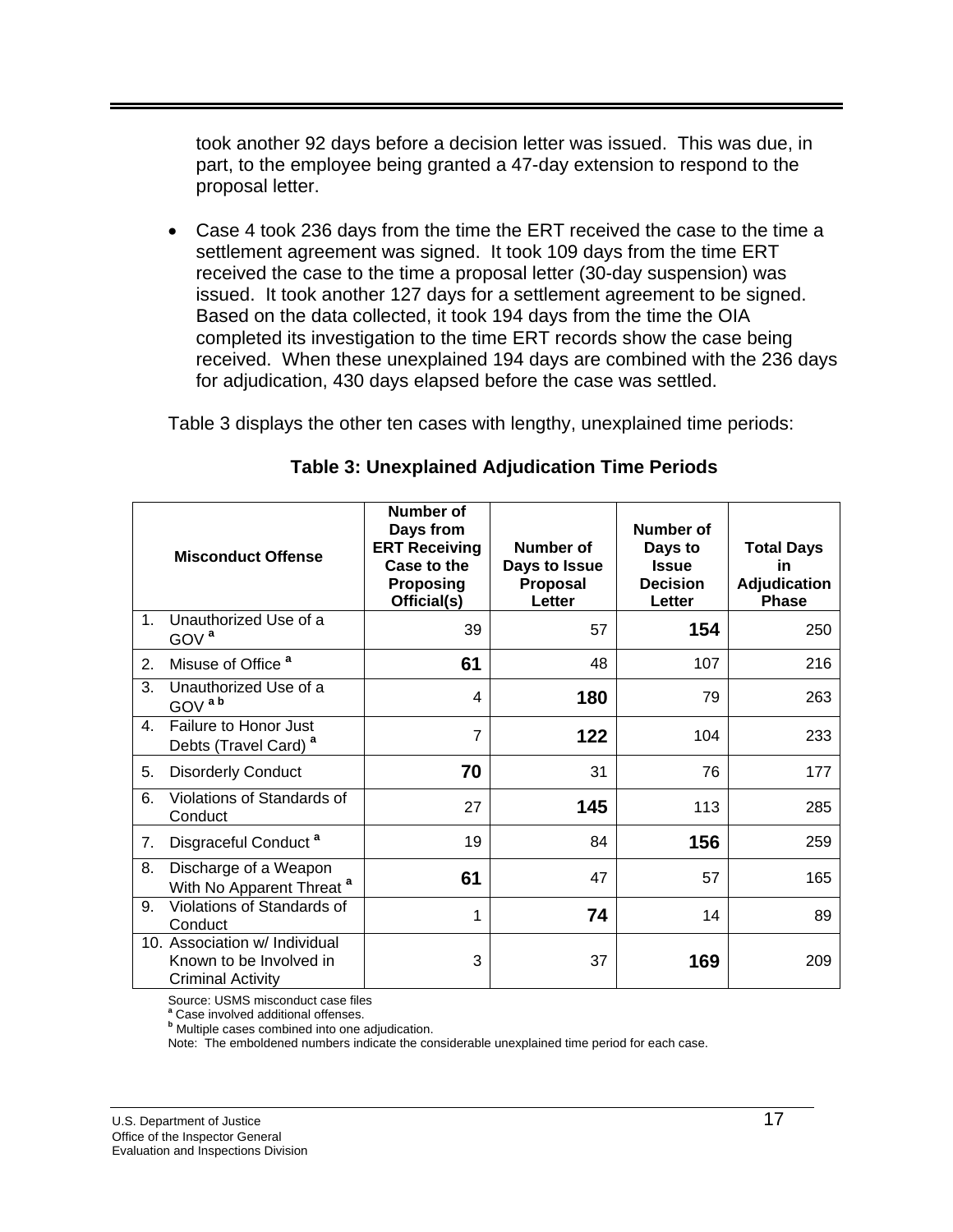<span id="page-22-0"></span>The DOJ has stressed the importance of processing discipline cases timely. A DOJ report entitled, "Justice Performance Review, Adverse Actions in the Department of Justice," November 6, 1995, stated:

> It is a long-held management principle that an adverse action is most likely to have the desired effect when it is carried out as close to the event as possible. Delaying action in misconduct and performance cases not only permits the inappropriate activity to continue for an extended period of time, but can also result in other employees forming an impression that the activities in question are not viewed as serious or inappropriate by agency supervisors.

Also, DOJ Human Resources Order 1200.1 states, "…there is no limitation with respect to when discipline must be effected after the commission of misconduct. However, managers are encouraged to act in a timely manner."

The ERT needs to ensure that misconduct cases are adjudicated in a timely manner. The ERT should establish and implement timelines for the various stages involved in the adjudication of a case and monitor a case's progress against those timelines.<sup>13</sup> Currently, the ERT does not consistently exercise adequate management oversight of all misconduct cases. This results in some misconduct cases exceeding reasonable adjudication time periods.

### **Recommendation**

3. The USMS Director should instruct the HRD to establish timelines for the adjudication of misconduct cases and to use the timelines to monitor the status of each case through the process.

## **The ADR Program Does not Manage its Caseload for the Timely Processing of Misconduct Cases**

The ADR Program is a non-traditional, non-adversarial, informal process that uses a trained facilitator as a neutral third party to resolve workplace conflicts between two or more parties. The USMS ADR Program is under the oversight of the HRD but is separate from the ERT, which administers the adjudication phase of the formal discipline process. Day-to-day management and cost accountability for the ADR Program is the responsibility of the ADR Ombuds.

 $\overline{a}$  $13$  During our fieldwork the ERT was unaware of any timelines for adjudicating misconduct cases. However, prior to issuance of this report, the HRD did provide the OIG with a document describing partial timeline standards for adjudicating cases.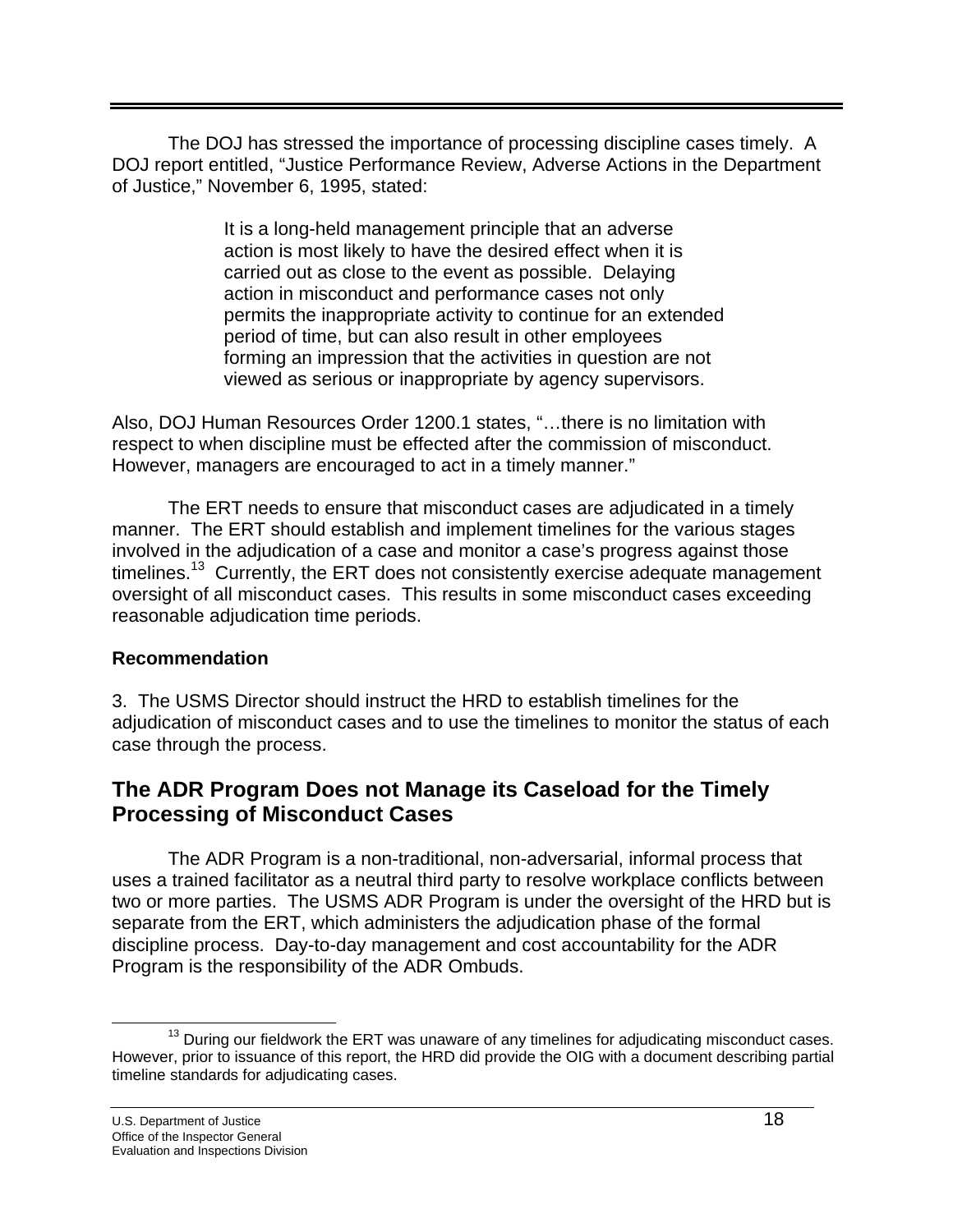The USMS's ADR Handbook (June 1999) states that 60 calendar days are allowed for resolution of a dispute once an employee has initiated a request for ADR. An additional 30 days is allowed if the employee and agency official(s) both agree to the extension.

According to the ADR Ombuds, approximately 150 cases have been submitted to ADR since the program's inception; 41 of these were identified as misconduct cases. The ADR Ombuds stated that 60 days is a reasonable goal for mediating ADR disputes. Based on data provided by the ADR Ombuds, however, 27 (66 percent) of these 41 misconduct cases have exceeded the 60-day time period.<sup>14</sup>

The ADR Ombuds provided data describing the status of the 41 misconduct cases. Our analysis showed the following:

- Nineteen cases were open and awaiting action. For these 19 cases, the time periods in the ADR Program ranged from 14 days to 487 days; the average time was 234 days. Sixteen of these open cases had exceeded the 60 days allowed.
- Fifteen cases had reached agreements and were closed.<sup>15</sup> For these 15 cases, the time periods for closure ranged from 4 days to 342 days, and the average time in the ADR Program was 96 days. Eight of these cases exceeded the 60 days allowed.
- Five cases failed to reach an agreement and were returned to the ERT for adjudication through the formal discipline process. Three of these five cases had been in ADR for 39 days, 141 days, and 292 days, respectively. The data was incomplete and did not provide the length of time the other two cases had been in ADR.

 $\overline{a}$  $14$  Our review of the ADR data showed that 23 of these 27 cases had also exceeded the 90-day limit. The data did not show any requests for, or granting of, 30-day extensions in these 23 cases. The OIG team did not review individual ADR case files.

 $15$  Discipline penalties, such as those established in the Table of Offenses, do not have to be applied in the ADR Program. However, we compared the ADR outcomes versus the discipline penalties proposed during formal case adjudication. For 6 of the 15 closed cases, the ADR agreement matched the formally proposed discipline action. For 5 of the 15 closed cases, the ADR agreement was slightly less than the proposed discipline action (such as proposed letters of reprimand mitigated to letters of caution). For 2 of the 15 closed cases, the ADR agreement was considerably less than the proposed discipline action. A 30-day suspension was reduced to 3 days and a 45-day suspension was reduced to 12 days. For the 2 remaining closed cases, the ADR Program did not provide data on the outcome of the ADR agreements.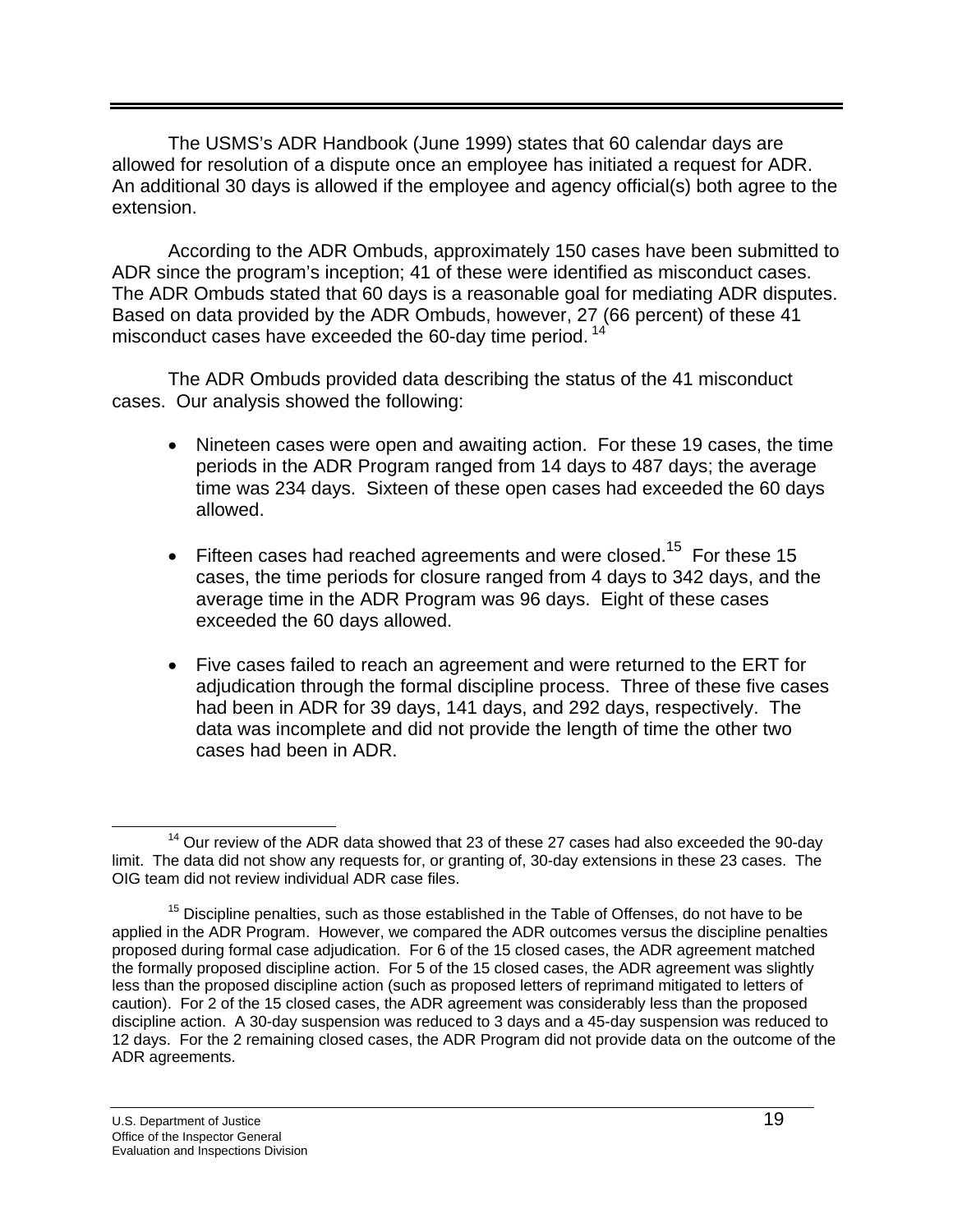• Two cases were withdrawn. The data was incomplete and did not provide the reason for the withdrawals or the length of time these two cases had been in ADR.

As noted above, after 60 days (90 days if a 30-day extension had been granted) in the ADR Program, misconduct cases should resume adjudication through the formal discipline process. However, the ADR Ombuds does not monitor or return misconduct cases that have exceeded these time periods to the ERT. The ERT does not monitor the status of misconduct cases sent to the ADR Program or request the return when the 60-day deadline has expired. Consequently, cases have languished in ADR.

The ADR Ombuds cited inadequate staffing for the ADR Program that includes both misconduct and performance cases. The ADR Ombuds estimated that 50 percent of his time is directed to the ADR Program duties and the other 50 percent is directed to Labor Relations Program duties. During our review, a full-time assistant was appointed to the ADR Program. In addition to the assistant, the ADR Ombuds has approximately 20 trained USMS personnel located in various USMS districts to assist as facilitators in mediating disputes.<sup>16</sup> However, the Ombuds has not used the majority of these facilitators to assist in the mediation of misconduct cases. The Ombuds stated that, despite the training, he believes most of the USMS facilitators are not sufficiently knowledgeable about personnel management laws and regulations to effectively resolve personnel issues. Consequently, when seeking mediation assistance, the Ombuds relies predominantly on contract personnel to serve as facilitators.<sup>17</sup> Despite the availability of these additional USMS and contract facilitators, the ADR Program's 60 day time limit is not being met.

During interviews with officials in the USMS OGC, they expressed concerns about the timeliness of the ADR Program and the types of cases accepted into the ADR Program. The OGC believed that misconduct cases that are appealable to the MSPB should not be accepted into the ADR Program before the decision letter is issued. The ADR Handbook states, "ADR is generally not an option in discipline actions appealable to the MSPB." Despite that policy, the ADR Ombuds told us that the MSPB was incorporating ADR into its own process. Therefore, the Ombuds believed ADR at the USMS-level for these appealable cases was also appropriate and had accepted cases prior to a decision letter being issued.

 $\overline{a}$ <sup>16</sup> USMS personnel were trained and certified as facilitators by undergoing a 3-day course conducted by the Justice Center of Atlanta, a non-profit organization.

 $17$  Contract personnel serving as facilitators are employees of the Federal Personnel Management Institute and cost the USMS \$85.00 an hour for labor and materials, which is paid by the ADR Program. The ADR Program could not provide data on how many times contract facilitators were used or the total cost to the USMS.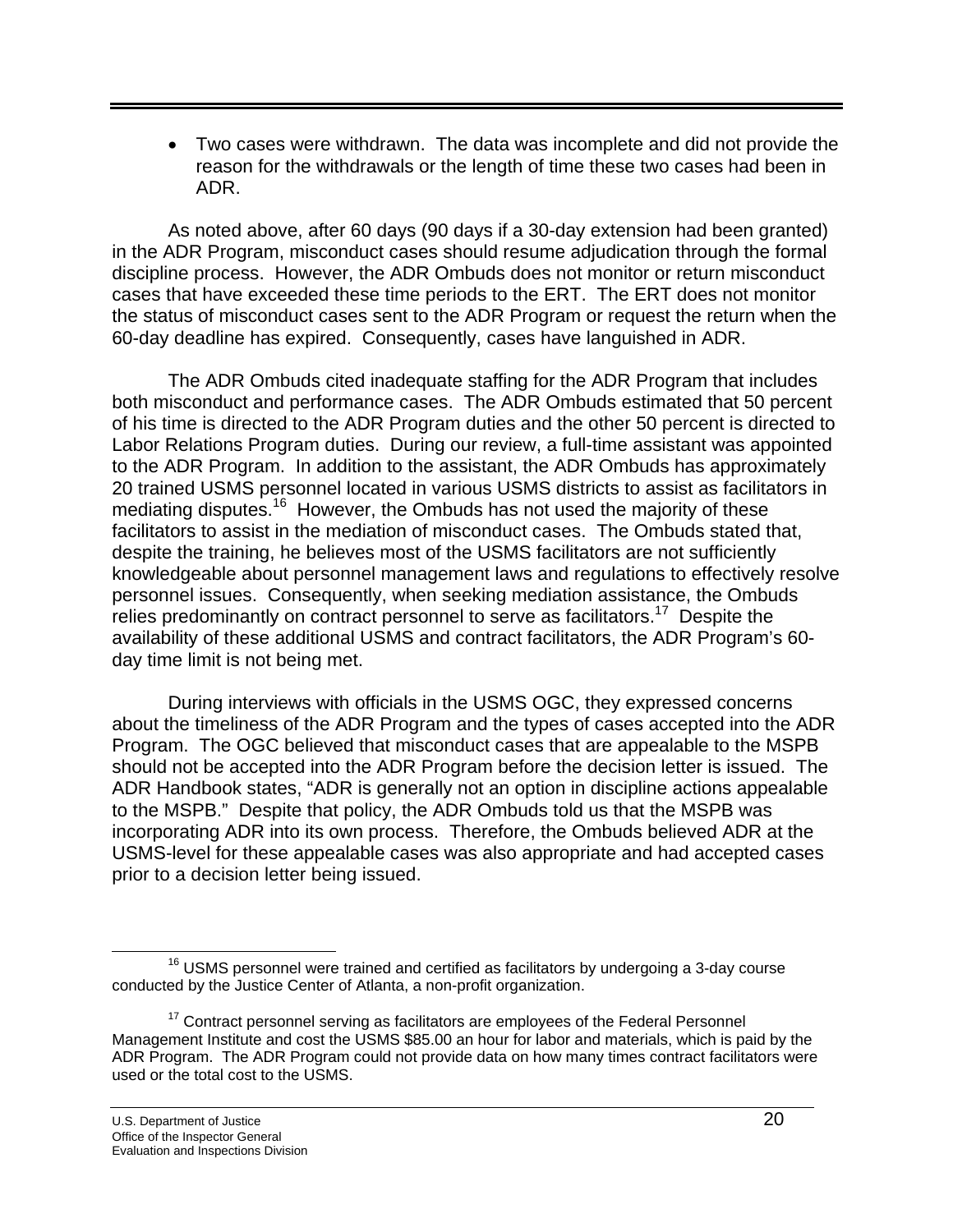<span id="page-25-0"></span>According to 5 CFR 1201.22(b)(1), the MSPB acknowledges ADR as a method of resolving disputes prior to filing a formal appeal. The MSPB allows a time extension for filing an appeal "Where an appellant and an agency mutually agree in writing to attempt to resolve their dispute through an alternative dispute resolution process…." While ADR may be an acceptable and less costly method of reaching agreeable solutions in misconduct cases, we believe that the USMS, not the ADR Ombuds alone, should decide what types of cases are eligible for ADR and at what stage the cases are appropriate for ADR.

We did not assess the ADR Program's database as part of our review. However, we have concerns about the reliability of the data. These concerns are attributed to the inconsistent quality of the data we received and the length of time taken by the ADR Ombuds to compile the data. For example, the ADR Ombuds could provide us with only a verbal estimate of the total ADR caseload, and we had to request several versions of the ADR misconduct case data because of incompleteness or inaccuracies. Entering consistent, accurate, and complete data in a timely manner is essential to improving the case monitoring capabilities and the administration of the ADR Program.

#### **Recommendations**

4. The USMS Director should instruct the HRD to meet established ADR timelines and return cases that do not meet these time lines to the appropriate office to continue with formal processing.

5. The USMS Director should instruct the HRD to develop and implement a strategy for increasing the use of trained USMS ADR facilitators.

6. The USMS Director should ensure the HRD is accepting only eligible cases for ADR and at the appropriate stage.

7. The USMS Director should instruct the HRD to ensure that consistent, accurate, and complete data is entered in a timely manner in the ADR database to allow for more effective monitoring, oversight, and reporting.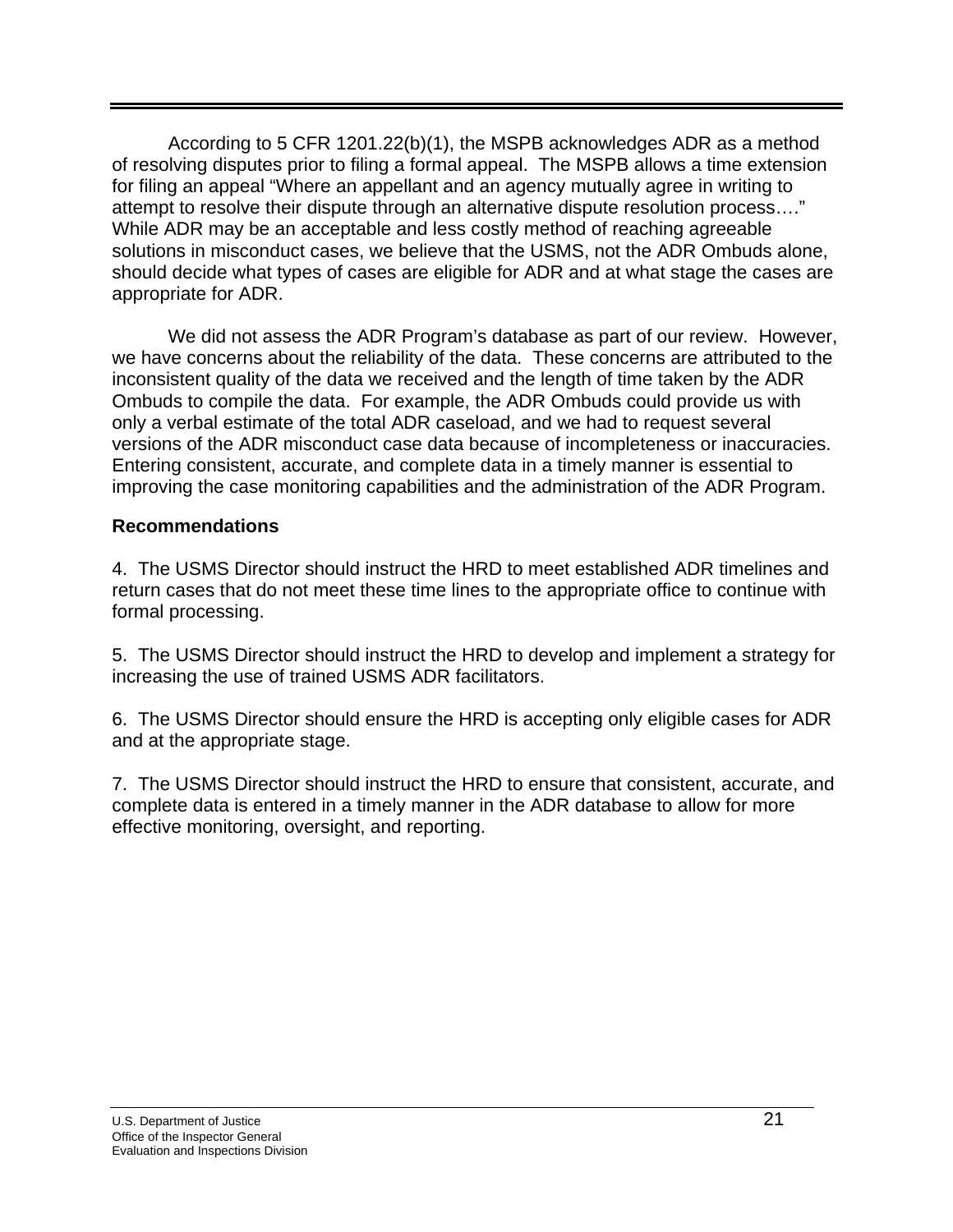## <span id="page-26-0"></span>**Inconsistent Data Entry Procedures Results in Unreliable Case Information**

The ERT does not have written standards addressing the primary source, the completeness, and the accuracy of the information about misconduct cases entered in its automated database. At the time of our review, ERT staff could individually determine and enter what they considered to be relevant data for each case. The automated database does not contain edit checks identifying required fields or incomplete or inaccurate information. The ERT does not periodically review the database to identify and correct deficiencies to ensure the integrity of the information. As a result, we found numerous instances of either incomplete (blank data fields) or inaccurate (wrong dates) data entered in the ERT's automated database. Complete and accurate case management information is a critical element for monitoring the progress of each case, for analyzing case trends, and for assessing needed changes in the adjudication phase overall.

#### **Recommendation**

8. The USMS Director should instruct the HRD to develop and implement data collection, entry, and review standards for ERT's automated database.

## **Discipline Process Entities are not Effectively Coordinating Efforts**

The USMS entities involved in the discipline process--the OIA, the ERT, the OGC, the ADR Program, the EEO Office, and the Discipline Panel--must work closely to ensure that misconduct allegations are investigated and adjudicated in a manner that is consistent, timely, and responsive to the needs of USMS. During our interviews, officials from these entities expressed concern or uncertainty about specific discipline process responsibilities, procedures, timelines, and work quality. Some of the general concerns mentioned by these officials involved the need for:

- cross-training to better understand the information requirements of the various entities to process misconduct cases,
- improving or centralizing oversight of the entire discipline process,
- clearly defining responsibilities concerning discipline process duties,
- improving the timeliness in the discipline process,
- improving the exchange of information among the entities, and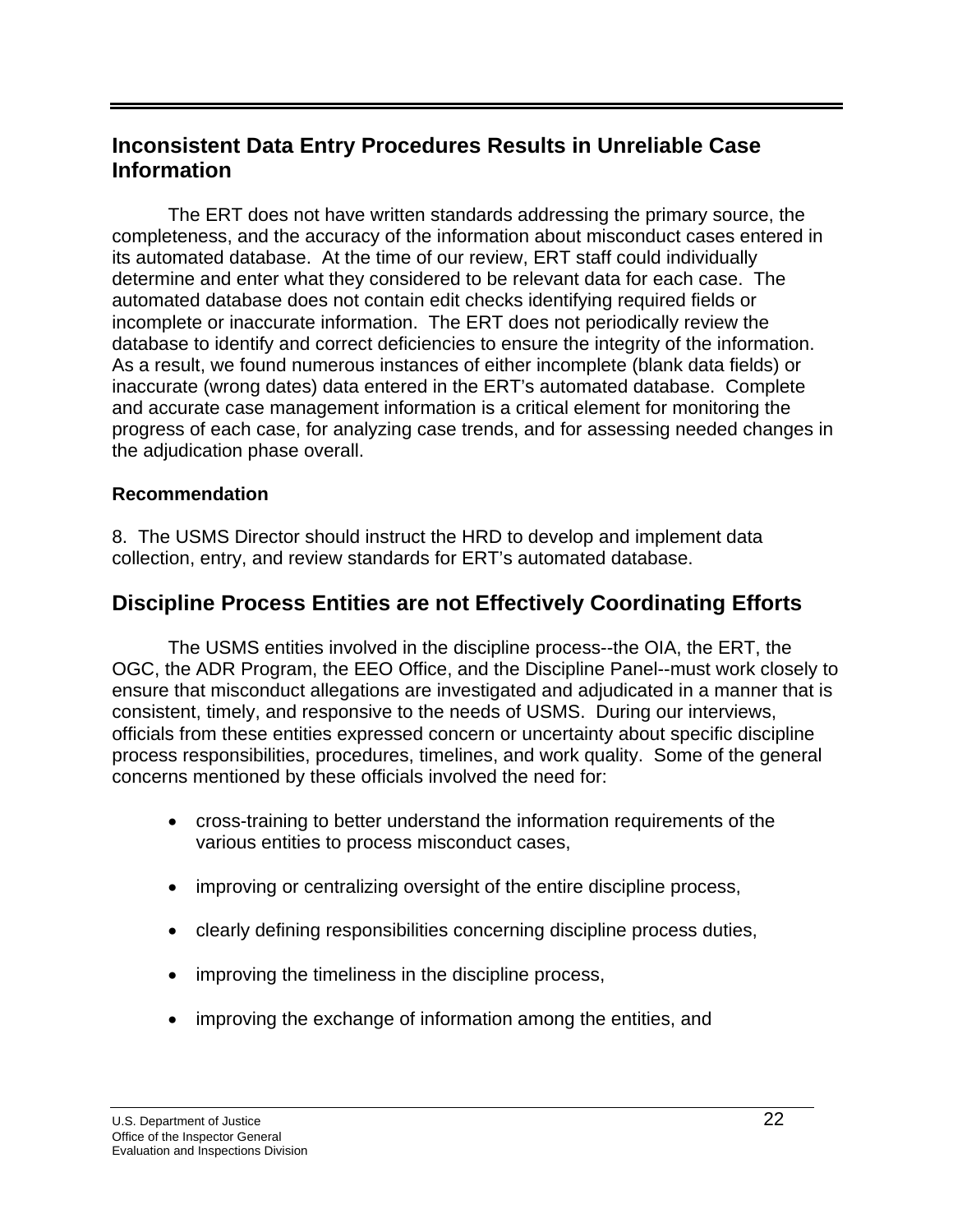$\bullet$  improving the OIA's response for follow-up investigative requests.<sup>18</sup>

<span id="page-27-0"></span>Officials told us that they had met periodically to discuss discipline process issues. However, these meetings were discontinued about a year ago because of a turnover in USMS leadership. We found no documentation describing the frequency or what was discussed or accomplished at the meetings. Based on our interviews and observations, we believe the USMS must improve coordination among the entities involved in the discipline process. Our review shows the necessity for corrective actions for some of the issues listed above. The USMS needs to renew its previous efforts to identify and address issues that affect the discipline process.

## **Recommendation**

9. The USMS Director should direct the HRD to reactivate these meetings with representatives from the appropriate entities involved in the discipline process to identify and solve discipline process issues. These meetings should occur periodically and a written record of activities and decisions should be maintained.

## **Performance Standards Have not Been Established for Adjudicating Misconduct Cases**

The USMS has not established performance goals and measures for the adjudication phase of the discipline process. The Government Performance and Results Act of 1993 (GPRA) requires agencies to set multiyear strategic goals and corresponding annual goals to measure the performance toward the achievement of those goals and to report on their progress. Although the GPRA addresses the major functions and operations of agencies, the concept of measuring outcomes to improve effectiveness applies to all programs and processes. Setting goals and measuring performance helps to establish priorities, control operations, communicate accomplishments, and motivate staff.

The Department's Strategic Plan for Fiscal Years 2000-2005 outlines specific program goals, objectives, and strategies. One strategic goal is to "ensure excellence, accountability, and integrity in the management and conduct of Department of Justice programs." A strategic objective supporting this goal addresses human resources.

 $\overline{a}$  $18$  Because requests to OIA for additional investigative work are usually accomplished telephonically and rarely documented, the frequency of this issue could not be determined.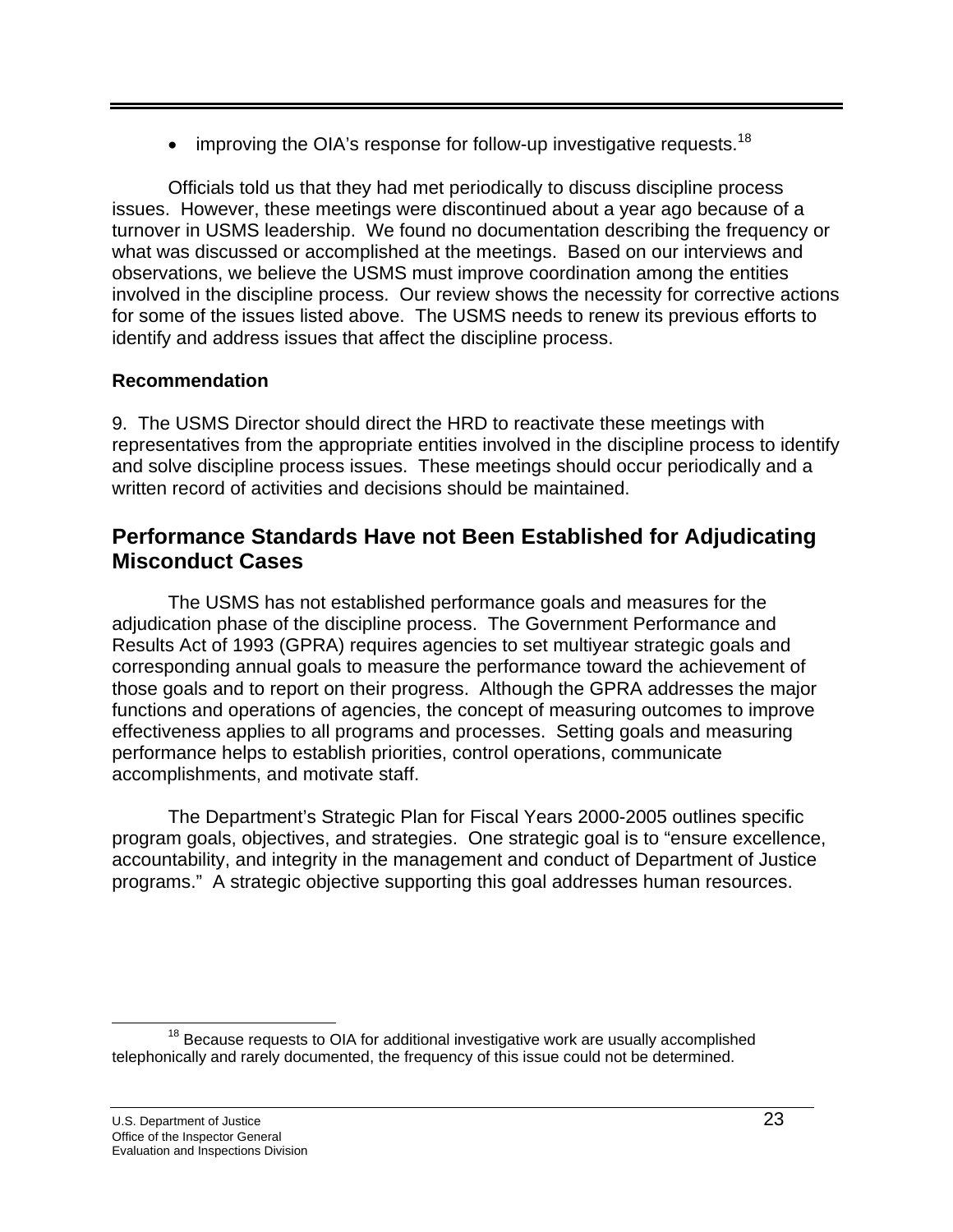<span id="page-28-0"></span>The USMS published three multi-year planning documents in response to the GPRA and the Department's Strategic Plan.<sup>19</sup> Each plan addresses human resources. The USMS Performance Management Program (PMP) identifies performance measures related to the OIA's investigative phase of the discipline process. However, goals and measures for the ERT's adjudication phase of the discipline process are not included. In the absence of performance goals and measures in the broader USMS planning documents, the HRD and ERT have not fully developed and implemented internal performance goals, standards, and measures for guiding the work efforts of ERT personnel and for identifying strengths and weaknesses in the adjudication of misconduct cases overall.<sup>20</sup> As a result, progress toward achieving basic desirable goals and objectives of the discipline program goes unmeasured.

## **Recommendation**

10. The USMS Director should instruct the HRD to develop performance standards for the adjudication of misconduct cases and monitor cases against those standards.

## **The OIA Does not Report all Misconduct Allegations to the OIG**

According to OIG policy memorandum, "Guidelines for Reporting Allegations of Misconduct to the OIG," July 1, 1998, and USMS Policy Directive 99-33, "Misconduct Investigations," August 2, 1999, misconduct allegations received by the OIA will be forwarded to the OIG. $21$  We found that the OIA is not fully complying with these policies.

Prior to forwarding an allegation to the OIG, the OIA performs a "preliminary investigation" of the allegation. If the OIA determines that the alleged misconduct did not violate USMS policy or that enough information is not provided to warrant opening a formal investigation, then the OIA considers the allegation "closed." In this instance, the allegation is not forwarded to the OIG for review.

The OIA's FY 1998, FY 1999, and FY 2000 annual statistics show that 70, 93, and 76 misconduct allegations were classified as preliminary investigations and closed. These 239 misconduct allegations were not reported to the OIG as required.

• For FY 1998, the 70 misconduct allegations represented 28 percent of the total 248 misconduct allegations received by OIA.

 $21$  This OIG policy memorandum was also directed to the Immigration and Naturalization Service and the Bureau of Prisons.

 $\overline{a}$ <sup>19</sup> The planning documents are the USMS Fiscal Year 2000 Performance Management Program (PMP), July 1999; the USMS Tactical Plan FY 2000-2002, July 1999; and the Marshal's Service 2000: The Strategic Plan of the USMS, 1997 and Beyond, February 1997.

 $20$  Partial timelines for the adjudication of cases has been developed but not yet implemented.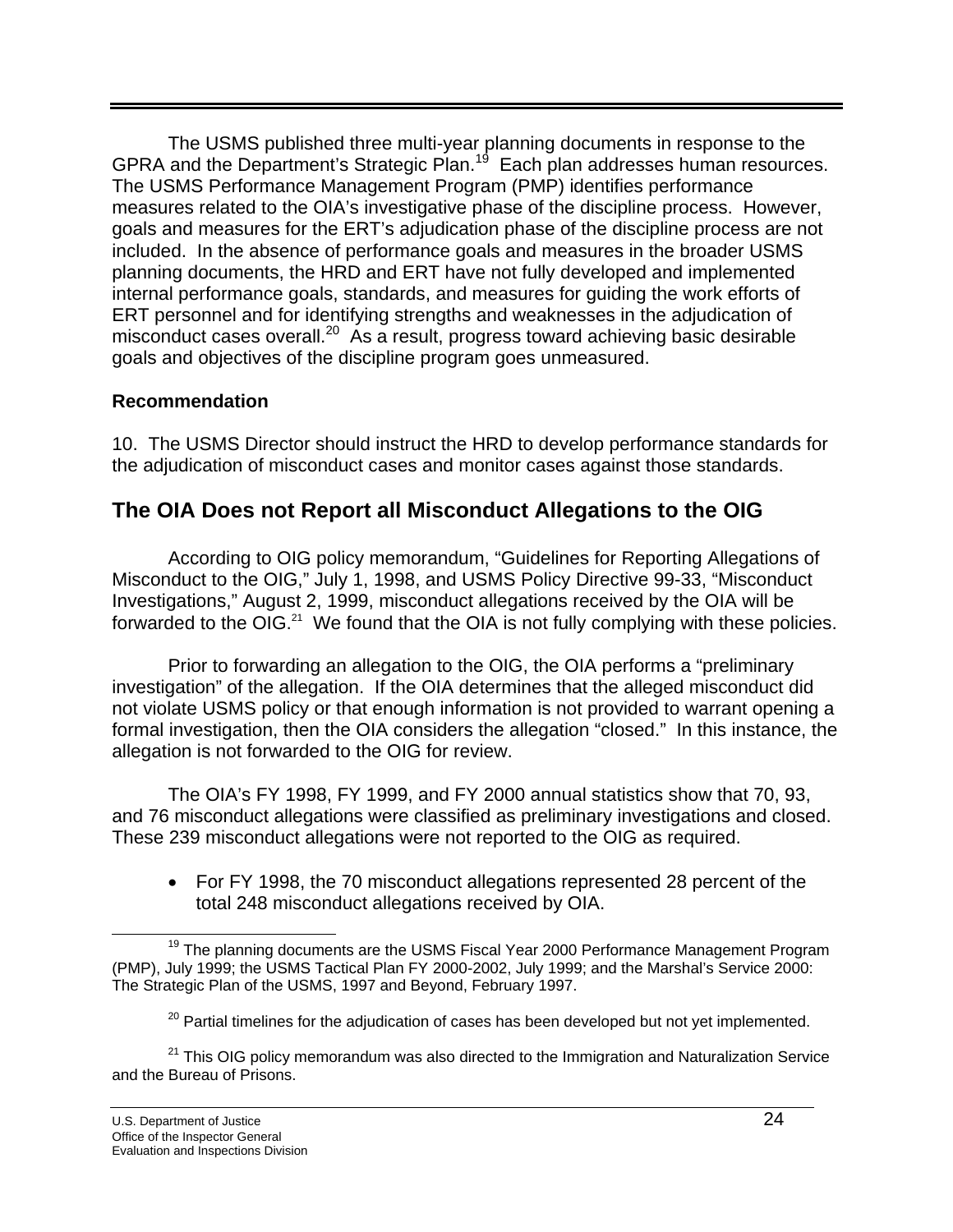- For FY 1999, the 93 misconduct allegations represented 36 percent of the total 258 misconduct allegations received by OIA.
- For FY 2000, the 76 misconduct allegations represented 30 percent of the total 254 misconduct allegations received by OIA.

Table 4 below and Table 5 on the following page show the types and numbers of misconduct allegations that were preliminarily closed by the OIA and not reported to the OIG in FY 1998 and FY 2000. These statistics were not available for FY 1999.

#### **Table 4: Allegations Closed by OIA After Preliminary Investigations and not Forwarded to the OIG—FY 1998**

| <b>Allegation</b>                       | <b>Number</b> |
|-----------------------------------------|---------------|
| <b>Lost/Stolen Government Property</b>  |               |
| Firearms/Weapons Violations             |               |
| <b>Discrimination Complaints</b>        | 2             |
| <b>Fiscal Improprieties</b>             | 14            |
| <b>Prisoner Violations</b>              | 7             |
| <b>Investigative Violations</b>         | 2             |
| <b>Personnel Prohibitions</b>           | 14            |
| <b>Off Duty Misconduct</b>              |               |
| On Duty Misconduct                      | 14            |
| Use/Misuse of Government-Owned Vehicles | 4             |
| <b>Other Violations</b>                 |               |
| Total                                   | 70            |

Source: USMS Office of Internal Affairs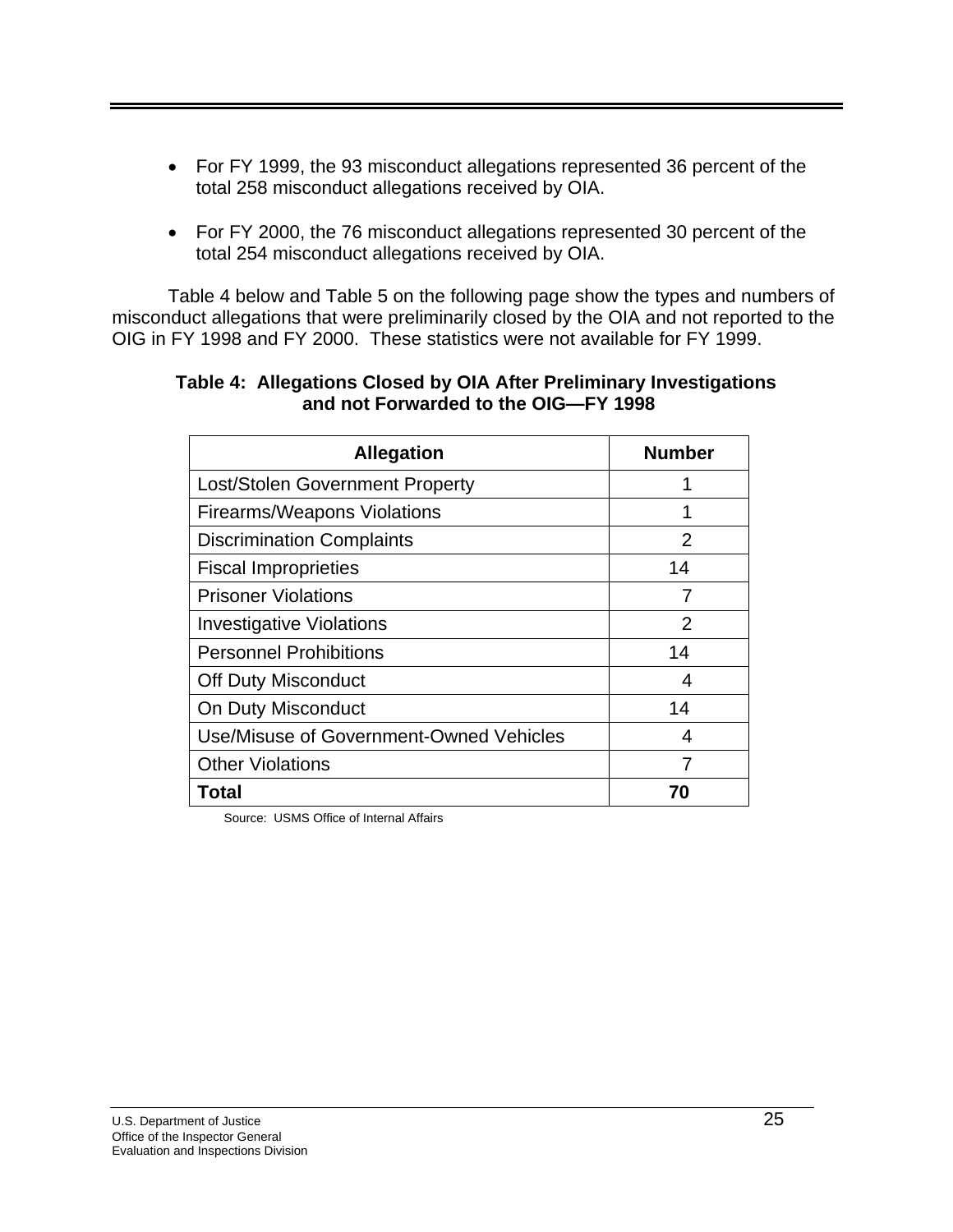### **Table 5: Allegations Closed by OIA After Preliminary Investigations and not Forwarded to the OIG—FY 2000**

| <b>Allegation</b>                       | <b>Number</b> |
|-----------------------------------------|---------------|
| <b>Conduct Unbecoming</b>               | 39            |
| <b>Fraud or Theft</b>                   | 16            |
| <b>Hostile Work Environment</b>         |               |
| Misuse of a Government-Owned Vehicle    | 5             |
| <b>Misuse of Position</b>               |               |
| Missing or Mishandled Prisoner Property |               |
| <b>Unfair Personnel Practices</b>       |               |
| Total                                   |               |

Source: USMS Office of Internal Affairs

The allegations include firearms violations, discrimination complaints, fraud, and hostile work environment misconduct that require immediate or 48-hour reporting to the OIG by the USMS according to OIG policy. See Appendix 1 for OIG classification levels for reporting allegations.

One case in particular illustrates the importance of OIA reporting all misconduct allegations to the OIG rather than discretionarily closing allegations through preliminary investigations. This case was active and involved various allegations of unprofessional misconduct concerning two USMS employees. These two employees were found to have created a fictitious, sexually explicit letter that identified two other USMS employees as the subjects of the letter. The letter was crafted to appear as an official USMS document. Although the allegation was reported immediately to the OIA, the OIA reviewed, closed, and referred the allegation back to the originating office for "appropriate managerial action." As a result, the immediate supervisor issued an oral admonishment to one of the two employees involved. This allegation was not reported by the OIA to the OIG, as required.

Approximately five months later, the OIA reopened the case and forwarded the allegation to the OIG upon receiving requests to reopen the investigation from the HRD and a division official charged with oversight of the office where the incident occurred. The OIA conducted interviews with nine employees who had seen or heard of the letter. This case remains open after approximately 22 months from the occurrence and initial reporting of the incident. The Discipline Panel has reviewed the case and proposed suspensions for 5 and 7 days, respectively, for the two employees. As of June 19, 2001, one case was in ADR and one case was in the decision stage of the adjudication phase of the discipline process.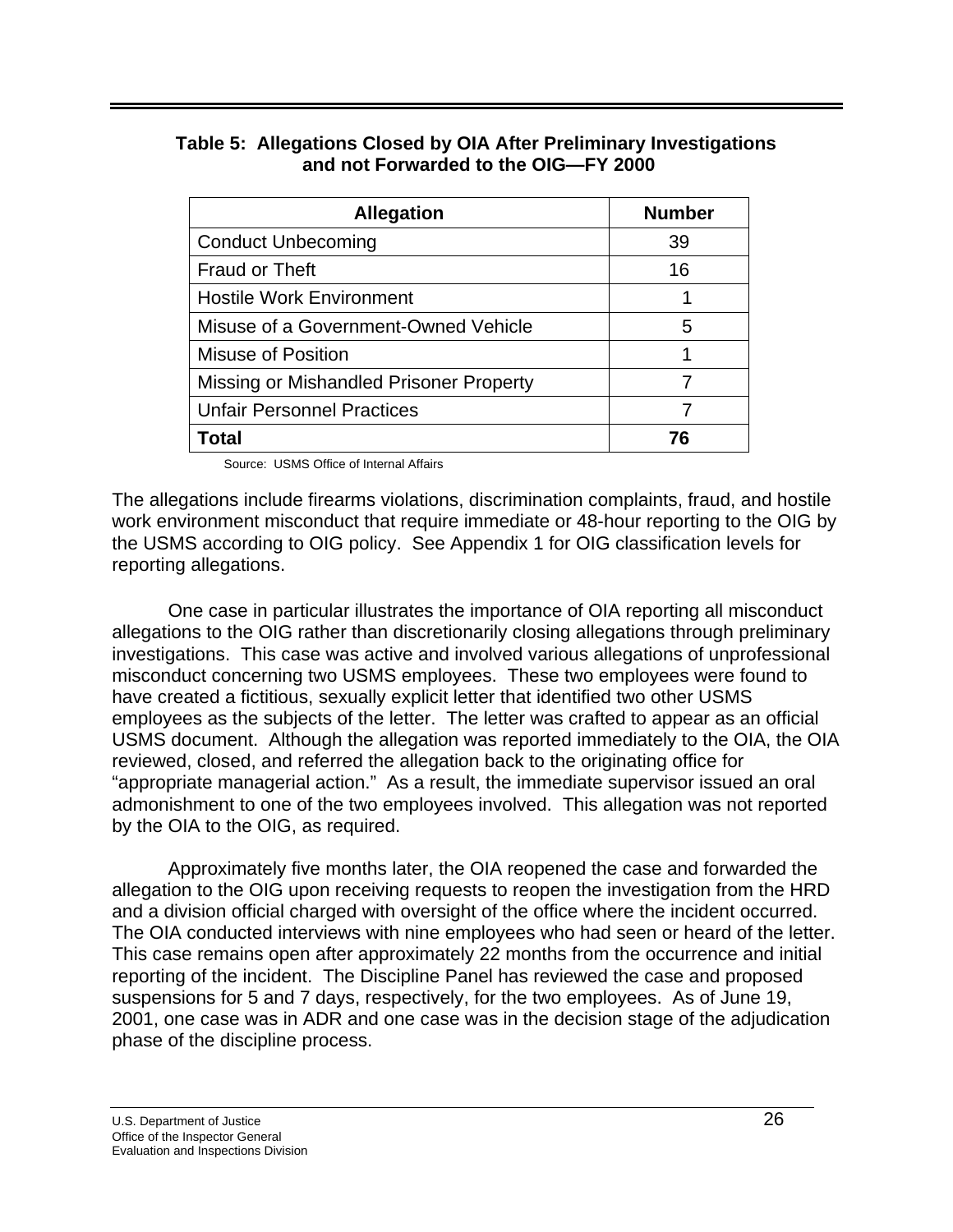We also found that allegations for 16 of the 50 misconduct cases (32 percent) we selected for our sample were not reported to the OIG. In 9 of these 16 cases, the OIA never reported the allegations to the OIG. The OIA had formally investigated and substantiated these 9 allegations and sent the reports of investigation to the ERT for adjudication. The OIA was unable to provide any documentation or reasoning as to why the 9 cases had not been reported to the OIG. Some of these cases involved allegations of unauthorized use of a government-owned vehicle, unauthorized discharge of a weapon, disrespectful conduct, and failure to properly transport prisoners.

The remaining allegations for 7 of the 16 cases had not been reported to the OIA by the originating district office. Four of the seven allegations not reported occurred in one district. As a result, the OIA was unaware of these allegations and therefore, could not report them to the OIG.<sup>22</sup> Some of these cases involved allegations of disorderly conduct and failure to use proper restraints.

Separate from our case file review, we also interviewed five Chief Deputy United States Marshals (CDUSM) who serve as the proposing officials for misconduct cases in their respective districts. Three of the five CDUSMs we interviewed said they have exercised discretion on whether or not to report certain types of misconduct to the OIA. This discretion was based on the initial source of the complaint (internal or external to the district) or the perceived severity of the misconduct. However, USMS Policy 99-33 does not allow for discretion by employees, supervisors, or managers in reporting misconduct allegations. USMS Policy 99-33 states, "…employees are also responsible for immediately reporting misconduct allegations or violations of policies and procedures to their immediate supervisor, the OIA, or the OIG . . . USMS managers/supervisors [are] responsible for... reporting all misconduct complaints immediately to OIA."

The OIG has previously expressed its concern to the USMS regarding compliance with the OIG reporting requirements. In an OIG memorandum sent to the USMS, "Policy on Reporting Misconduct," February 23, 1999, the OIG Investigations Division stated,

> We are concerned that current USMS reporting of misconduct is not consistent with our July 1, 1998, reporting guidelines policy memorandum. We are particularly concerned with Classification I allegations which are the most serious offenses, requiring immediate reporting to OIG field offices, and often requiring contemporaneous response. It is our perception that there may be confusion at the District level regarding the requirements of reporting misconduct.

l

 $22$  One of the seven cases was eventually reported to the OIG after a judge who presided over the conviction of a USMS employee wrote a letter to the USMS Director expressing concern that misconduct incidents may be occurring without management's knowledge.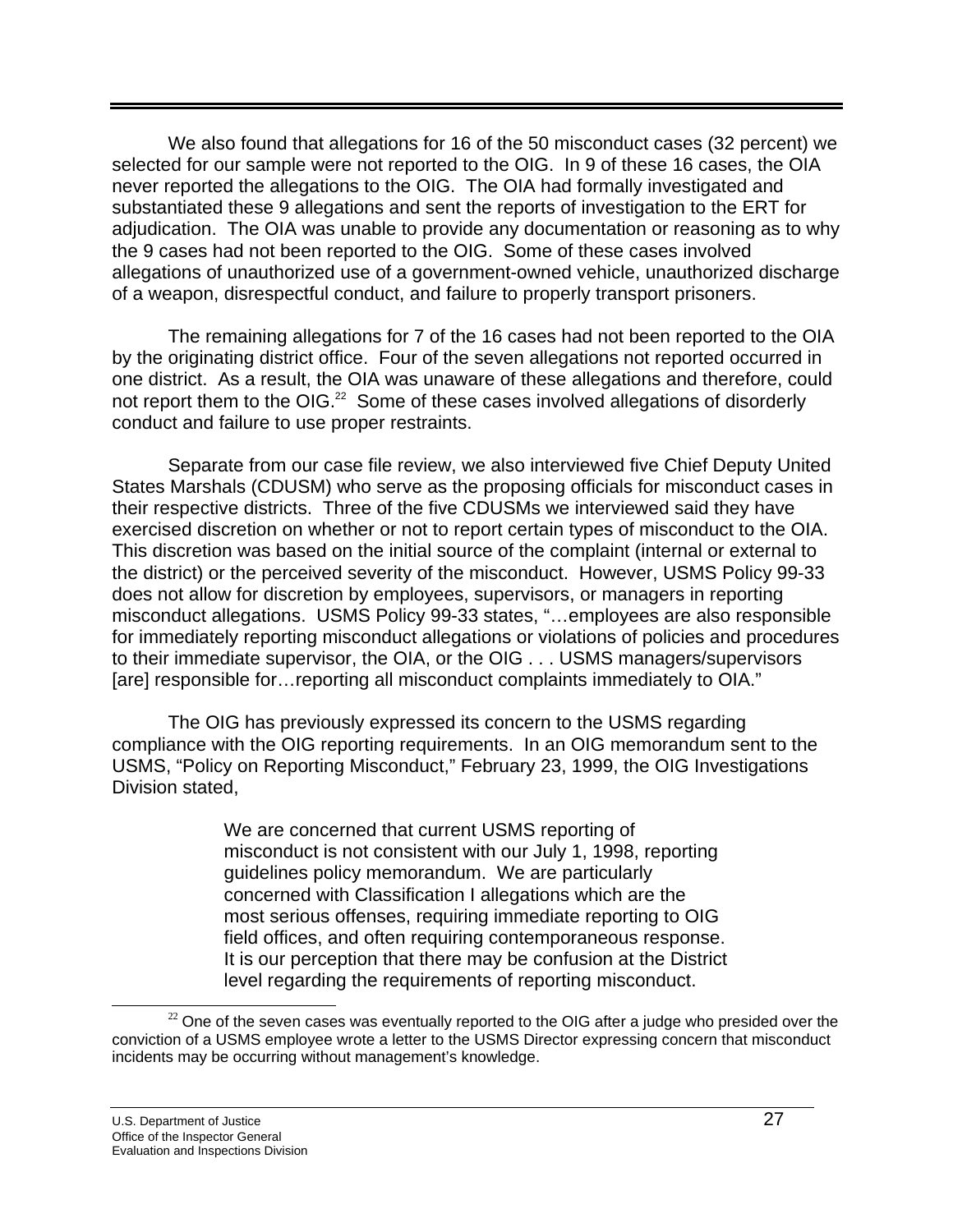<span id="page-32-0"></span>We understand that Districts are allowed to handle certain "performance" issues at the local level. However, the line between performance and misconduct is often not clear and we are concerned that misconduct is being handled as performance without reporting to OIA or the OIG.

Although OIG and USMS policies require that allegations of misconduct be reported through the OIA to the OIG, adherence to these policies has been inconsistent within the USMS. As a result, the OIA and the OIG are not fully aware of misconduct allegations and cannot ensure that they are properly investigated and adjudicated. The OIA and the OIG also do not have complete information on misconduct within the USMS for analyzing trends, identifying systemic problems, and recommending solutions to these problems.

#### **Recommendations**

11. The USMS Director should instruct all USMS districts, divisions, and headquarters organizations to report all misconduct allegations to the OIA.

12. The USMS Director should instruct the OIA to report all misconduct allegations to the OIG in accordance with OIG policy.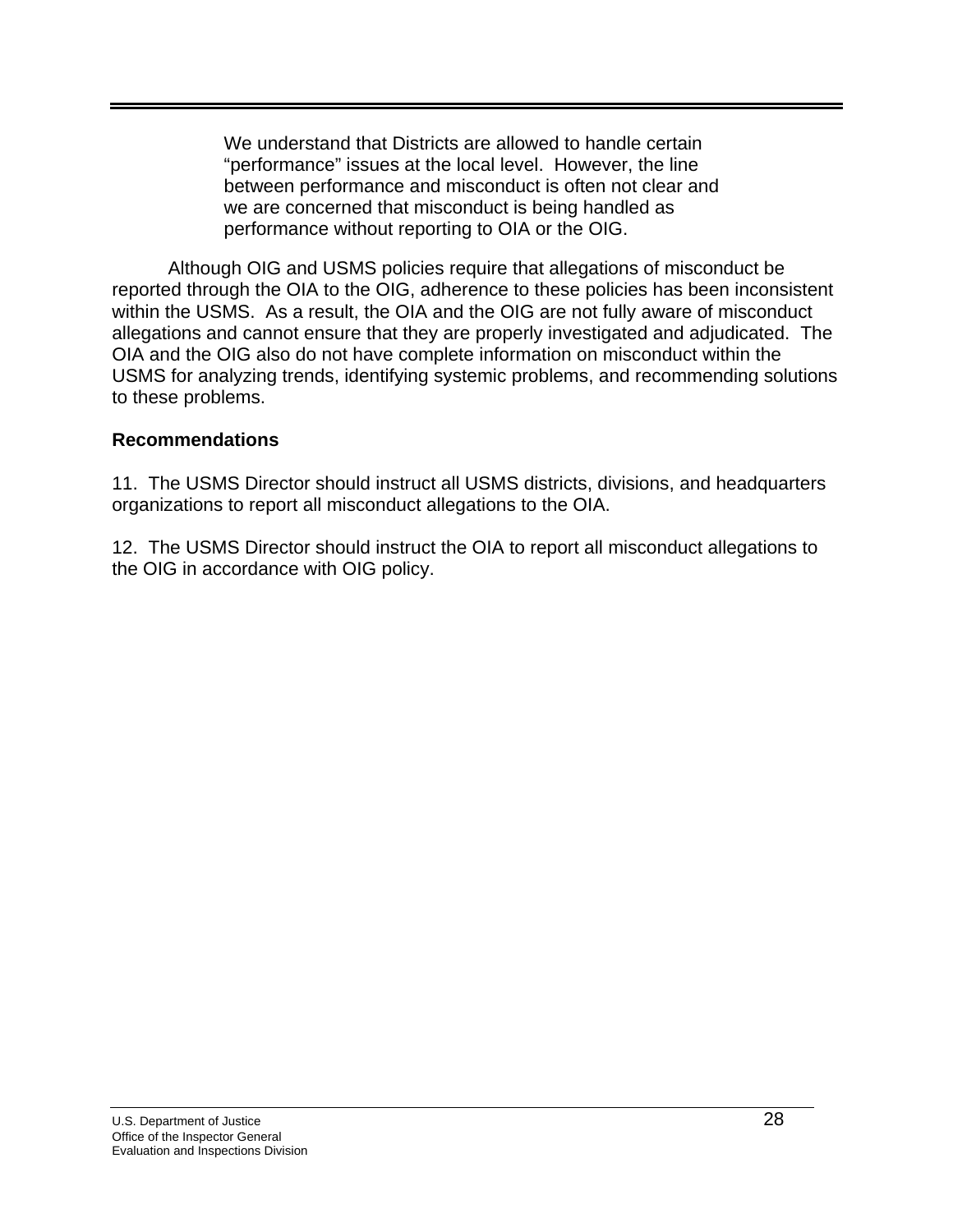**Appendix 1** 

## **Policies and Procedures**

## <span id="page-33-0"></span>**Legislation**

A federal employee who has had a misconduct allegation substantiated by an investigation is subject to disciplinary action. This action is imposed during the adjudication phase as provided in the Civil Service Reform Act of 1978; and Title 5, Code of Federal Regulations, Part 752, Adverse Actions; and 5 U.S.C. Chapter 75, Section 7501-7504, 7511-7514.

## **Department of Justice**

## *Office of the Inspector General*

The Inspector General Act of 1978, as amended, and Attorney General Order 1931-94, dated November 8, 1994, require misconduct allegations concerning USMS employees and contractors to be reported first to the OIG Investigations Division for review and disposition. The OIG decides whether it will conduct an investigation or refer the misconduct allegation to the Chief, USMS OIA, for subsequent investigation by an OIA investigator, the originating district or division, or for discretionary closure if appropriate.

The OIG Assistant Inspector General (AIG) for Investigations issued a memorandum to the Immigration and Naturalization Service, the Bureau of Prisons, and the USMS, dated July 1, 1998, which outlined guidelines for reporting misconduct allegations to the OIG. This memorandum provided a general breakdown of misconduct allegations into three separate classifications, with corresponding reporting periods to the OIG depending on the severity of the allegation. Classification 1 requires immediate reporting, and no investigation can be initiated prior to receipt and classification of the allegation by the OIG. Classification 2 requires reporting within 48 hours. An internal investigation can be started but the OIG reserves the right to terminate and initiate its own investigation. Classification 3 only requires that the allegation be reported in a pre-determined monthly format. These three classifications also carry certain reporting requirements if the investigation is referred back to the component.

The AIG for Investigations issued an additional memorandum, dated February 23, 1999, to the USMS which clarified policy requirements of reporting misconduct given reporting and consistency concerns.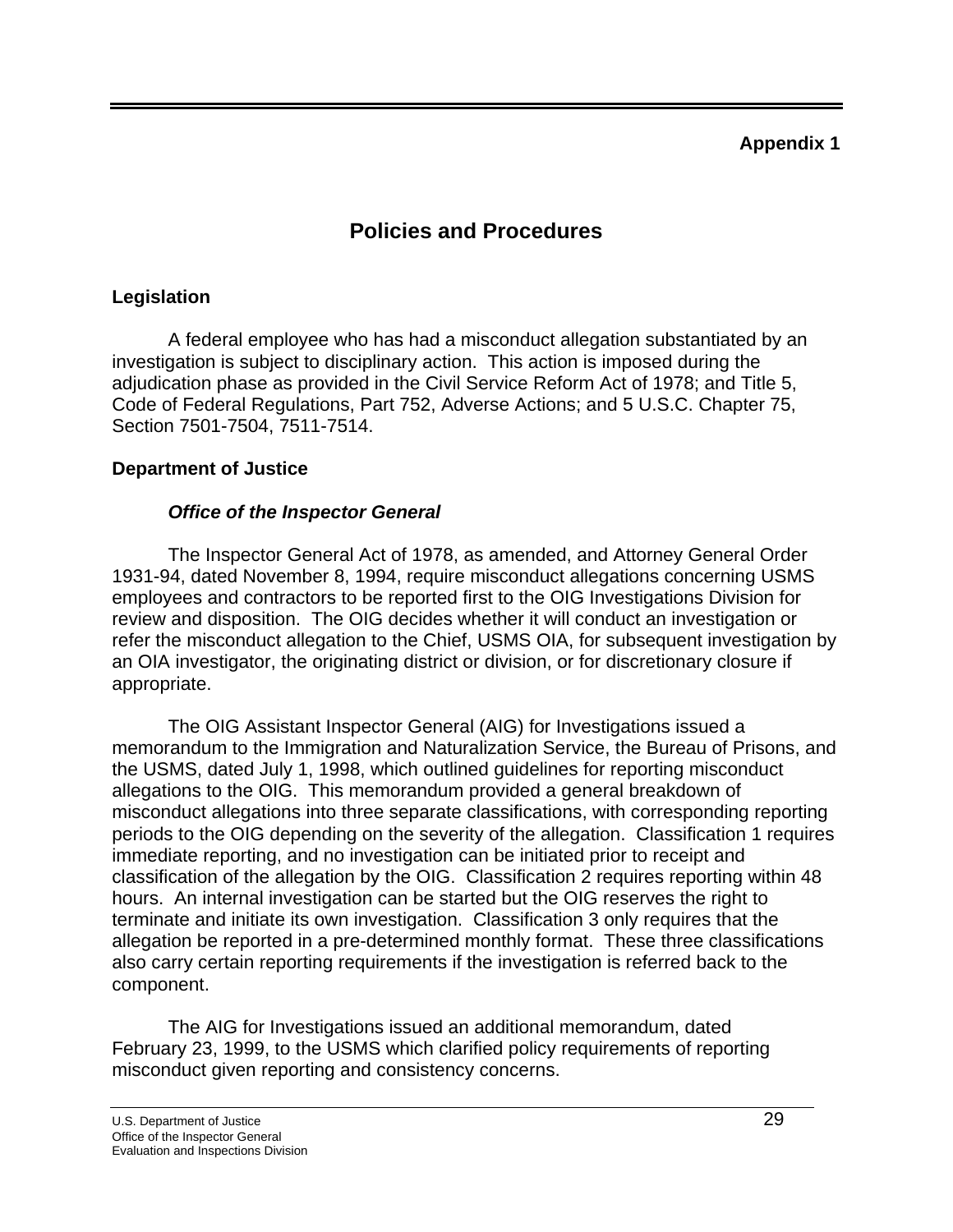## *Justice Management Division*

DOJ Human Resources Order DOJ 1200.1, "Discipline and Adverse Actions," August 25, 1998, which replaced DOJ Order 1752.1A, recognized that each Bureau has different management requirements that must be addressed in determining the appropriate offense penalty. This Order granted each Bureau the authority to establish its own Schedule of Disciplinary Offenses and Penalties. However, the Bureaus are required to notify the Department's Workforce Relations Group (WRG) within the Justice Management Division of any case that presents a significant legal (as opposed to factual) issue that may be of interest to the Department. This requirement is due in part to the potential of the WRG representing any Bureau (at the request of the Bureau or the direction of the Assistant Attorney General for Administration) or the Department on matters that fall within the jurisdiction of MSPB, its administrative judges, or the Office of Special Counsel.

## **United States Marshals Service**

## *Discipline Delegation Policy*

The USMS Policy Notice 94-002A, "Discipline Delegation Policy," dated January 1995, describes who serves as the proposing and deciding officials for the following misconduct categories:

Informal Discipline -- Minor corrective actions (i.e., oral admonishments, letters of caution) are issued at the lowest appropriate level.

Disciplinary Actions of 14 Days or Less -- The Chief Deputy United States Marshal or Branch/Unit Chief serves as the proposing official for all disciplinary actions warranting a suspension of 14 days or less at the District or Division level. The U.S. Marshal or Division Chief serves as the deciding official for all disciplinary actions warranting a suspension of 14 days or less.

Disciplinary Actions Greater than 14 Days -- The Discipline Panel comprises five USMS officials (two serve as alternates) who serve as panel members for two years. The Discipline Panel reviews and issues proposed discipline action in all misconduct cases that will result in suspensions greater than 14 days. The Discipline Panel can also propose less severe discipline. A senior USMS official, selected by the Director, serves as the deciding official for the Discipline Panel's proposed discipline actions.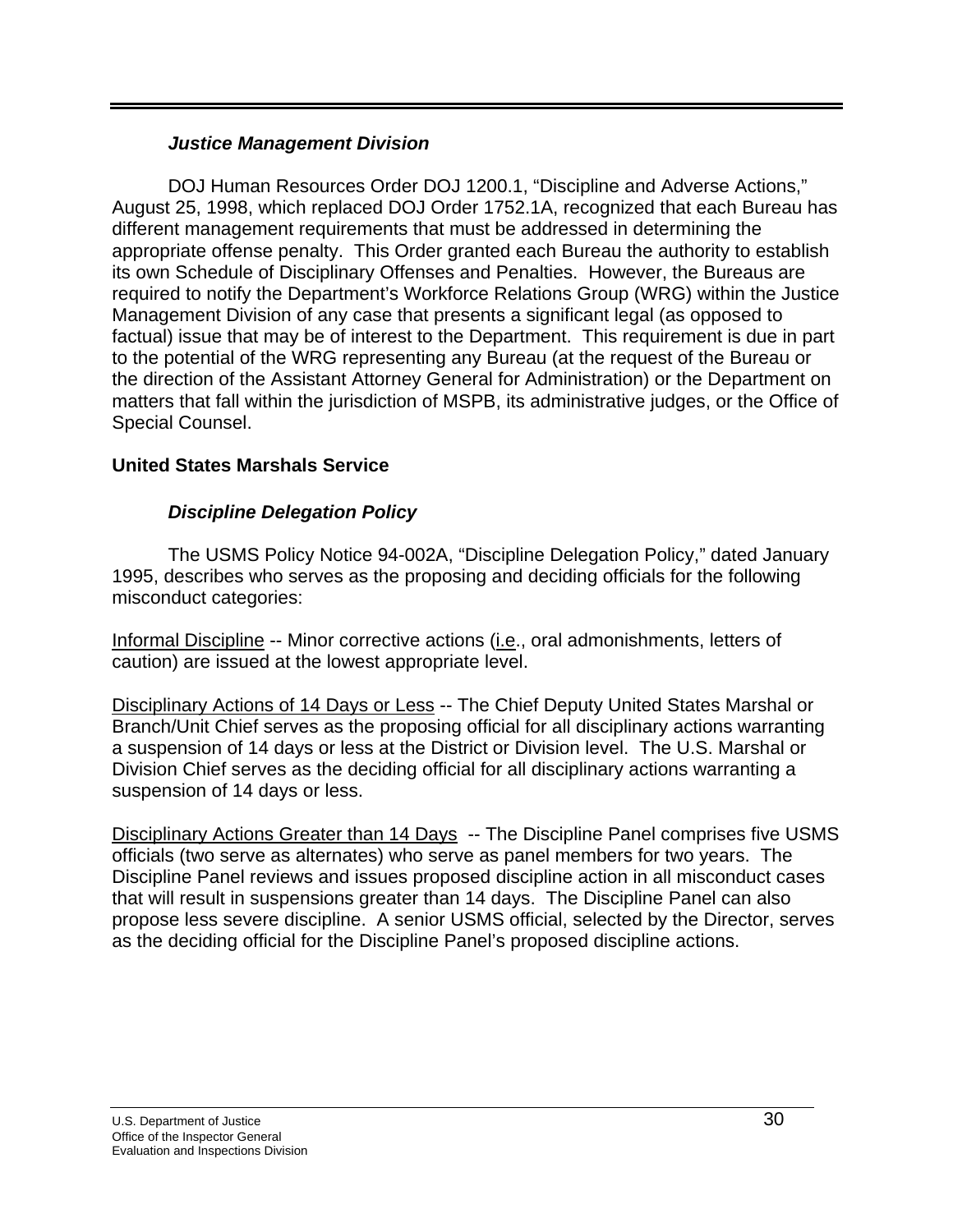## *Other USMS Discipline Policies*

Related policies and directives issued by the USMS that also identify misconduct complaint reporting, investigation, and adjudication requirements are found in USMS Policy Directive 99-33, "Misconduct Investigations," and Policy Directive 99-18, "Code of Professional Responsibility." Related policy and procedures also are published in the USMS Policy and Procedures Manual, Volume III, 3.13, Discipline and Adverse Actions. However, the manual has not been updated since October 31, 1995, to fully reflect all related and subsequent polices.

Pursuant to DOJ Order 1200.1, the USMS opted to retain the existing USMS Table of Offenses as a guide in determining appropriate discipline penalties. The USMS Policy and Procedures Manual states that the Table of Offenses "is intended to provide guidance in the application of uniform discipline" and that management should not apply a rigid or narrow interpretation when determining discipline action. The Table "is intended to provide maximum flexibility in the assignment of penalties to employees in a variety of grades and positions and for varying degrees of culpability." The Manual also states "…there is enough flexibility that offenses listed in the Table can be used in proposing and deciding penalties for similar offenses not found in the Table." There are 28 separate offense categories listed in the Table of Offenses. There are 99 separate offense codes used to identify various misconduct allegations.

## **Merit Systems Protection Board — The Douglas Factors**

In Douglas v. Veterans Administration (1981), the MSPB identified 12 relevant factors agency management needs to consider and weigh in deciding an appropriate disciplinary penalty. The factors are:

- 1. the nature and seriousness of the offense and its relation to the employee's duties, position, and responsibilities, including whether the offense was intentional or technical or inadvertent, or was committed maliciously or for gain, or was frequently repeated;
- 2. the employee's job level and type of employment, including supervisory or fiduciary role, contacts with the public, and prominence of the position;
- 3. the employee's past disciplinary record;
- 4. the employee's past work record, including length of service, performance on the job, ability to get along with fellow workers, and dependability;
- 5. the effect of the offense upon the employee's ability to perform at a satisfactory level and its effect upon supervisors' confidence in the employee's ability to perform assigned duties;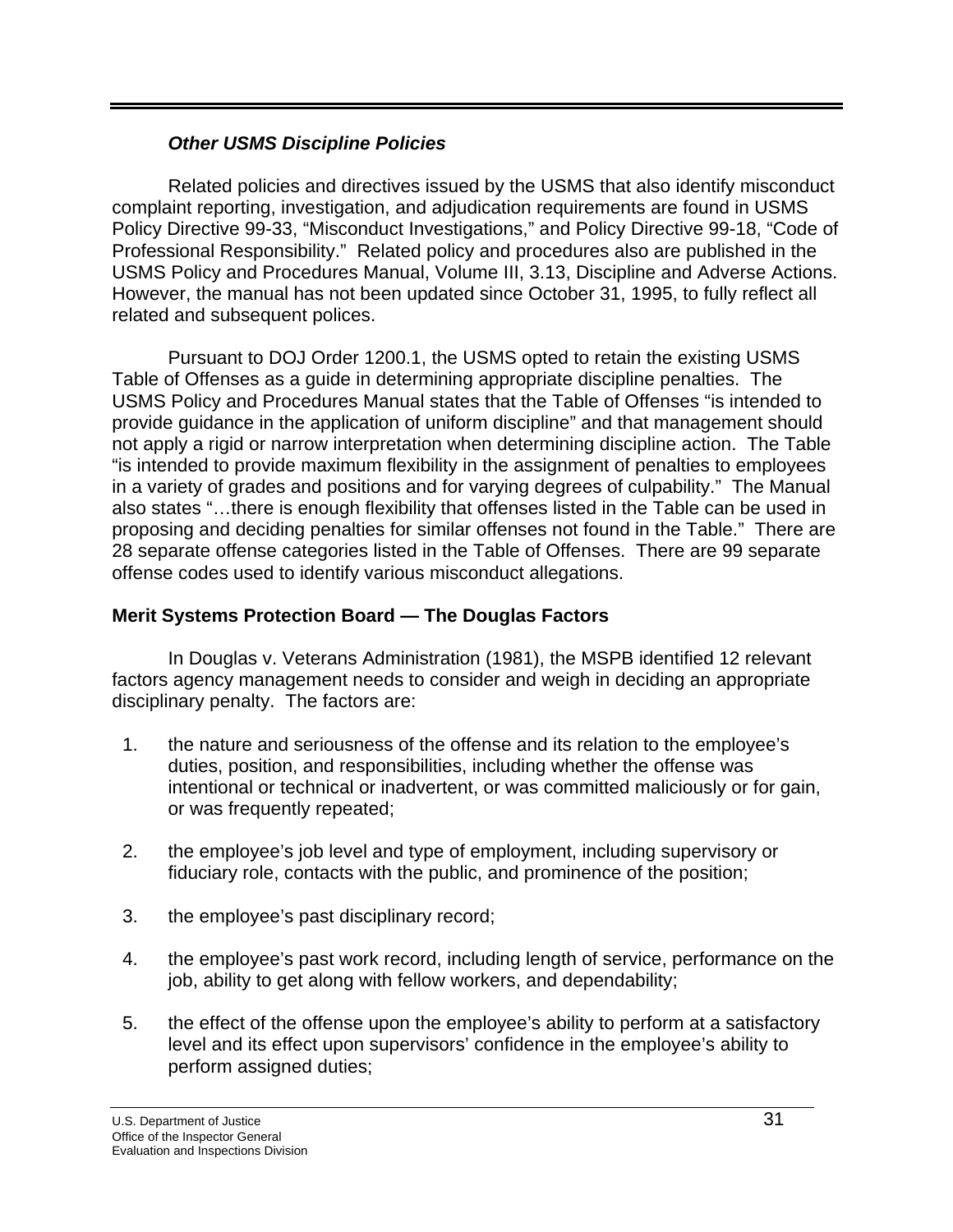- 6. consistency of the penalty with those imposed upon other employees for the same or similar offenses;
- 7. consistency of the penalty with the applicable agency table of penalties (which are not to be applied mechanically so that other factors are ignored);
- 8. the notoriety of the offense or its impact upon the reputation of the agency;
- 9. the clarity with which the employee was on notice of any rules that were violated in committing the offense, or had been warned about the conduct in question;
- 10. potential for employee's rehabilitation;
- 11. mitigating circumstances surrounding the offense, such as unusual job tensions, personality problems, mental impairment, harassment, or bad faith, malice or provocation on the part of others involved in the matter; and
- 12. the adequacy and effectiveness of alternative sanctions to deter such conduct in the future by the employee or others.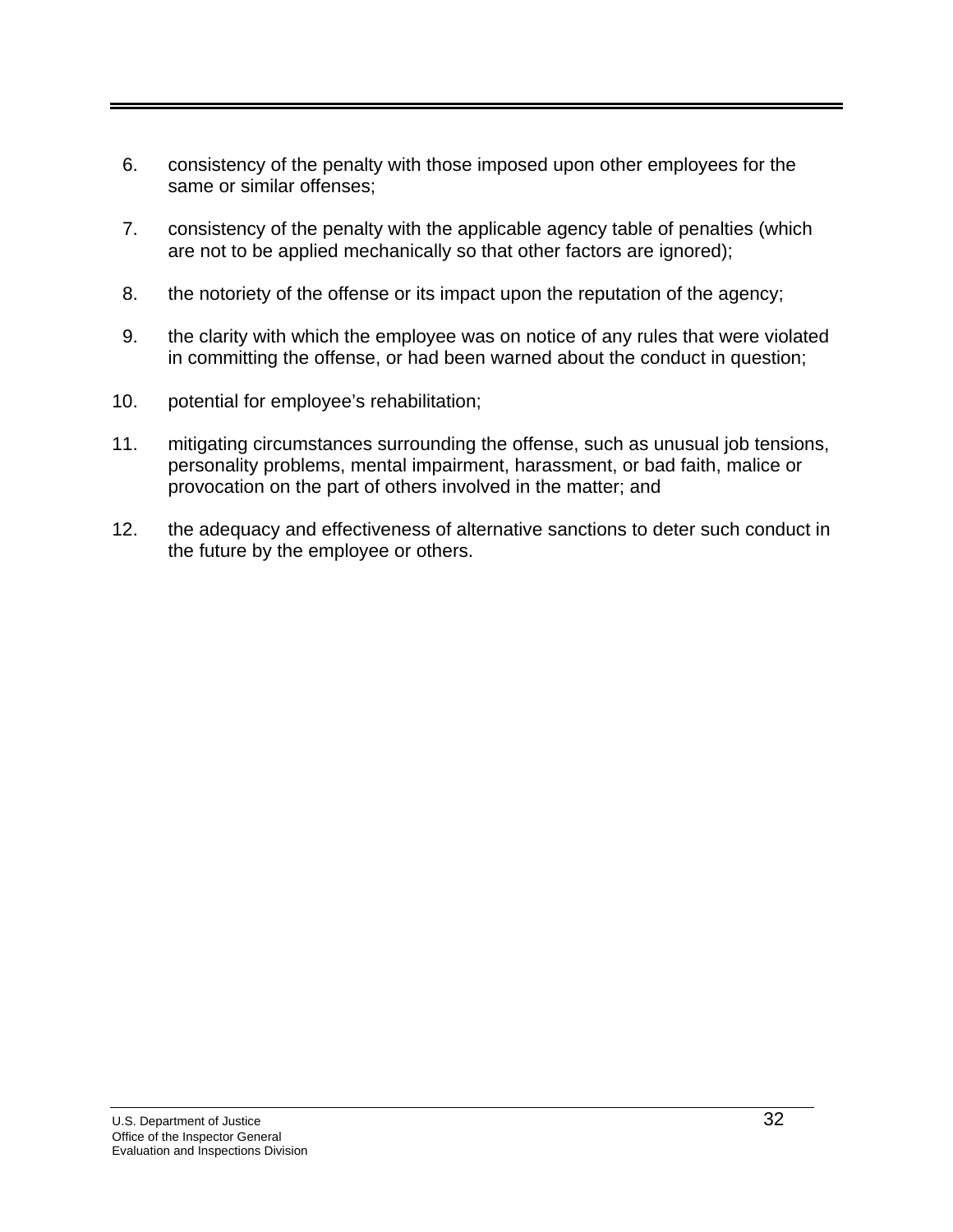**Appendix 2** 

## **Roles and Responsibilities**

#### <span id="page-37-0"></span>**Department of Justice Office of the Inspector General**

In 1989, the Office of the Inspector General (OIG) was created in the Department of Justice pursuant to the Inspector General Act Amendments of 1988. According to the Act and its legislative history, jurisdiction over the investigation of misconduct allegations against Department employees was divided between the Department's Office of Professional Responsibility (OPR) and the OIG. OPR was responsible for the investigation of misconduct allegations involving Department attorneys, criminal investigators, and other law enforcement personnel. Responsibility for the investigation of other matters was assigned to the OIG.

In Attorney General Order No. 1638-92, dated December 11, 1992, the Attorney General clarified the jurisdictional division between OPR and the OIG. Under the 1992 Attorney General Order, the jurisdiction of the OPR was revised to extend to the investigation of misconduct allegations against Department employees which implicated the Department's core functions, defined as the "prosecutive, investigative, or litigative functions of the Department." The responsibility of investigating matters not involving the core functions was assigned to the OIG.

The OIG's responsibility was changed by Attorney General Order 1931-94, dated November 8, 1994.<sup>23</sup> Under this Order, the OIG was given the responsibility of reviewing and investigating any misconduct allegations committed by Department employees, contractors, grantees, or other individuals conducting business with or receiving benefits from the Department. This Order exempted from OIG review DOJ employees who worked for the Federal Bureau of Investigation (FBI) and the Drug Enforcement Administration (DEA)--each of these components has its own internal OPR.

An Attorney General Order, dated July 11, 2001, assigned primary jurisdiction over allegations of misconduct against employees of the DEA and the FBI to the OIG.

 $\overline{a}$ <sup>23</sup> Attorney General Order 1931-34 gave the Department's OPR jurisdiction to investigate misconduct allegations by Department attorneys that relate to "the exercise of their authority to investigate, litigate, or provide legal advice." In addition, OPR also was given responsibility for investigating misconduct allegations brought against law enforcement personnel when the allegations relate to misconduct by attorneys within the jurisdiction of OPR.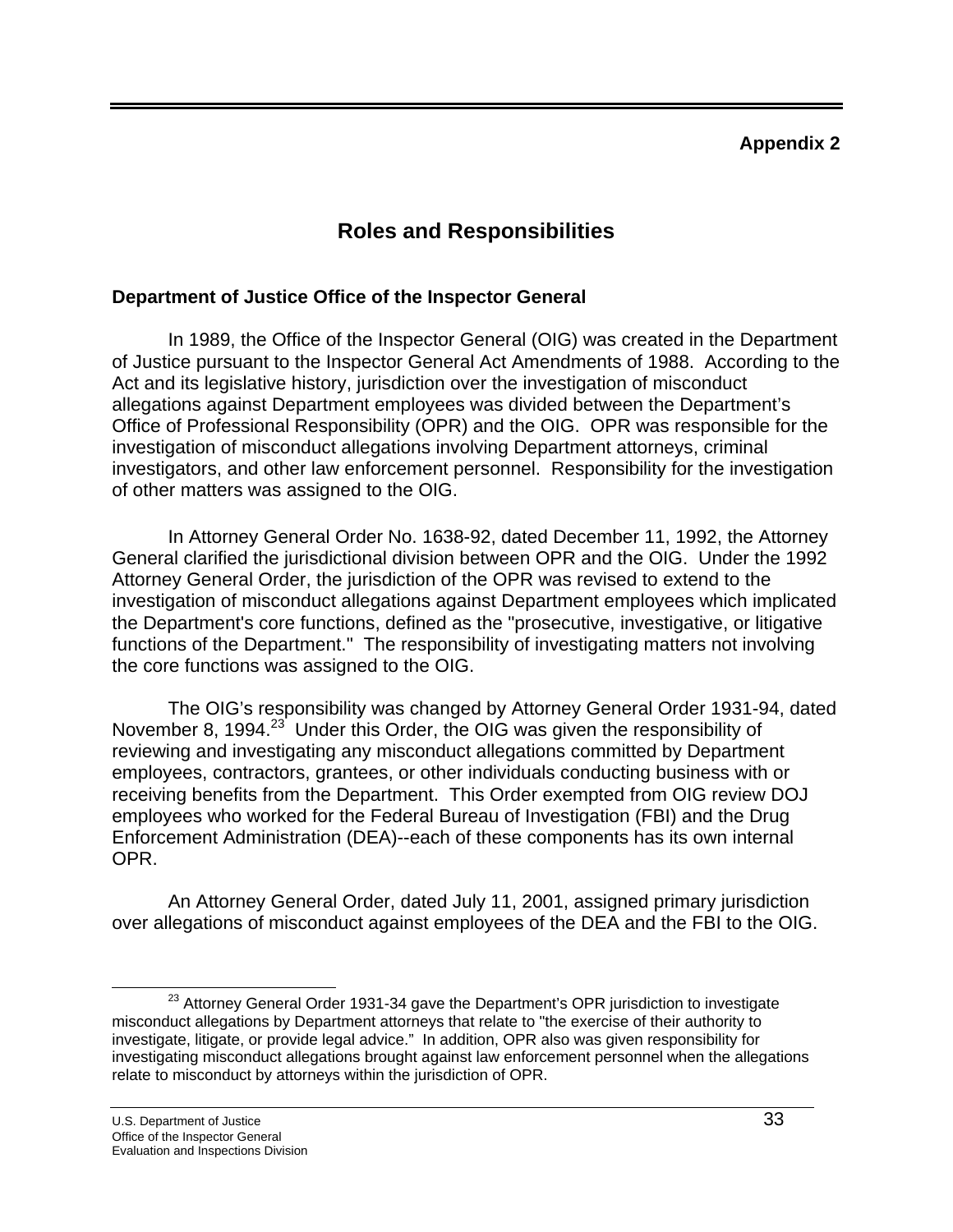#### **United States Marshals Service**

The United States Marshals Service (USMS) is the nation's oldest federal law enforcement agency. Since 1789, federal Marshals have served the United States through a variety of law enforcement activities. The mission of the USMS is to protect the federal courts and to ensure the effective operation of the judicial system. Other areas of responsibility include fugitive investigations, witness security, prisoner transportation, and asset seizure. The Director, Deputy Director, and 94 U.S. Marshals appointed by the President direct the activities of 94 district offices. Approximately 4,210 personnel serve in the USMS--2,863 employees serve in operations positions and another 1,347 serve in administrative positions.

## **USMS Office of Internal Affairs**

In the USMS, all misconduct allegations are required to be forwarded to the Office of Internal Affairs (OIA) and then forwarded to the OIG. After the OIG reviews the USMS misconduct allegations, OIA conducts the majority of investigations. The exceptions are allegations the OIG determines it should investigate, allegations the OIA refers to other law enforcement entities, or allegations the OIA refers back to the employee's office of employment for investigation.

An investigation establishes supporting evidence for whether or not an allegation is substantiated. If an allegation is not substantiated, the case is closed and a copy of the case file is maintained by the OIA. If an allegation is substantiated, a copy of the case file is forwarded to the ERT in the HRD for review to begin the adjudication phase of the discipline process.

At the time of our review, the OIA had a staff of 10 personnel consisting of one Chief, six investigators, and three support staff.

### **USMS Employee Relations Team**

The Employee Relations Team (ERT), under the supervision of the Assistant Director for the HRD, assists USMS employees in the following areas: discipline and performance actions, performance management, leave administration, and awards. At the time of our review, the ERT was authorized four staff positions but only had onboard one team leader and two employee relation specialists. The individual in the role of team leader was serving in an acting capacity. At the conclusion of our review, the position was officially filled.

The ERT is responsible for the adjudication of misconduct cases. Upon receipt of an investigative case file from the OIA, the ERT team leader reviews the case and assigns it to an ERT staff member, who is responsible for monitoring the progress of the case. The ERT team leader also determines whether a case should be referred back to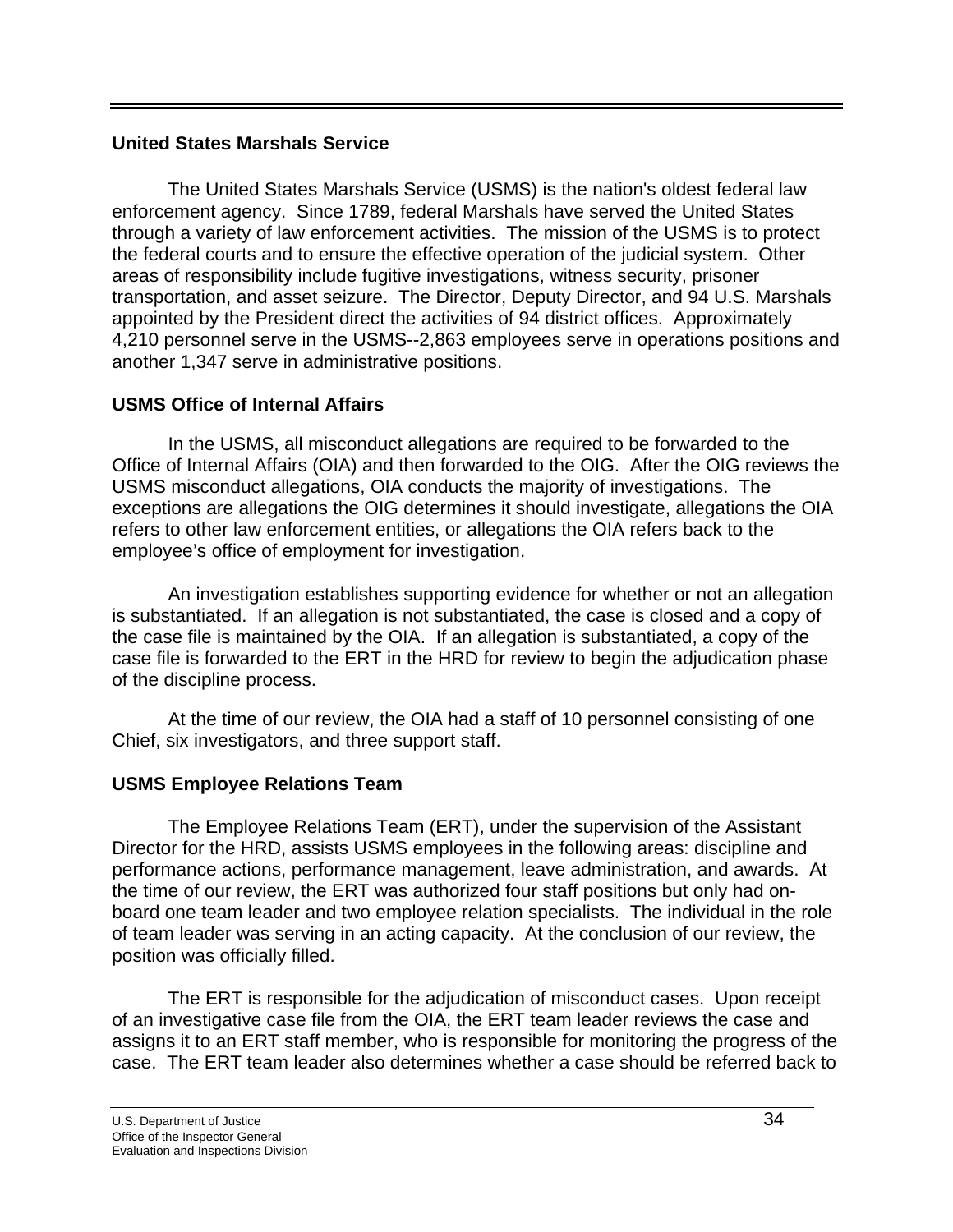the district or division or forwarded to the Discipline Panel for review. The ERT also ensures any proposed discipline action is in accordance with USMS Discipline Delegation Policy.

The ERT is responsible for maintaining the official misconduct case files; monitoring the adjudication progress of each case; providing assistance in the form of advice, information, or expertise to employees, district, division, and Discipline Panel personnel; and reviewing and approving all proposal and decision letters for consistency and compliance. Also, according to USMS policy, the ERT can continue to adjudicate a case by revising the original allegation if the facts support this action or issue a letter of clearance or of closure in a case if the facts support this action.

## **Proposing and Deciding Officials**

Once the ERT reviews and decides to adjudicate a case, it is forwarded to the proposing official at the appropriate level (district, division, or Discipline Panel) for review. Based on the information in the investigative case file, any prior misconduct information on the employee provided by the ERT, and any first-hand knowledge of the case or employee (usually at the district level), a proposed discipline action by the official(s) is recommended. This action is presented in the form of a proposal letter, prepared by ERT staff, to the employee for signature. The letter also informs the employee of available options and specific time periods that must be met.

Officials determine the level of discipline actions by reference to guidelines established in the USMS Table of Offenses. If the proposed discipline calls for a suspension of over 14 days, a copy of the proposal letter and the investigative case file are also provided to the Office of General Counsel (OGC) for review. If the proposed discipline action calls for removal of the employee, then a copy of the proposal letter and the case file are provided to the WRG in the Department's JMD for review.

The deciding official reviews the case file and the proposal letter and considers any written or verbal response submitted by the employee to the proposed action before rendering a final decision. This decision is prepared and finalized in written format by ERT before being presented to the employee.

## **USMS Office of General Counsel**

The OGC's involvement in the discipline process occurs when a proposed discipline action against an employee calls for a suspension of more than 14 days. This level of proposed discipline action can be appealed to the MSPB. Because the OGC represents the USMS in these cases before the MSPB, the OGC is provided with a copy of the proposal letter and investigative case file for review. The OGC reviews the thoroughness of the investigation, the proposal notices, and the reasonableness of the proposed penalties and provides an opinion that the identified offenses are sustainable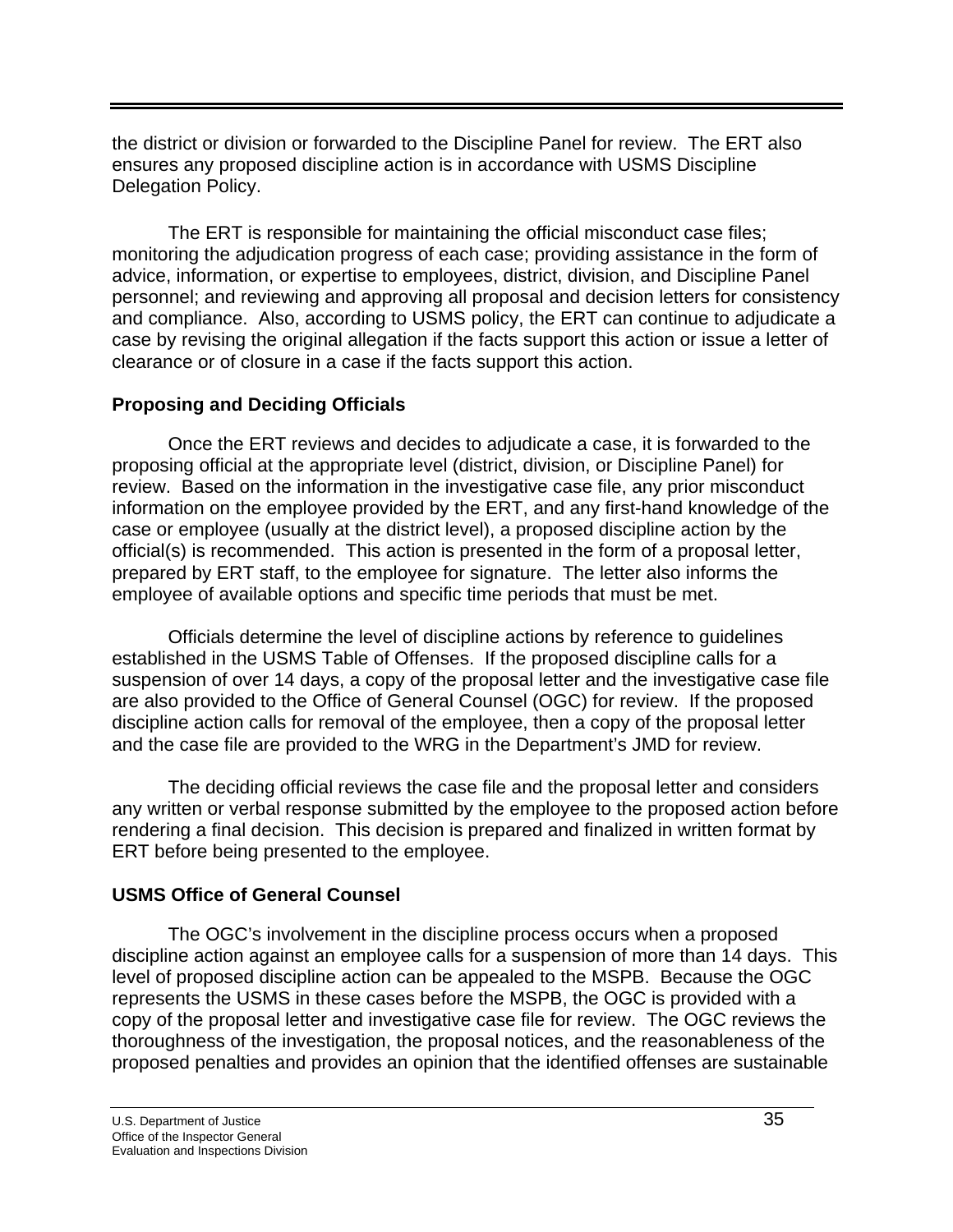and that the proposed discipline action is reasonable and warranted based on the evidence. In addition, the OGC ensures that the relevant Douglas factors are given consideration in the penalty determination. If a case is appealed to the MSPB, control of the case is relinquished to the OGC by the ERT. The OGC also becomes involved in the discipline process when employees choose to resolve their cases using the ADR Program. The OGC generally acts in a consultant role to USMS management concerning this program.

#### **USMS Alternative Dispute Resolution Program**

The ADR Program began in the USMS as a pilot project in 1996 and was implemented as a fully operational program in October 1998. Oversight of the program is the responsibility of the ADR Ombuds. The ADR Ombuds can decline or discontinue any request or case if it is deemed to be in the best interest of the USMS. The USMS ADR Handbook, dated June 1999, describes the program as being non-traditional, nonadversarial, and informal in nature. By using a trained facilitator as a neutral third party, the program is designed to resolve workplace conflicts, including misconduct cases, between two or more parties to achieve an agreement that benefits all parties. According to USMS standards, 60 calendar days are allowed for the ADR Program to reach a conclusion. An additional 30 days is allowable if both parties consent. Management as well as employees can request ADR and can have counsel present.

### **USMS Equal Employment Opportunity Office**

USMS employees may file EEO complaints. Some of the factors that would qualify as the basis for an EEO complaint involve race, sex, age, or religious discrimination. A complaint has to be registered with an EEO Counselor within 45 days of the date of occurrence. If a complaint cannot be remedied during the informal phase of the EEO process and the evidence warrants, the USMS EEO Office will conduct a formal investigation (to be completed within180 days). If an EEO complaint is related to or a result of a misconduct allegation, this can affect the overall processing of the misconduct case. During the informal phase of the EEO process, the employee is also informed of the ADR Program as an option.

### **Merit Systems Protection Board**

Established by the Civil Service Reform Act of 1978, the MSPB is an independent agency in the executive branch of the federal government. $^{24}$  The MSPB is charged with oversight of the federal government's merit-based system of employment. In most cases, this is accomplished by hearing and deciding appeals from federal employees being considered as recipients of major personnel actions, such as removal

 $\overline{a}$ <sup>24</sup> The Act replaced the Civil Service Commission with three agencies: the MSPB, the Office of Personnel Management, and the Federal Labor Relations Authority.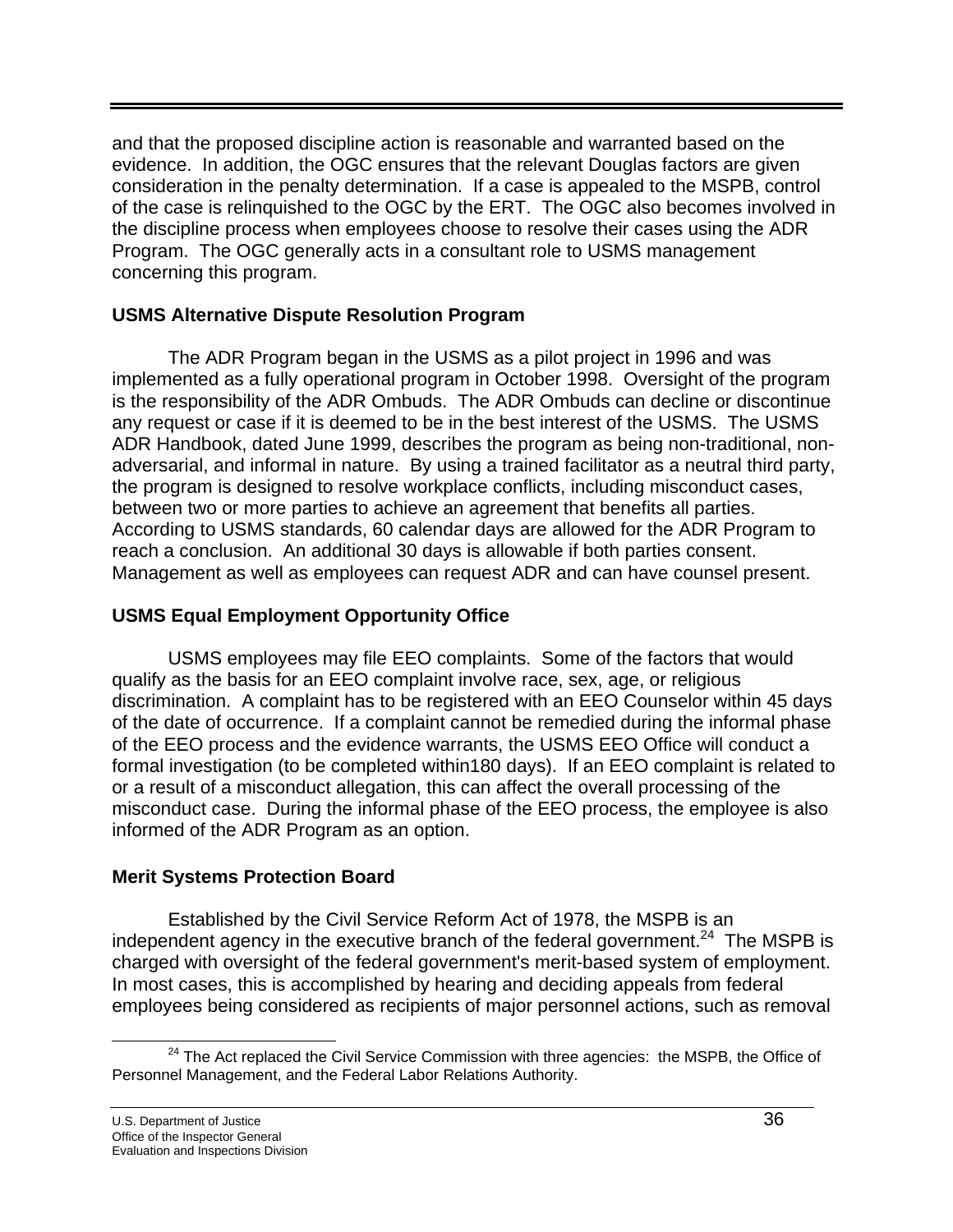from service. Other, less serious, actions may be appealed as well. The MSPB also hears and decides other types of civil service cases, reviews regulations of the Office of Personnel Management, and conducts studies of the merit system.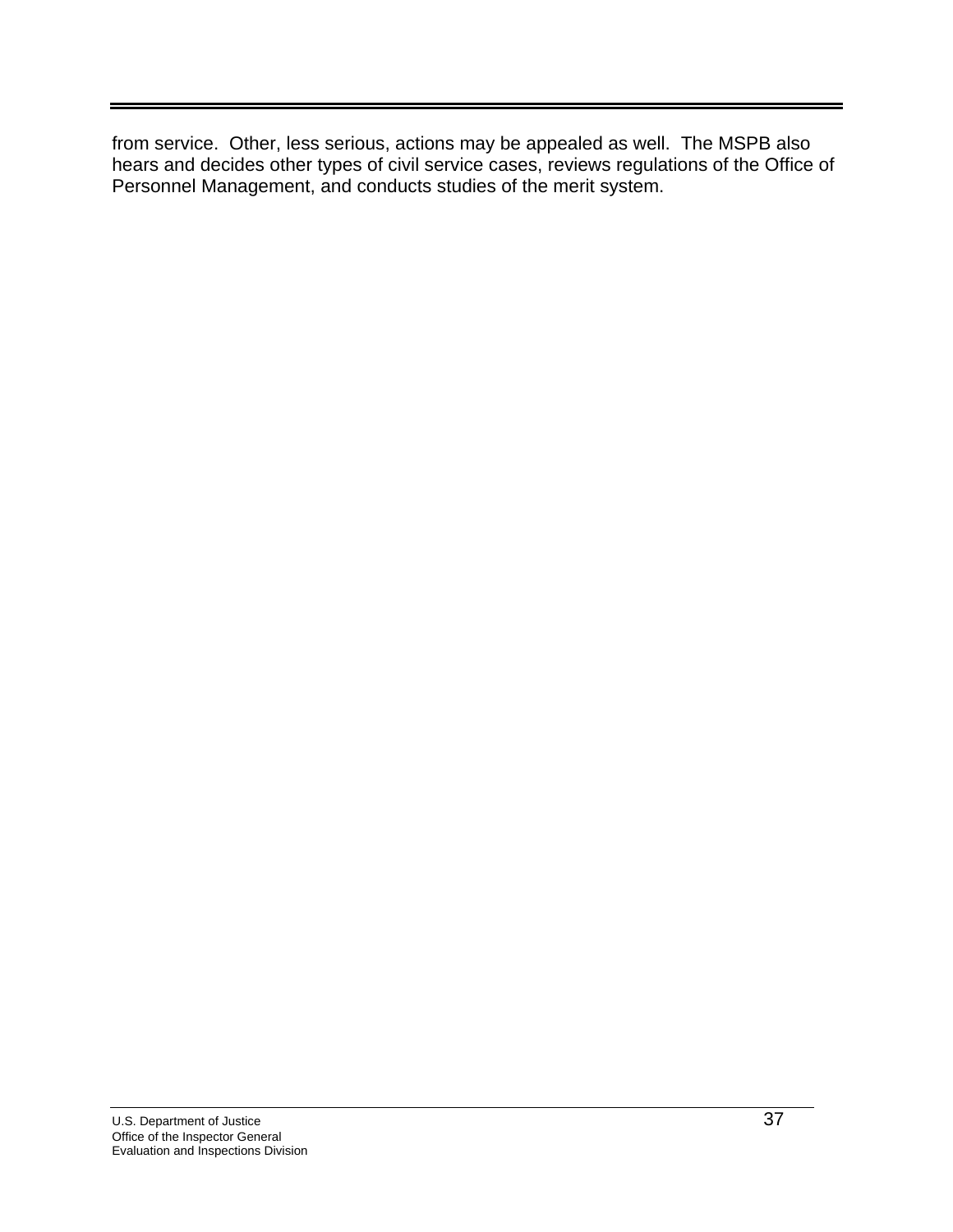## **Appendix 3**

## <span id="page-42-0"></span>**Case File Characteristics and Offenses**

### **Table 5: Misconduct Case File Characteristics 50 Case Sample**

| <b>Assignment</b>                             | <b>Number</b>            |
|-----------------------------------------------|--------------------------|
| <b>District Operations</b>                    | 44                       |
| <b>District Administration</b>                | $\overline{2}$           |
| <b>Headquarters Administration</b>            | $\overline{\mathcal{A}}$ |
|                                               |                          |
| <b>Classification</b>                         |                          |
| <b>District Operations -- Non-Supervisory</b> | 31                       |
| <b>District Operations -- Supervisory</b>     | 13                       |
| <b>District Administration -- Supervisory</b> | $\frac{2}{2}$            |
| <b>HQ Administration -- Supervisory</b>       |                          |
| HQ Administration -- Non-Supervisory          | $\overline{2}$           |
|                                               |                          |
| Grade                                         |                          |
| <b>GS-7</b>                                   | 4(8%)                    |
| GS-9                                          | 1(2%)                    |
| GS-11                                         | $5(10\%)$                |
| GS-12                                         | 25(50%)                  |
| GS-13                                         | 9(18%)                   |
| GS-14                                         | 1(2%)                    |
| GS-15                                         | 5 (10%)                  |
|                                               |                          |
| <b>Sex</b>                                    |                          |
| Male                                          | 42                       |
| Female                                        | 8                        |
|                                               |                          |
| Race                                          |                          |
| White                                         | 31                       |
| <b>Black</b>                                  | 11                       |
| Hispanic                                      | 5                        |
| American Indian                               | $\overline{\mathbf{c}}$  |
| Asian                                         | $\overline{1}$           |
|                                               |                          |

Source: USMS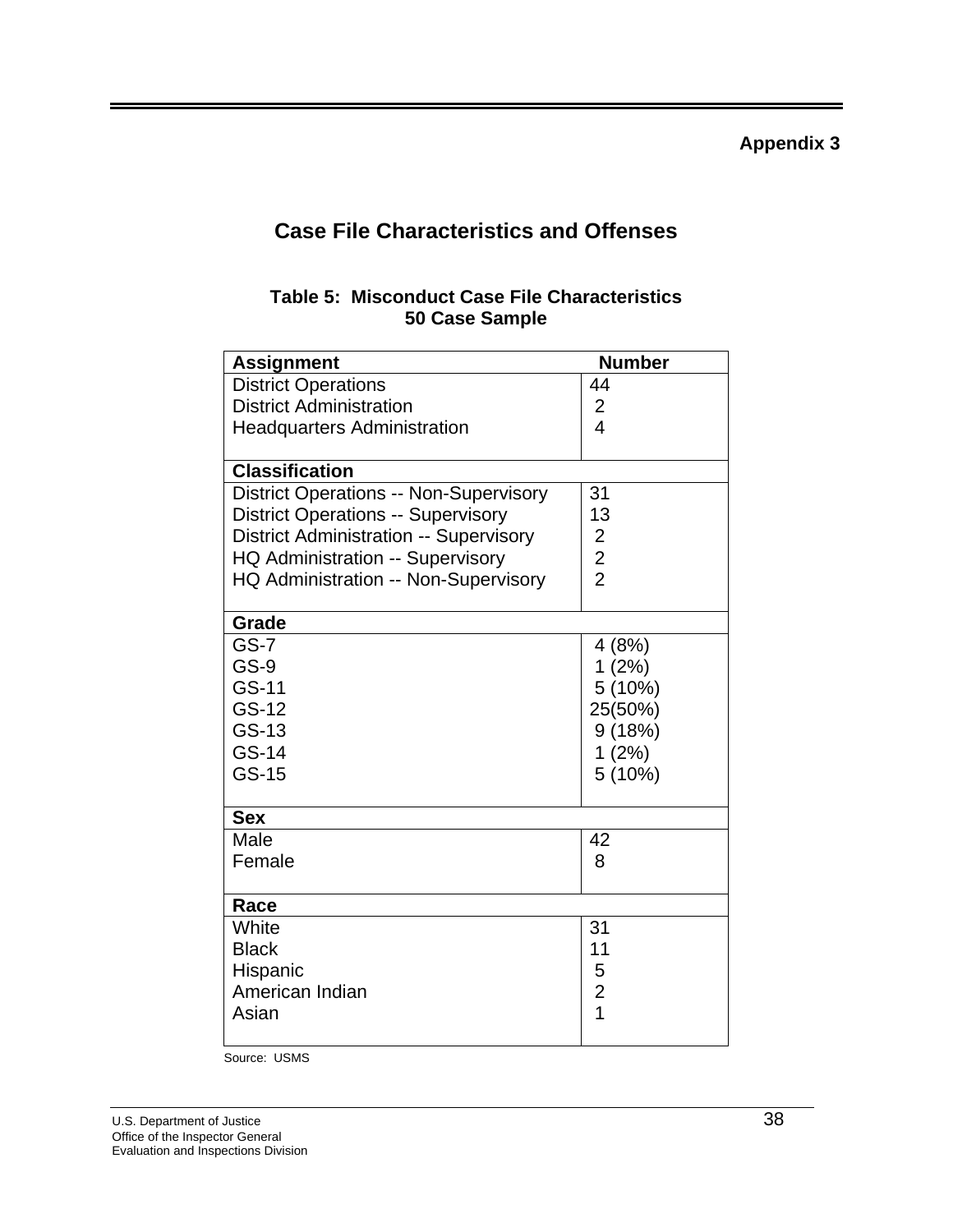| <b>Offense Category</b>                                                                   | <b>Number of</b><br><b>Misconduct</b><br><b>Cases</b> |
|-------------------------------------------------------------------------------------------|-------------------------------------------------------|
| Unauthorized Use of a Government-Owned Vehicle<br>(GOV)                                   | 8                                                     |
| Unauthorized Use of Government Property (Travel<br>Credit Card)                           | 6                                                     |
| <b>Violations of Standards of Conduct</b>                                                 | 5                                                     |
| <b>Disorderly Conduct</b>                                                                 | 5                                                     |
| Discharge of a Weapon with no Apparent Threat                                             | 5                                                     |
| <b>Failure to Report</b>                                                                  | $\overline{3}$                                        |
| Failure to Honor Just Debt (Travel Credit Card)                                           | $\overline{2}$                                        |
| <b>Improper Restraint of a Prisoner</b>                                                   | $\overline{2}$                                        |
| Improper Seating of a Prisoner                                                            | $\overline{2}$                                        |
| <b>Disrespectful Conduct</b>                                                              | $\overline{2}$                                        |
| <b>Failure to Follow USMS Policy</b>                                                      | $\overline{1}$                                        |
| Improper Use of a GOV                                                                     | 1                                                     |
| Misuse of Office                                                                          | 1                                                     |
| <b>Conversion of Government Funds to Personal Use</b>                                     | 1                                                     |
| <b>Assault on a Prisoner</b>                                                              | 1                                                     |
| <b>Falsification, Misstatement of Employment</b>                                          | 1                                                     |
| <b>Discrimination</b>                                                                     | 1                                                     |
| <b>Disgraceful Conduct</b>                                                                | 1                                                     |
| Association with an Individual Known to be Involved<br>in Criminal Activity               | 1                                                     |
| Failure to Disclose All Assets on an Annual Executive<br><b>Financial Disclosure Form</b> | 1                                                     |
| <b>Total</b>                                                                              | 50                                                    |

## **Table 6: Misconduct Case Sample by Offense Category**

Source: USMS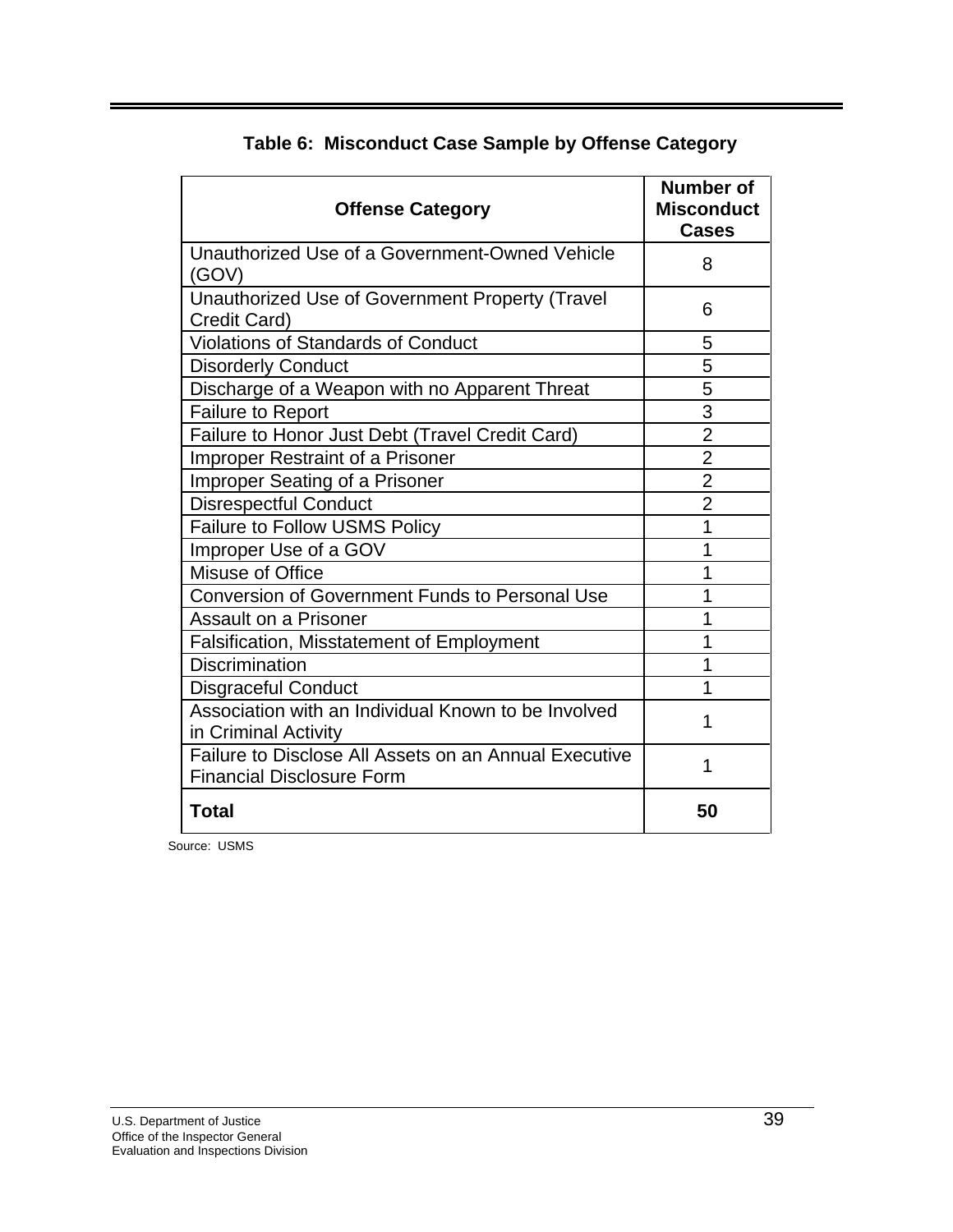## **USMS's Response to the Draft Report**

#### **Introduction**

<span id="page-44-0"></span>The Department of Justice Office of Inspector General (DOJ-OIG) Evaluation and Inspections Division conducted an evaluation of the discipline process in the United States Marshals Service to determine whether discipline actions taken in response to substantiated misconduct allegations were consistent, timely and in accordance with USMS policy.

We appreciate the opportunity to comment on the major findings of the report, and agree with all of the report findings except Recommendation One. Under Recommendation One, while we agree in principal that such detailed explanations and documentation could be helpful from the perspective of the DOJ-OIG evaluation, we feel that when considering the overall process, from investigation to completion of a third-party review, this recommendation is not practical.

We trust that the DOJ-OIG will take the opportunity to reconsider their position on this recommendation based on our response, which we feel is consistent with Federal sector disciplinary requirements and accepted practices among the Federal employee relations community.

The following responses address each of the DOJ-OIG recommendations:

**Recommendation 1:** The USMS Director should instruct the HRD to improve adherence to the Federal standards for documenting misconduct case actions and consider implementing additional case documentation standards as needed.

#### **Response: Recommendation Not Accepted**:

The Employee Relations Team (ERT) will continue to adhere to Federal standards. We agree that Federal standards require documenting misconduct cases. However, we do not agree that Code of Federal Regulations (CFR) documentation standards require the detailed explanations outlined in the evaluation report. We believe that when considering the overall process, from investigation to completion of any potential third-party review, this recommendation is not practical. The basis for this conclusion is outlined below.

• In several of these cases that were reviewed during the DOJ-OIG evaluation that resulted in disciplinary actions of 14 days or less, we acknowledge that some of the supporting documentation was not present in the case files. These cases were adjudicated at the local level, and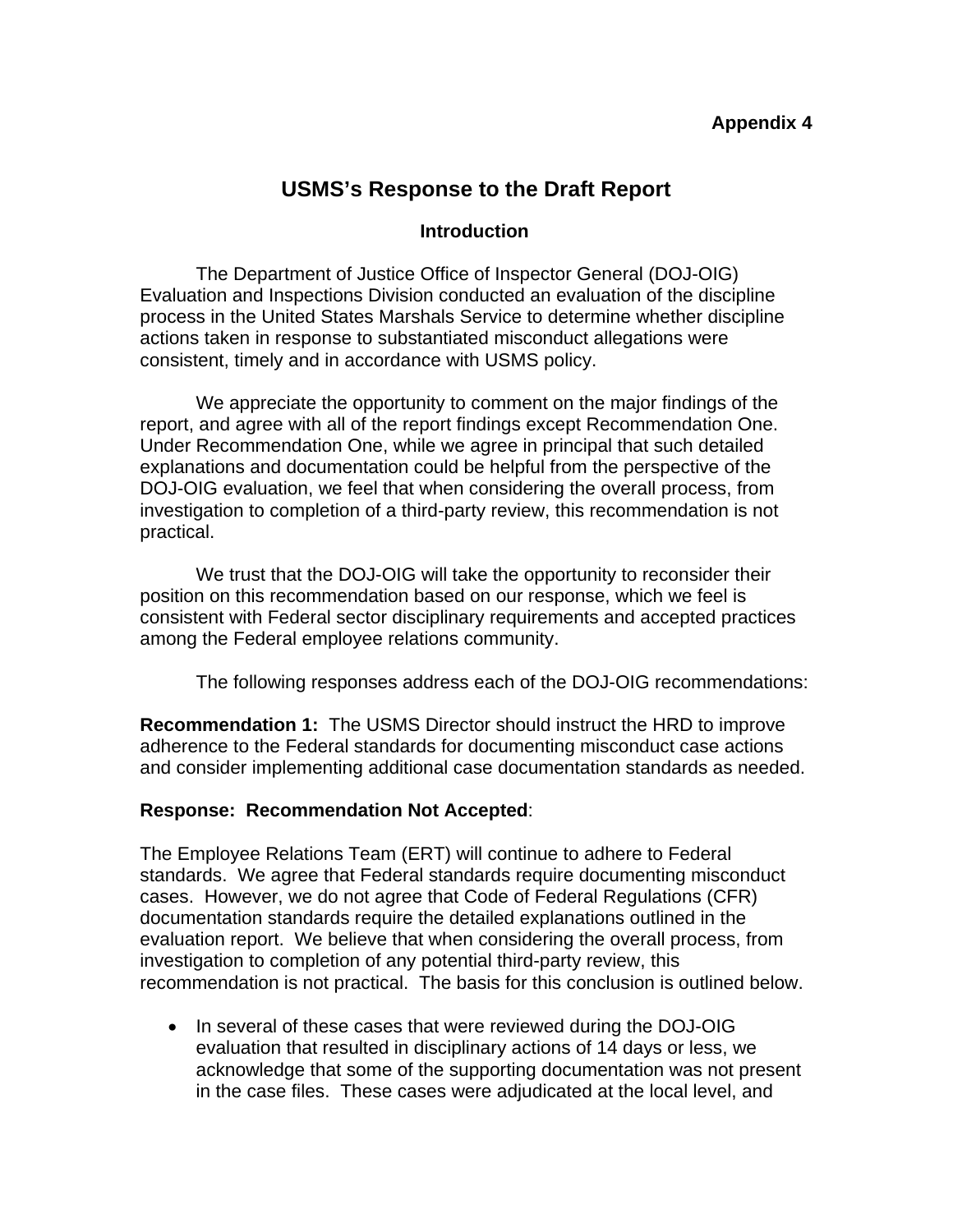while local managers were directed to provide copies of oral and written replies, in some cases they apparently did not. ERT will remind local managers of their obligation to provide this documentation and will further instruct Employee Relations Specialists to ensure that this documentation is maintained in the disciplinary case file.

- The Federal standards cited in the OIG report, 5 CFR Section 752.406, specifically apply to formal disciplinary actions effecting a penalty range greater than a 14-day suspension. In addition, these standards do not apply to cases that are resolved by use of settlement agreements, where employees waive their rights to the normal disciplinary process. In a review of these cases effecting a penalty greater that a 14-day suspension, all applicable cases complied with the requirements set forth in 5 CFR Section 752.406, in as much as copies of written replies and summaries of oral replies were present in these files. In other cases where no oral and/or written reply was made, this fact was documented in the decision letter.
- When considering the entire disciplinary process, including the fact that discipline is subject to further review by appellate bodies, it is an accepted Federal personnel management practice not to "litigate" a disciplinary action in the decision letter.
- The DOJ-OIG based their findings on a review of 50 selected misconduct cases. Since these cases were not selected at random but were chosen based on specific criteria, the report should make it clear that the statistics arrived at cannot be applied to the entire universe of cases.
- The DOJ-OIG review appears to conclude that a disparity between proposal and decision warrants a concern, and that such a disparity demonstrates a weakness in the system. However, we believe that we are compelled to give appropriate weight and consideration to the due process rights of employees and the Douglas factors. While the focus of the DOJ-OIG review was the discipline process only, the application of this process must take into consideration the overall picture, which could include such issues as the quality of the evidence in the discipline file and the strategies that may evolve during third party litigation. The strength of this position is evidenced by our success in third-party proceedings.
- Regarding consistency of penalty, in the USMS there are in excess of 200 possible proposing and deciding officials who could be involved in the disciplinary process at any given time. In making consistency determinations, the third-party review standard requires that deciding officials be consistent with their own decisions. Therefore, no conclusions should be drawn from an across-the-board comparison of discipline penalties.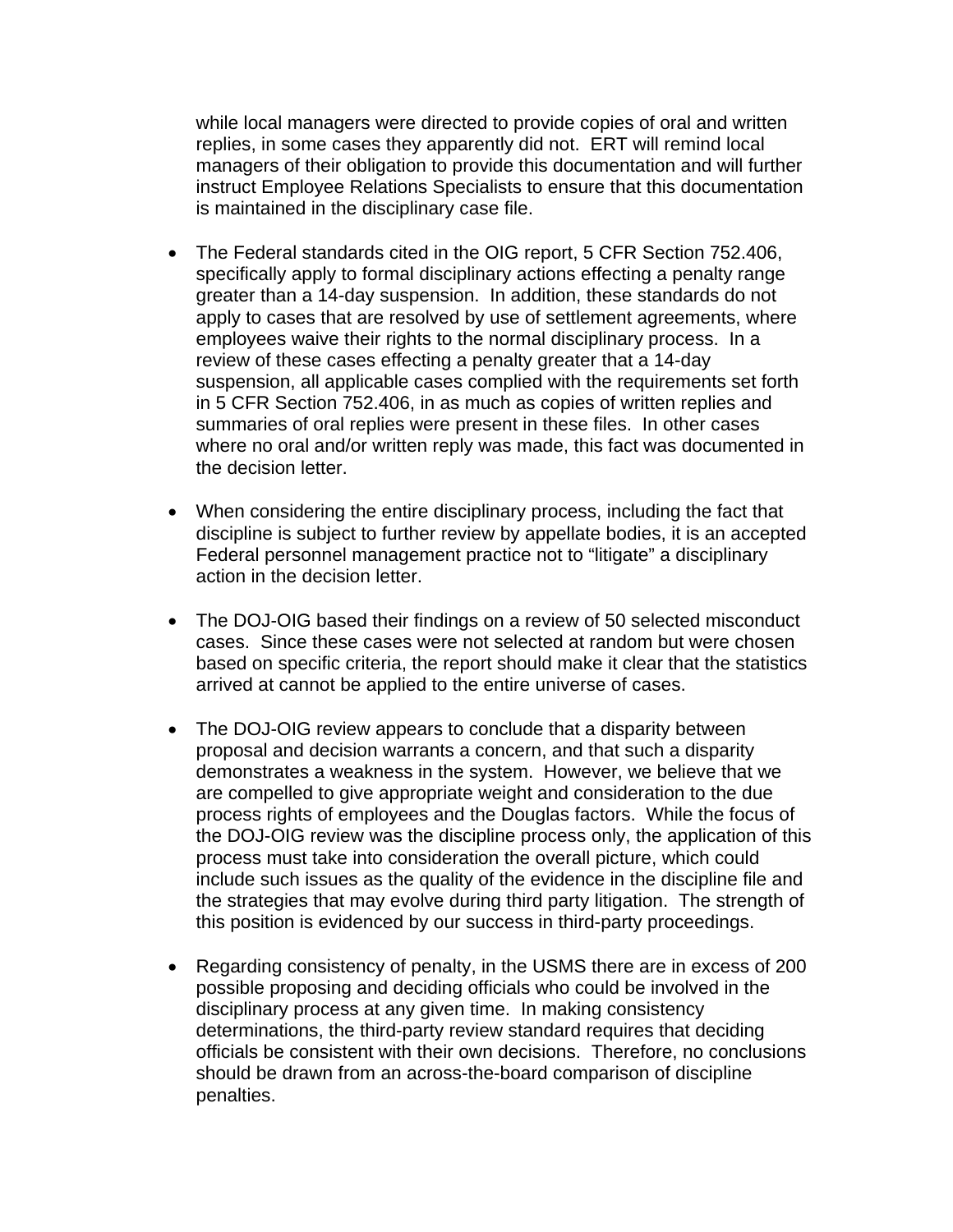**Recommendation 2:** The USMS Director should instruct the HRD to ensure that all formal discipline actions are enforced and properly documented in the official personnel folders.

**Response: Recommendation Accepted.** We concur with this recommendation. On March 1, 2001, the Employee Relations Team implemented new procedures to ensure that all disciplinary actions were properly documented and enforced. At that time, the following procedures were established for all discipline actions greater than a letter of reprimand:

- When the decision letter is signed, a Request for Personnel Action (SF-52) identifying the suspension dates will be prepared by the ER Specialist managing the case.
- A copy of the signed SF-52 (s) will go to Staffing.
- A copy of the signed SF-52 (s) will go to the Specialist for inclusion in the discipline file.
- A copy of the signed SF-52 (s) will be maintained in a binder.
- Approximately one pay period after the effective date of the suspension, ERT will check the payroll system to determine if the suspension was recorded.
- If the suspension was not recorded in the payroll system, the Specialist managing the case will be notified.
- The Specialist will determine if a Notification of Personnel Action (SF-50) was prepared and follow up (with district/headquarters office) to determine if the suspension was served.
- If the suspension was not served, the Specialist will obtain from management new dates when the suspension will be served.
- A new SF-52 correcting the dates of the suspension will be prepared and the above steps will again be followed.
- If there are unusual issues involving the suspension, the Specialist will notify the Team Leader for appropriate action.

**Recommendation 3:** The USMS Director should instruct the HRD to establish time lines for the adjudication of misconduct cases and to use the time lines to monitor the status of the cases through the process.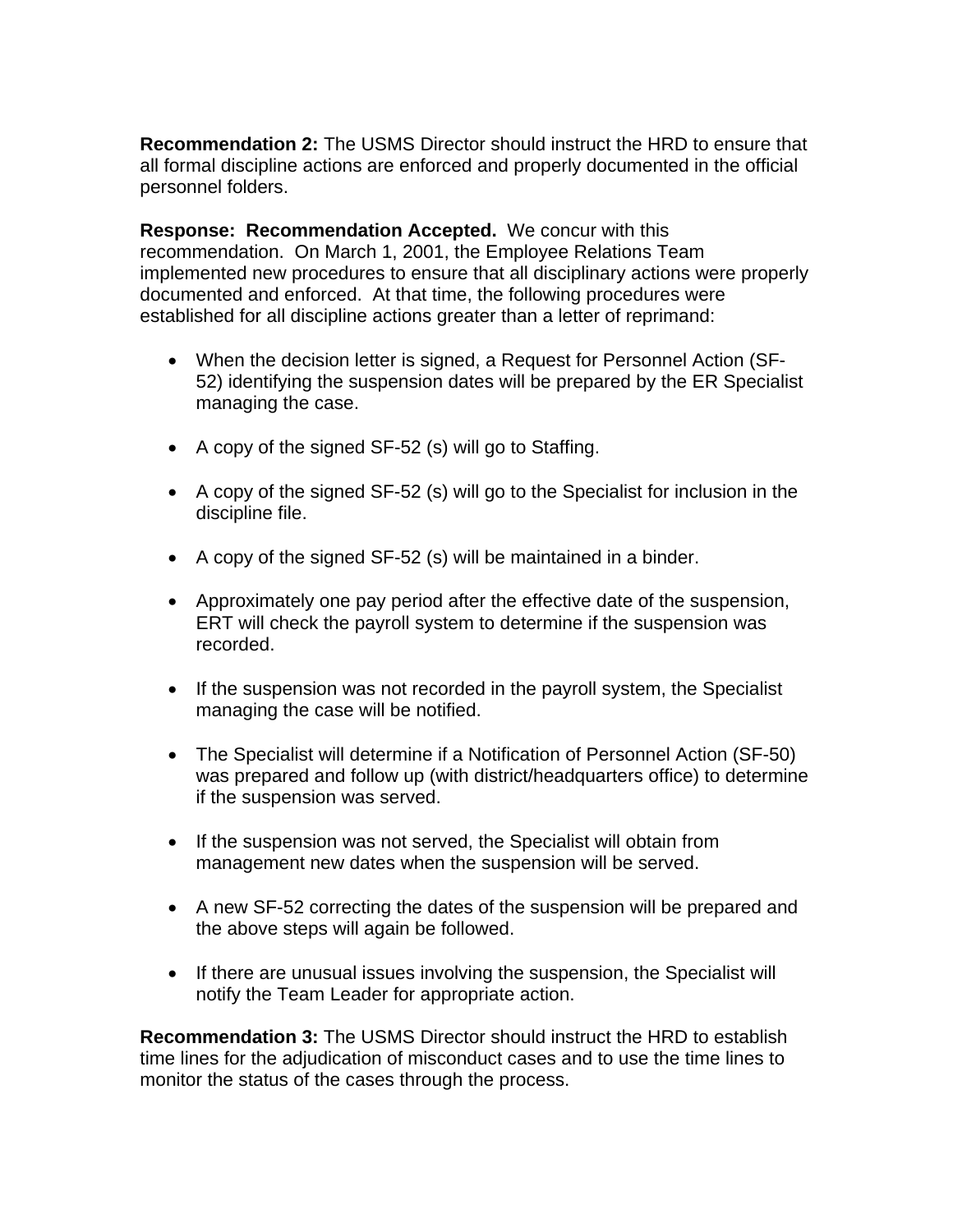#### **Response: Recommendation Accepted**:

ERT has time lines for issuance of the proposals: 90 days for Discipline Panel disciplinary actions and 30 days for disciplinary actions delegated to District/Division Managers. Employees have 10 days to submit their replies. In cases where employees request additional time to make their replies, the deciding official may extend this time line as he determines is necessary to afford the employee sufficient time to reply.

Timeliness has always been and will continue to be a concern in the disciplinary process.

Additional internal goals will be informally established and revised as needed to ensure the timely adjudication of disciplinary cases, keeping in mind that the cases that normally take the longest time to adjudicate are usually the most complex and usually involve the most severe discipline, up to and including removal. These internal standards and goals will be used as a management tool to assist in the process, but in all fairness to the employee, we do not want these standards to drive the process. We do not feel that it is necessary or appropriate to establish formal time lines.

According to DOJ 1200.1, Part 3, Labor/Employee Relations, Timing of Discipline: "There is no limitation with respect to when discipline must be affected after the commission of misconduct. However, managers are encouraged to act in a timely manner." This guidance seems to support our position that timeliness is important, but not necessarily the key element in taking a disciplinary action. There is nothing in this order that makes time lines a requirement in the disciplinary process.

 We will constantly strive to improve in these areas, and make every effort to document any significant delays in the process in the disciplinary case file.

In addition, on March 7, 2001, all ER Specialists were reminded to ensure that all correspondence that relates to the case file should be maintained in the case file, including, but not limited to, requests for extension, requests for information, etc. Each Specialist was also reminded to include any and all communications/documentation that would identify or explain any significant time delays.

**Recommendation 4:** The USMS Director should instruct the HRD to meet established ADR time lines and return cases that do not meet these time lines to the appropriate office to continue with formal processing.

**Response: Recommendation Accepted**. The ADR policy is being revised to automatically return the disciplinary action to the formal processing once the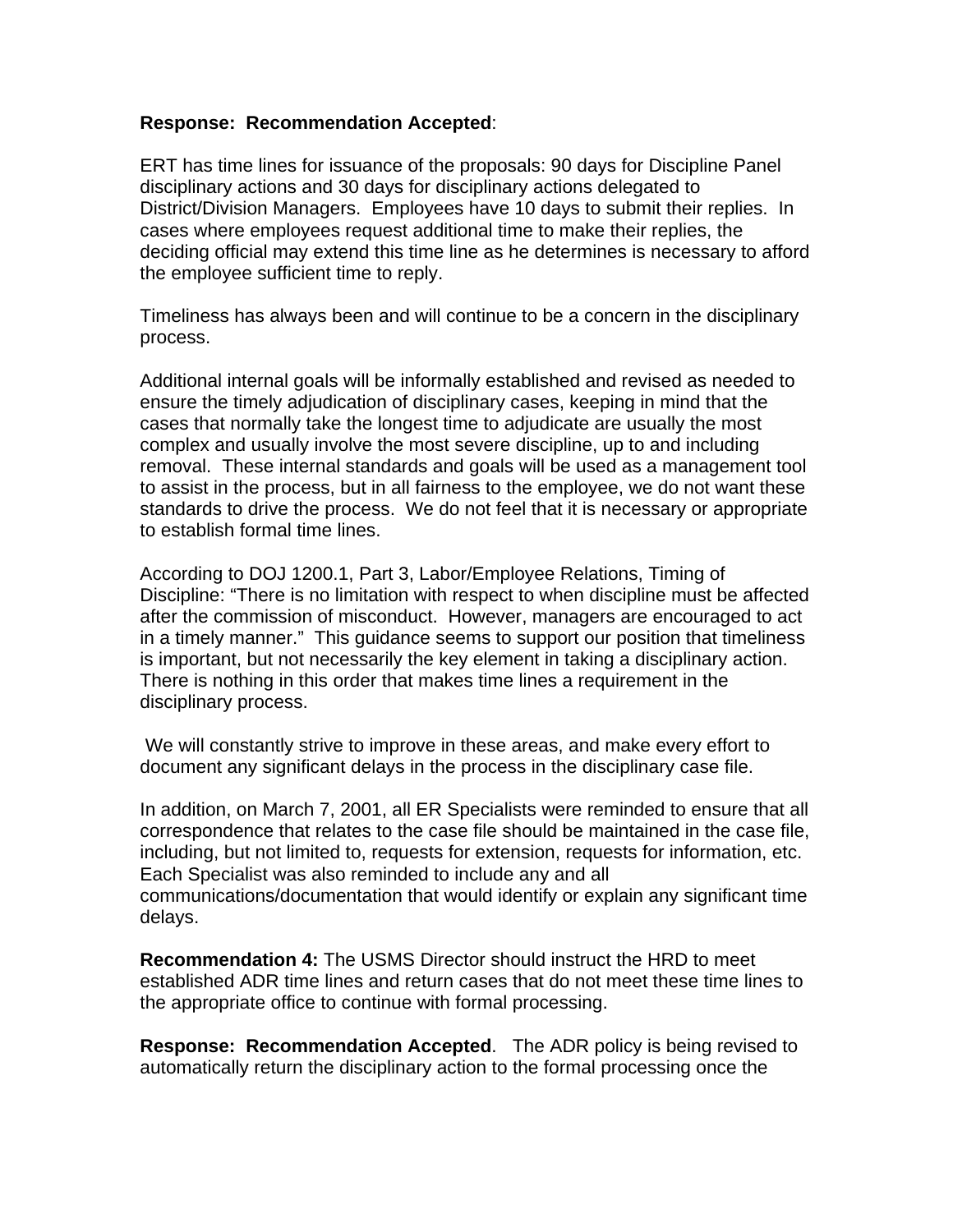established time lines have expired. ADR may continue at the option of the parties, but, formal adjudications of discipline will occur.

**Recommendation 5:** The USMS Director should instruct the HRD to develop and implement a strategy for increasing the use of trained USMS ADR facilitators.

**Response: Recommendation not accepted:** Due to a revision in the ADR policy (recommendation # 6) there will be no need for more trained USMS mediators to handle these cases. Sufficient numbers of mediators are available for lesser discipline matters that are not as complex.

**Recommendation 6:** The USMS Director should ensure the HRD is accepting only eligible cases for ADR and at the appropriate stage.

**Response: Recommendation accepted**: The ADR policy is being revised such as to not provide an ADR option for pre-decisional appeal of major disciplinary actions, i.e., those greater than 14 days and appealable to the MSPB.

**Recommendation 7:** The USMS Director should instruct the HRD to ensure that consistent, accurate, and complete data is entered in a timely manner in the ADR database to allow for more effective monitoring, oversight, and reporting.

**Response: Recommendation Accepted**: Currently the ADR process has in place an excellent data and record keeping system. Due to personnel shortages, the data entry requirements were not being met. With the addition of another staff member to the ADR program, these requirements will be met on a continuing basis.

**Recommendation 8:** The USMS Director should instruct the HRD to develop and implement data collection, entry, and review standards for ERT's automated database.

**Response: Recommendation Accepted**: The Employee Relations Team will establish standards for data collection, entry, and review for ERT's automated database. Standards will be established NLT November 30, 2001.

**Recommendation 9:** The USMS Director should direct the HRD to reactivate these meetings with representatives for the appropriate entities involved in the discipline process to identify and solve disciplinary process issues. These meetings should occur periodically and a written record of activities and decisions should be maintained.

**Response: Recommendation Accepted**: On a monthly basis, representatives from IA, ADR, OGC and EEO will meet with the Employee Relations Team to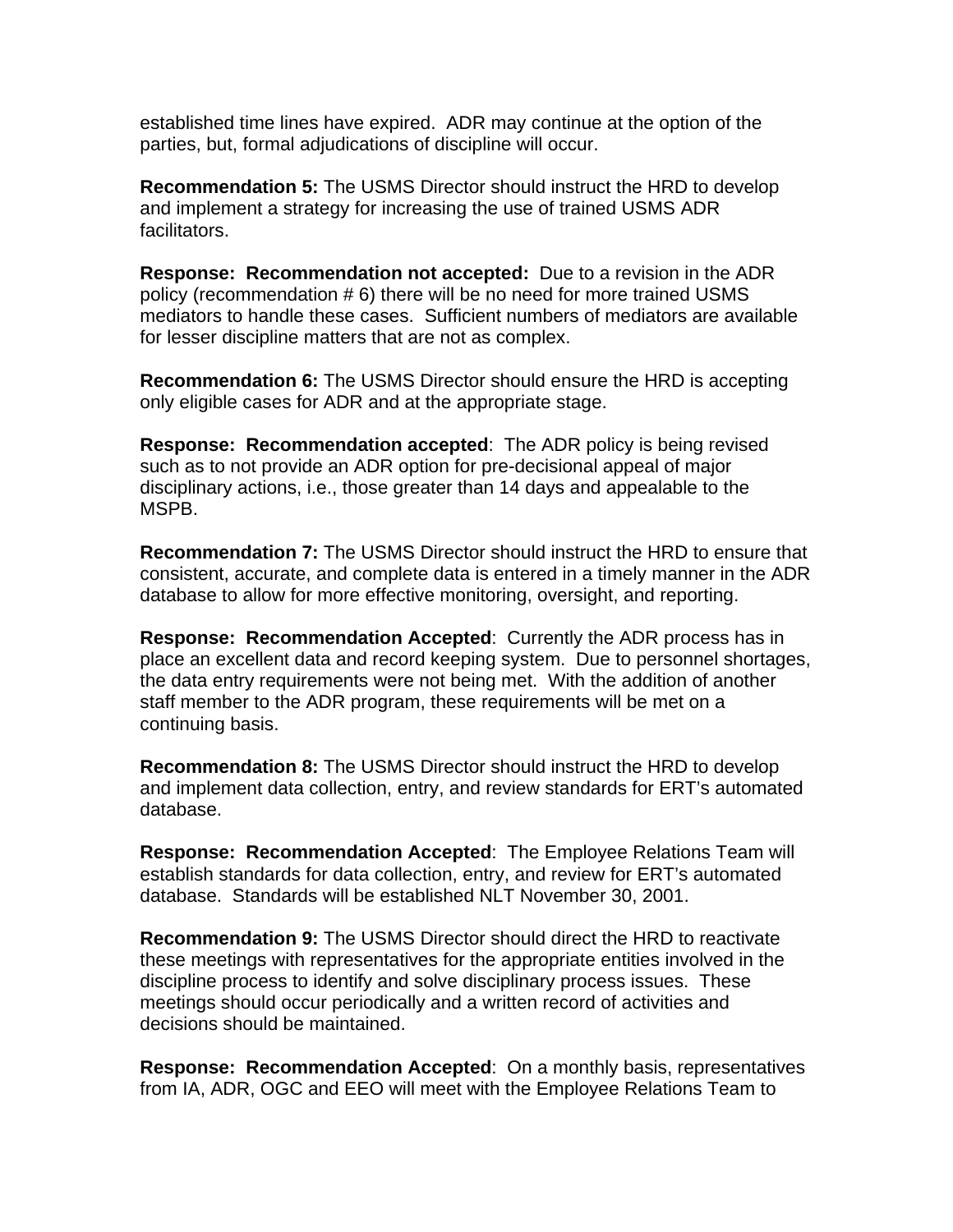identify, discuss and resolve disciplinary process issues. A written record of these activities and decisions will be maintained by the ER Team. The next meeting is scheduled to take place on October 3, 2001.

**Recommendation 10:** The USMS Director should instruct the HRD to develop performance standards for the adjudication of misconduct cases and monitor cases against those standards.

**Response: Recommendation Accepted**: Performance standards have traditionally been in place for the ER Team in that the ER Specialist was expected to have the proposed disciplinary action memorandum mailed to the district within 30 days of receipt of the investigative file. In addition, the traditional standard for cases being sent to the Discipline Panel was to have the proposed disciplinary action mailed to the Discipline Panel within 90 days of receipt of the investigative file. Prior to the implementation of a standardized Performance Plan for all USMS employees in January 1997, each ER Specialist had a Performance Plan that included these specific standards.

In December 1999, this standard was again cited in the Mission and Activity Statement for the Employee Relations Team as follows:

1. Prepare proposals for all disciplinary actions for issuance by the USMS Discipline Panel within 90 days.

2. Prepare proposals for all disciplinary actions for issuance by District/Division Managers within 30 days.

A copy of this statement has been provided to the OIG.

**Recommendation 11:** The USMS Director should instruct all USMS districts, divisions, and headquarters organizations to report all misconduct allegations to the OIA.

**Response: Recommendation Accepted**: All USMS districts, divisions, and headquarters organizations will be reminded of their responsibility to report all misconduct allegations to the OIA.

**Recommendation 12:** The USMS Director should instruct the OIA to report all misconduct allegations to the OIG in accordance with OIG policy.

**Response: Recommendation Accepted**: OIA has always reported classification one and two allegations to the OIG as required by OIG guidelines. Some class three allegations were not reported to the OIG. These unreported allegations were found either to be unsubstantiated after the preliminary investigation or to involve misconduct by contractors. Pursuant to the OIG findings, OIA will forward all allegations to the OIG as required by the reporting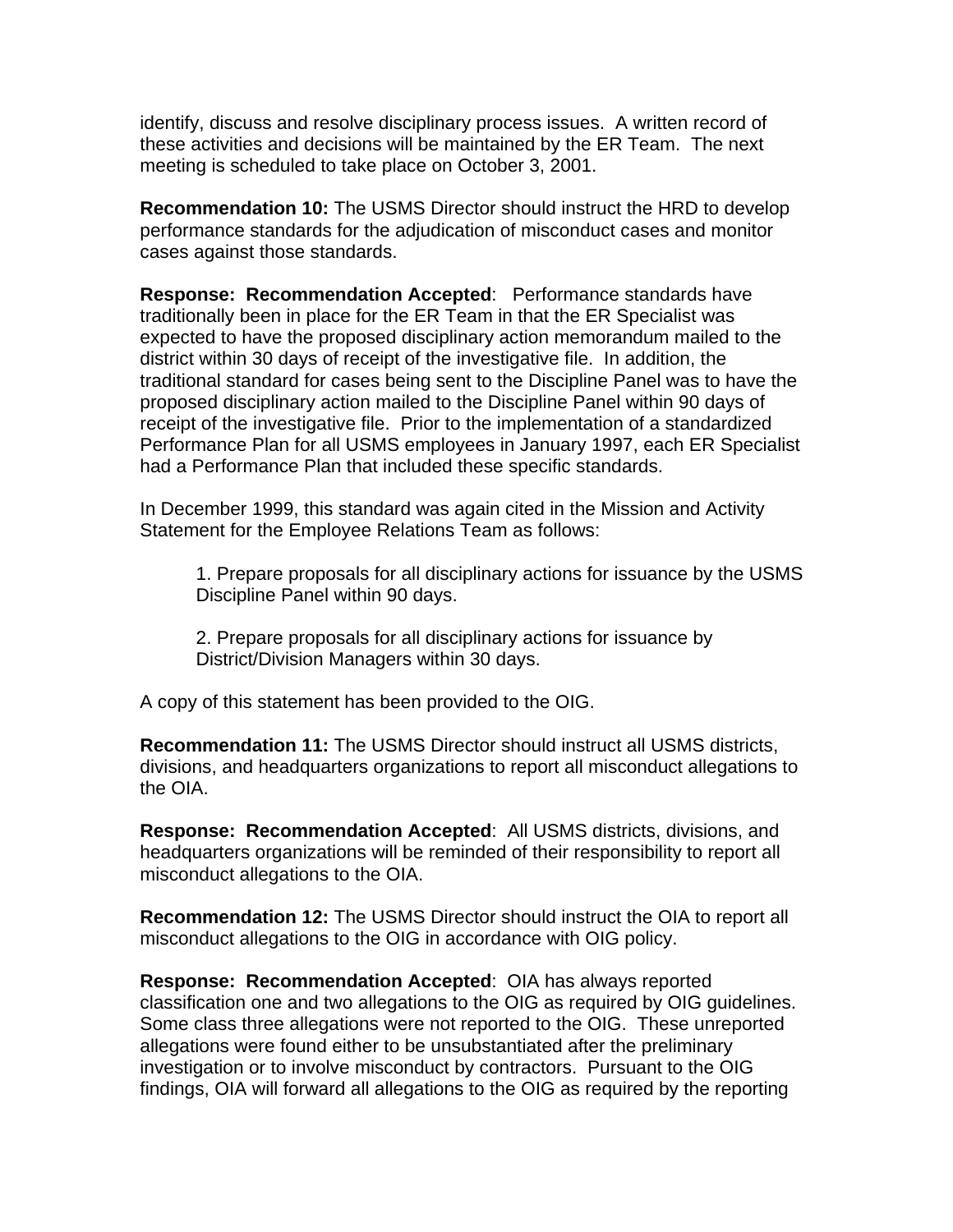guidelines. Currently, OIA is working with the OIG to electronically report class three allegations on a monthly basis. The changes in reporting to the OIG have been implemented and the OIA is in full compliance with the guidelines.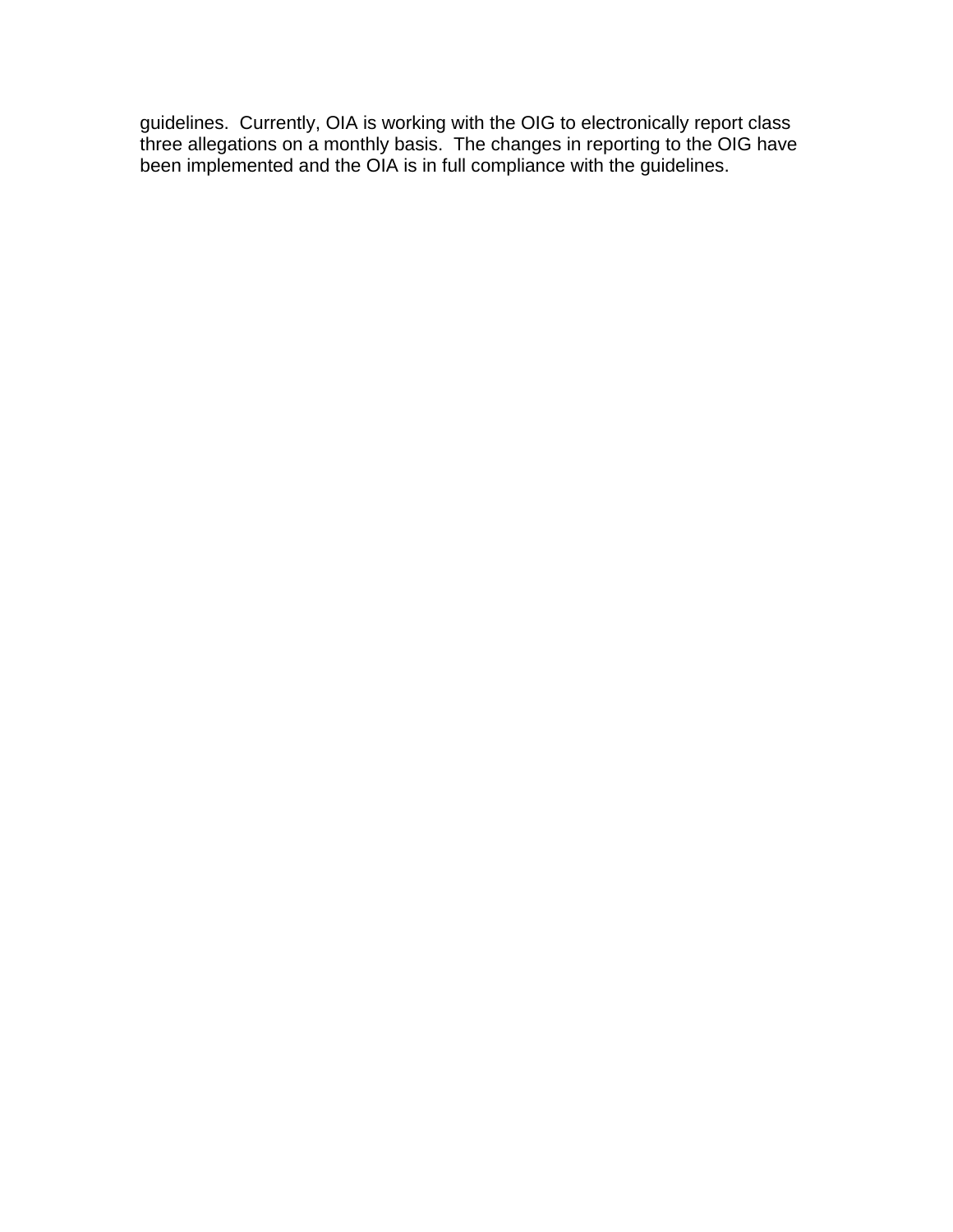**U.S. Department of Justice** 

<span id="page-51-0"></span>

Office of the Inspector General

December 19, 2001

MEMORANDUM FOR BENIGNO G. RENYA **DIRECTOR** UNITED STATES **MARSHALS SERVICE** PAUL A. PRICE FROM: ACTING ASSISTANT INSPECTOR GENERAL FOR EVALUATION AND INSPECTIONS Office of the Inspector General Analysis of the SUBJECT: United States Marshals Service Response to Report, I-2001-011

On September 28, 2001, the Office of the Inspector General (OIG) issued the final report to the Acting Director, United States Marshals Service (USMS), entitled "Review of United States Marshals Service Discipline Process." The report contained 12 recommendations that required action by the USMS. The USMS response, dated October 5, 2001, addressed each of the recommendations and is included as Appendix 4 in the report. Our analysis of the USMS response follows and is included as Appendix 5 in the report.

Recommendation Number I - Resolved - Open. Although the USMS response did not agree with several aspects of our finding, including our conclusion that most of the case files did not meet the Code of Federal Regulations (CFR) case documentation standards, the USMS agreed to adhere to the federal standards for documenting misconduct cases. The USMS responded that many of the case files the Office of the Inspector General (OIG) reviewed contained the required documentation. In addition, the USMS response stated that the information contained in the decision letters in the case files the OIG reviewed was adequate because the CFR does not require decision letters to include a "detailed explanation" to meet CFR standards.

However, our report states that the CFR requires that the reasons for the discipline actions, not a detailed explanation, be documented. We found that the decision letters did not consistently provide adequate reasoning to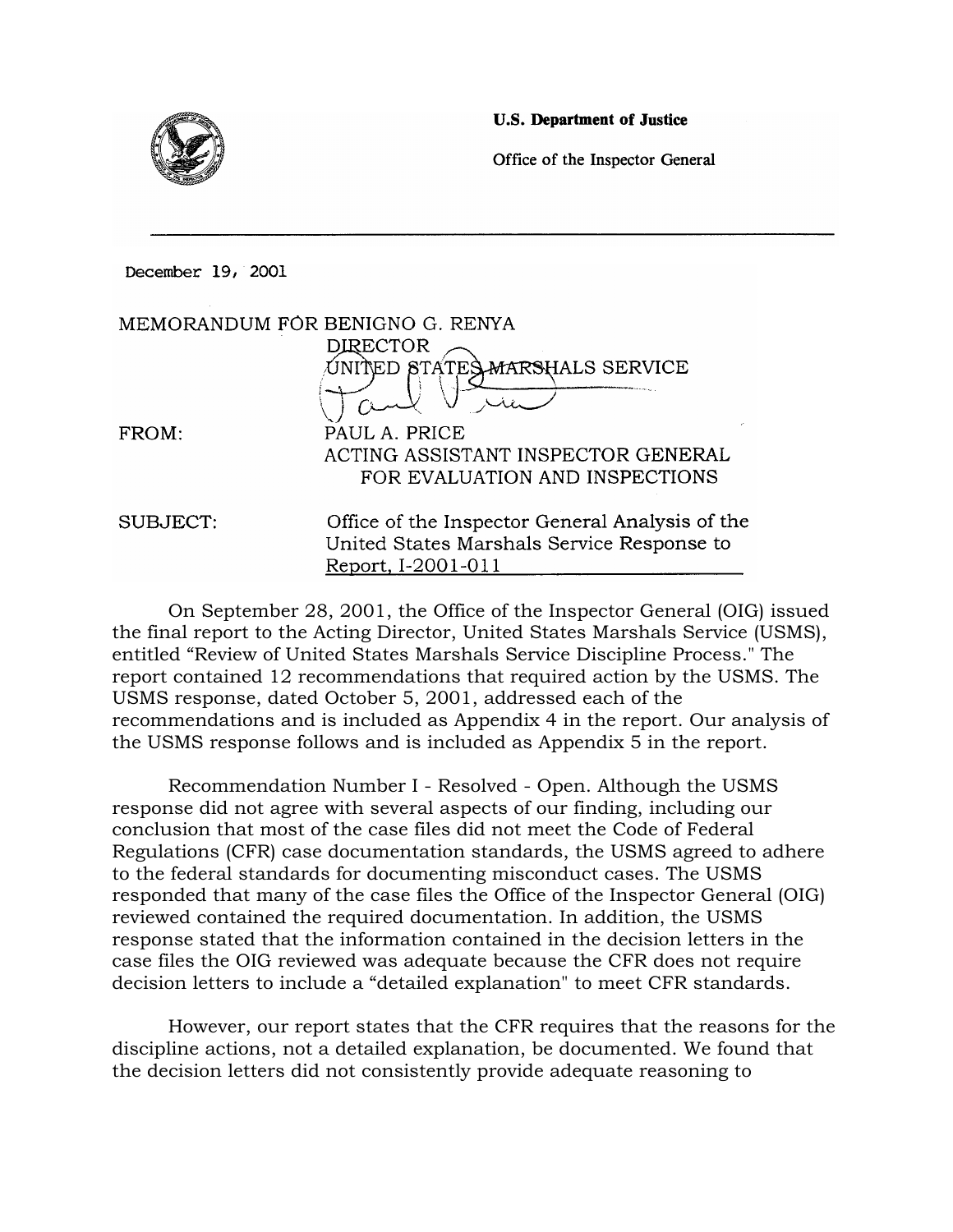understand why the deciding official mitigated proposed discipline action. The USMS response also concluded that our recommendation to improve adherence to CFR standards was impractical, when the overall disciplinary process is considered, but it failed to explain why improved adherence to CFR standards was impractical.

 The USMS response to Recommendation Number 1 also includes comments on several specific aspects of the report. Our response to each of the comments follows.

• In its response, the USMS acknowledged that several of the case files we reviewed involving discipline action of less than 14 days may not have contained all of the required supporting documents because the cases were adjudicated at the local level (District and Division). For those cases adjudicated at the District and Division level, the USMS stated that it will instruct the Employee Relations Team (ERT) to remind local managers of the obligation to provide this documentation and will further instruct the ERT to ensure that this documentation is maintained in the discipline case file.

We agree that this corrective action for cases adjudicated at the District and Division level is important, but it will not fully address the documentation deficiencies we found in the other case files adjudicated by the Discipline Panel. Not all cases resulting in discipline action of 14 days or less are reviewed and adjudicated at the District and Division level. Of the 50 cases in our review, 22 cases were initially determined to be serious enough to warrant being sent to the Discipline Panel by the ERT for review and adjudication. After review and adjudication by the Discipline Panel, only 11 of these cases resulted in a discipline action of more than 14 days. The other 11 cases resulted in a discipline action of 14 days or less. Yet, most of these 22 case files did not contain all the required documentation as defined in the CFR. Therefore, we recommend that the USMS should instruct the ERT to ensure that all cases processed at all adjudication levels contain the required documentation.

• The USMS response notes that 5 CFR Section 752.406 provides the federal standard for documenting misconduct cases involving more than 14 days discipline. As provided in our report, this section states "the agency shall maintain copies of the items specified in Title 5 United States Code (U.S.C.), section 7513(e) and shall furnish them upon request as required by that subsection." Title 5 describes these items as "Copies of the notice of proposed action, the answer of the employee when written, and a summary thereof when made orally, the notice of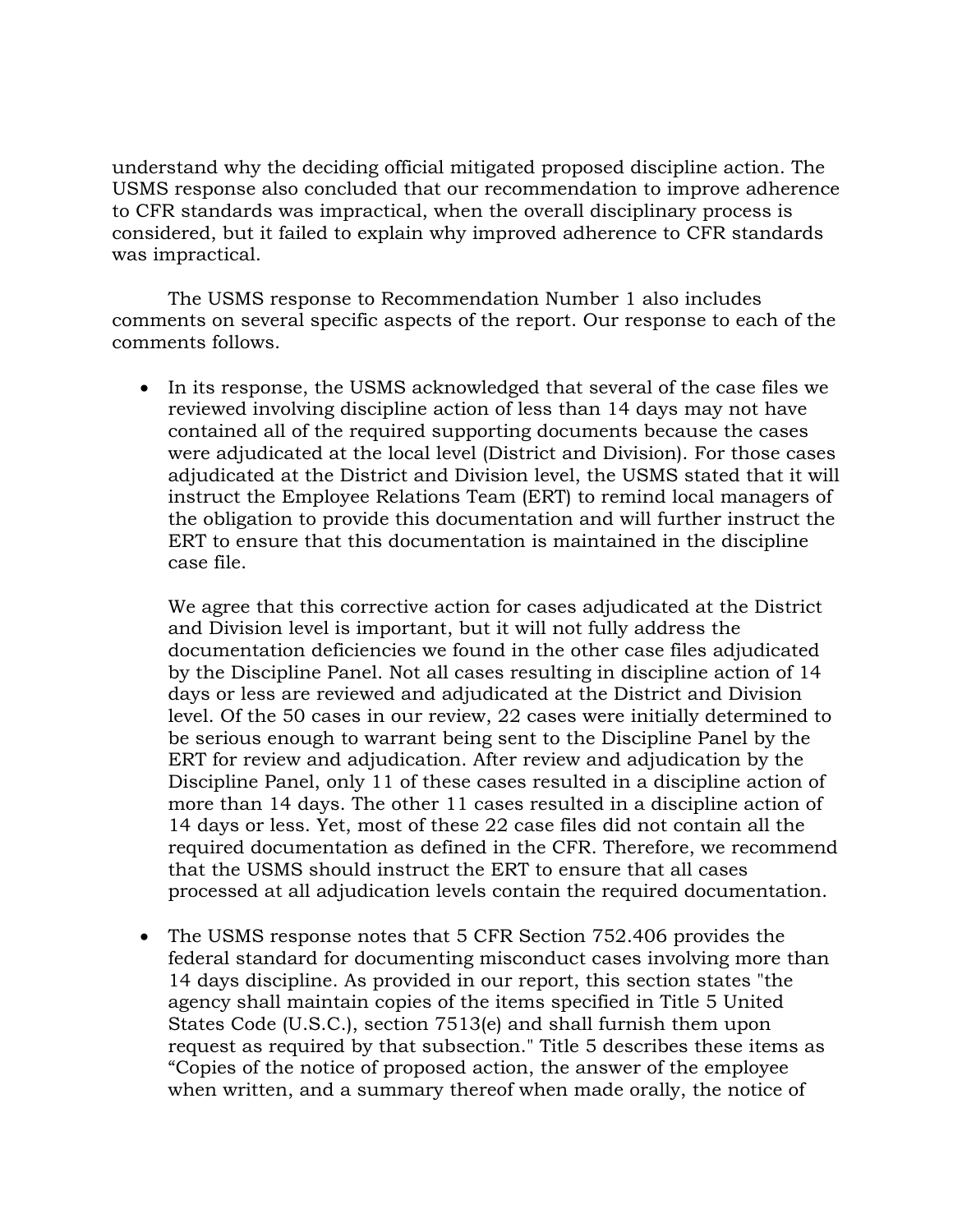decision and reasons therefore, and any order effecting an action covered by this subchapter, together with any supporting material..." Although not specifically mentioned in the report, Title 5, section 7503(c) requires the same case documentation standards for discipline actions involving 14 days or less.

 The USMS also comments that not all cases in our review required all of the documents described in the CFR standards. We agree that each case file we reviewed did not always require a proposal letter, an employee response, and a decision letter, because the case may not have gone through the entire formal discipline process. This was the case in 20 of the 50 case files we reviewed. Six cases were closed through the use of a settlement agreement, 3 cases were closed due to the employee deciding to retire before the process was completed, and 11 cases were closed with a letter of closure issued by either the ERT or the Discipline Panel. During our review, we considered the extent the formal discipline process had been completed and the effect this had on the CFR documentation requirements for each case.

In addition, the USMS stated that all the case files in our review that involved an imposed discipline action of more than 14 days (total of 11) complied with the CFR documentation requirements. While we found decision letters in case files that indicated an employee had responded, a copy of the written response or a summary of the oral response was not included in the case file as required by the CFR, with the exception of 2 cases adjudicated at the District level. Thus, in most of the 30 cases that went through the entire discipline process, the USMS was not consistently meeting the entire CFR documentation standard for its case files with respect to employee responses.

• The USMS asserts that it is an accepted federal practice not to "litigate" a discipline action in the decision letter, but the USMS response does not explain what this means. Our report does not propose that the USMS prepare decision letters that itemize or discuss the merits of all evidence provided during the disciplinary process. The report cites the need for the USMS to improve adherence to the CFR standard that requires the reasons for the imposed discipline actions to be included in the notice of decision. In the cases that went through the entire formal discipline process where a deciding official mitigated the proposed discipline action, we found varying levels of information describing the reasons for mitigation. Our report provided specific examples of case files that did not contain sufficient information to determine the reasons for the imposed discipline actions. For example, the report describes certain cases that had multiple charges supported in the proposal letter, We found that the deciding official in these cases did not indicate that consideration was given to each of these charges when determining discipline action. In other cases, the discipline action imposed fell below the range of penalties suggested in the USMS Table of Offenses or the discipline action imposed appeared to be inconsistent to other similar discipline actions or lenient and the deciding official did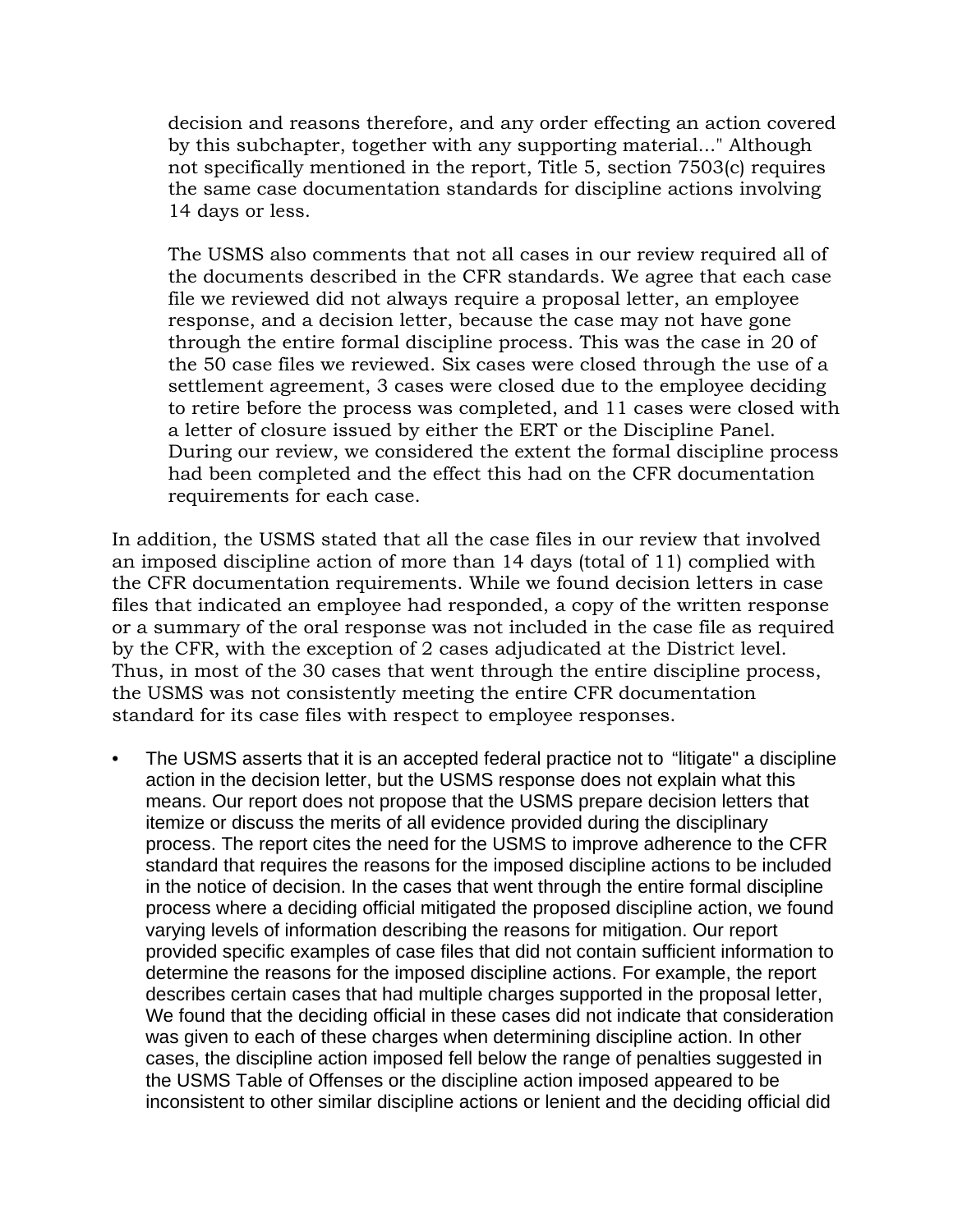not include the reasons for the imposed discipline.

The USMS also did not agree with our finding that the reasons for the imposed discipline actions were not adequately documented in the decision letters. As an argument for the adequacy of the documentation, the USMS referred to its success with third party reviews -- an explanation we believe is not directed to the issue discussed in our report. Third party reviews, such as a review by the Merit System Protection Board, involve more than the case file contents to determine the merits of a case. As the case examples in the report show, we were not always able to understand the reasons used in imposing certain penalty decisions from the decision letter. A case file should allow for a reviewer to follow the entire progression of the discipline process and, if necessary, draw reasonable and accurate conclusions on the fairness or the consistency of a discipline action imposed. A case file should contain the necessary documentation so that the logical progression, direction, and reasoning used in the case, from the investigative stage to the decision letter, are clear and defensible.

- The USMS indicates in its response that it is important for the report to clarify that the statistics in the report are not based on a random sample and therefore cannot be applied to the entire universe of cases within the USMS. Early in the report, we provided the specific criteria for selecting the 50 case files for our review, and it is clear from the description in the report that the sample was not a random sample. However, based on the high incidence of cases with insufficient documentation in our selected sample, it is reasonable to assume that similar deficiencies exist in other cases.
- The USMS response comments that our report appears to conclude that a disparity between the proposed penalty and the final decision warrants concern and that such a disparity demonstrates a weakness in the system. Our report fully acknowledges the complexity of misconduct cases and the challenges associated with adjudicating them. However, based on our case file review, our report does raise important concerns over the inconsistent penalties and the disparity in the penalty decisions. The report shows that 19 cases were mitigated below the proposed penalty and in 13 cases the final penalty fell below the suggested range of penalties. The report also includes specific cases where similar offenses adjudicated during the same time frame received differing levels of proposed and imposed discipline, cases where prior offenses were not considered during the final penalty decision, or cases that failed to show that all offenses had been considered and addressed by the deciding official. Thus, the imposed discipline appeared inconsistent with similar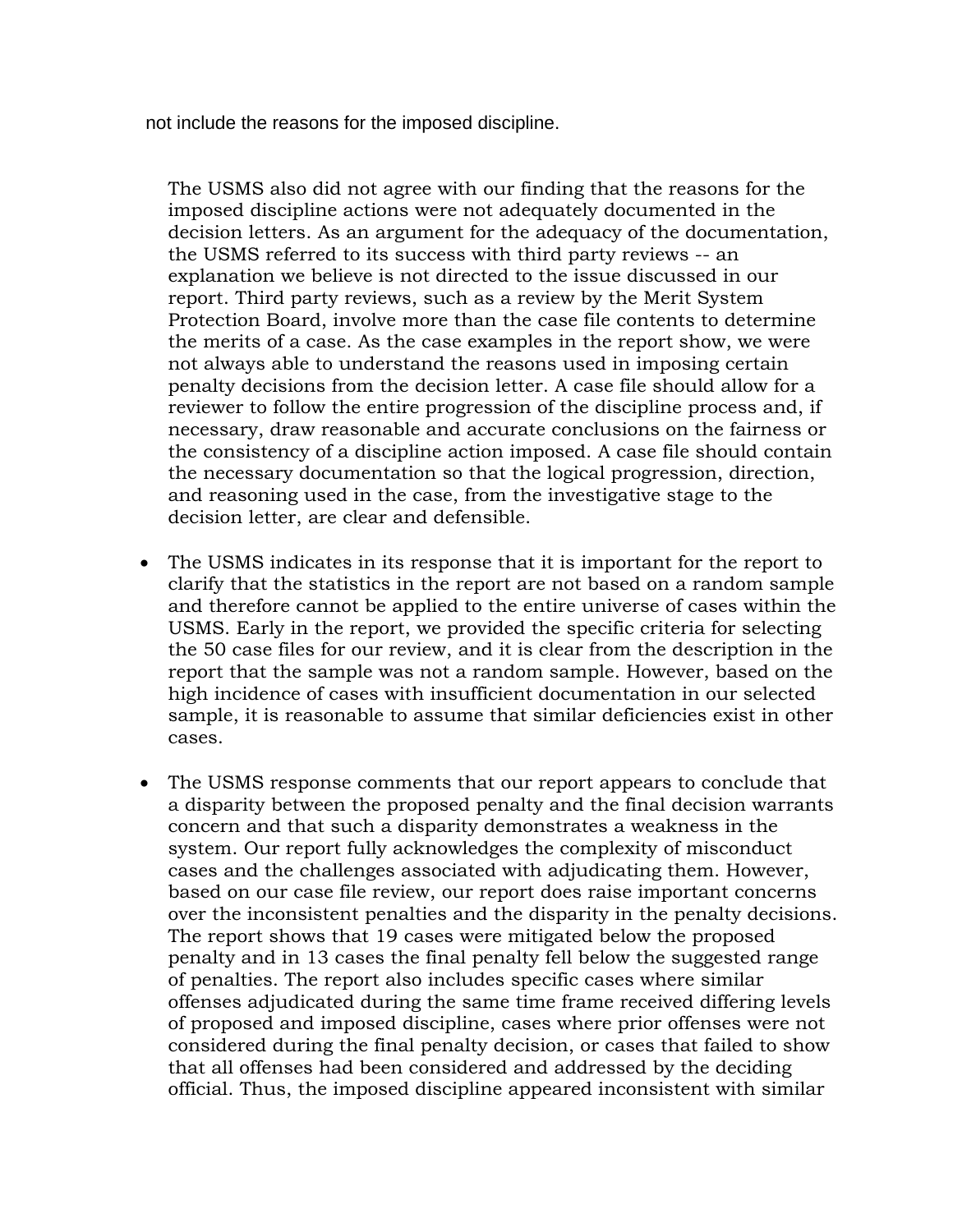cases or too lenient. The report's conclusions, however, are derived from our review of the case files, which did not always have the required or adequate level of documentation to support or explain the reasons for the imposed discipline actions.

The response also again comments on "the strength" of the USMS position as evidenced by the USMS's success in third-party proceedings. That success rate does not answer the question of whether USMS penalty decisions are inconsistent. Moreover, success rates in third party proceedings may be based on numerous factors, one of which could be undue leniency in the USMS's proposed discipline actions.

• The USMS asserts that our report should not draw conclusions regarding the consistency of penalties from a comparison of cases. The USMS states that there could be over 200 possible proposing and deciding officials, who could be involved in the disciplinary process at any given time, and based on the third party review standard it is only critical that the deciding officials are consistent within their own decisions. Contrary to the USMS's view that consistent penalty decisions are not critical or possible, the OIG believes that the discipline process should result in supportable and consistent disciplinary decisions, regardless of the number of possible proposing and deciding officials, and the disciplinary decisions should be made after the deciding officials consider all relevant factors in a case. Our review of the case files did not indicate that all relevant factors were considered because the documentation was not complete and the decision letters did not adequately explain the reasoning used to determine the imposed discipline actions.

Consistency in penalty decisions supported by sound and documented reasoning is the hallmark of an effective, fair and objective disciplinary process. As we state in the report, the USMS has taken steps in the past to improve the disciplinary process and has established a Discipline Panel to provide consistent review and adjudication of misconduct cases, which may result in discipline action of over 14 days.

The ERT is the caretaker of the USMS disciplinary process, and has the overall responsibility for ensuring the discipline process serves both the employee and the agency. According to USMS procedures, the ERT is responsible for maintaining the official misconduct case files; monitoring the adjudication progress of each case; providing assistance in the form of advice, information, or expertise to employees, district, division, and Discipline Panel personnel; and reviewing and approving all proposal and decision letters for consistency and compliance. The USMS response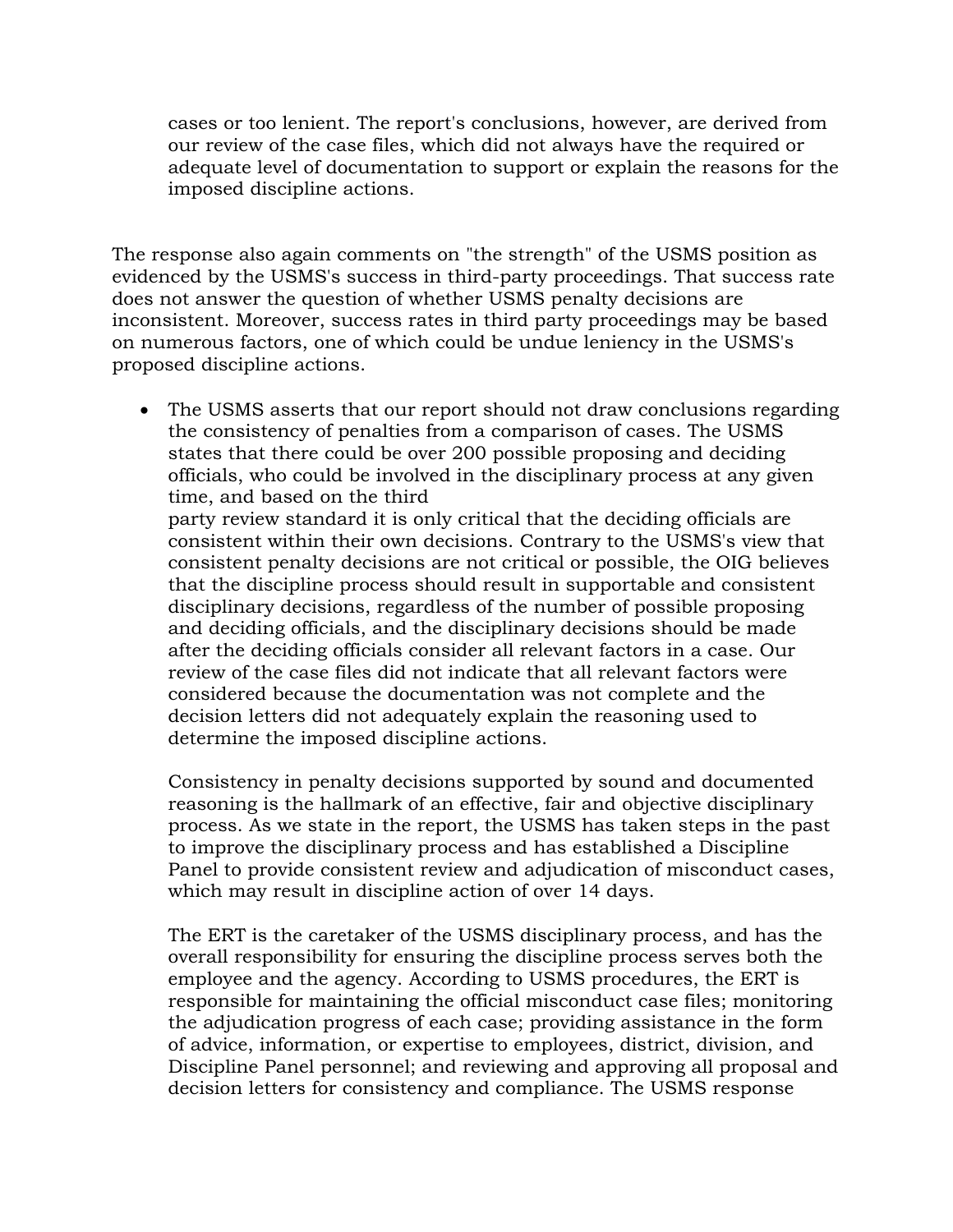indicated that over 200 individuals potentially play a role in the disciplinary process at any given time. Because of the large number of individuals involved in the process, it is crucial that the ERT provide sufficient guidance to ensure the standards for documenting misconduct are consistently met and followed.

 To close this recommendation the USMS should issue a memorandum that clarifies the importance and necessity of meeting CFR documentation standards for misconduct case files to its staff and officials involved in the disciplinary process. This memorandum should also identify the documents the USMS requires in its misconduct case files and highlight the CFR documentation requirements. Specifically, the memorandum should identify the employee response (when provided) as a required part of the case file. The memorandum should also address the need for a more detailed review by the ERT staff of each decision letter, especially when it contains mitigating factors. This memorandum should be distributed to all entities involved in the discipline process for reference purposes. We will consider this recommendation resolved but will keep it open until we receive a copy of this memorandum.

**Recommendation Number 2 - Resolved - Open.** The USMS accepted our recommendation to ensure that all formal discipline actions are enforced and properly documented in official personnel folders. We consider the recommendation resolved but will keep it open until a copy of the procedures that had been implemented on March 1, 2001 is received.

 **Recommendation Number 3 - Resolved - Open.** The USMS accepted our recommendation to establish time lines for the adjudication of misconduct cases and to monitor the status of the cases through the process. While the ERT has partial timelines in place, as stated in the response, these time lines were not used to measure timeliness of adjudication. Formal time lines should be established for each segment of the adjudication process, from the time the ERT accepts a case file from the OIA to when the decision letter is signed. The OIG realizes that each misconduct case is unique and involves certain complexities. These timelines would not be designed to "drive the process," but rather serve as a gauge to measure where each case should be at a given point in the process and an indicator when the process is not performing as efficiently as is should. These timelines would be flexible and subject to modification as analysis was performed on the accuracy of the initial attempt to establish these timelines. We consider the recommendation resolved but will keep it open until a set of formal timelines is provided.

**Recommendation Number 4 - Resolved - Open.** The USMS accepted our recommendation to meet established Alternative Dispute Resolution (ADR) timelines and return cases that do not meet these timelines to the appropriate office to continue with formal processing. We consider the recommendation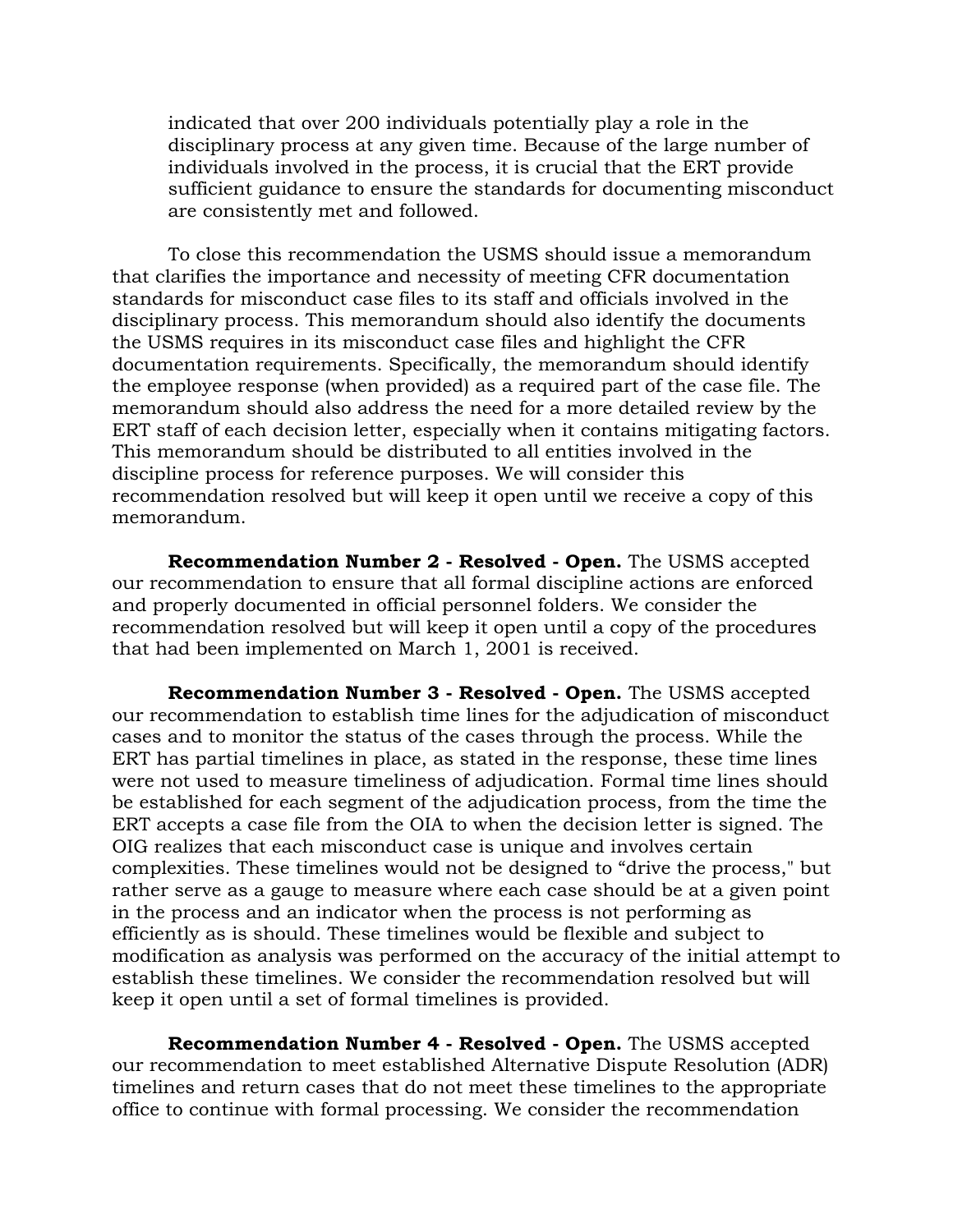resolved but will keep it open until a copy of the revised ADR policy is provided.

**Recommendation Number 5 - Resolved - Closed.** The USMS accepted our recommendation to develop and implement a strategy for increasing the use of trained USMS ADR facilitators. Due to a change in ADR policy, which will reduce the number of ADR cases and will remove the need for increasing the use of trained facilitators, we consider the recommendation resolved closed.

**Recommendation Number 6 - Resolved - Open.** The USMS accepted our recommendation to accept only eligible cases for ADR and at the appropriate stage. We consider the recommendation resolved but will keep it open until a copy of the revised ADR policy detailing the change is provided.

**Recommendation Number 7 - Resolved - Closed.** The USMS accepted our recommendation to ensure that consistent, accurate, and complete data is entered in a timely manner in the ADR database to allow for more effective monitoring, oversight, and reporting. Based on the USMS response that additional staffing will prevent data integrity from being a concern in the future we consider the recommendation resolved - closed.

**Recommendation Number 8 - Resolved - Open.** The USMS accepted our recommendation to develop and implement data collection, entry, and review standards for the ERT's automated database. We consider the recommendation resolved but will keep it open until a copy of the data entry standards, scheduled to be completed by November 30, 2001, are provided.

**Recommendation Number 9 - Resolved - Closed.** The USMS accepted our recommendation to reactivate meetings with representatives for the appropriate entities involved in the discipline process to identify and solve disciplinary process issues. Based on the USMS response we consider this recommendation resolved - closed.

**Recommendation Number 10 - Resolved - Closed.** The USMS accepted our recommendation to develop performance standards for the adjudication of misconduct cases and monitor cases against those standards. The USMS response only refers to performance standards that address timelines for part of the adjudication segment of the discipline process. These timelines are a first step towards measuring an important aspect of the discipline process, but the timelines should be expanded to include all activities involved in case adjudication. The USMS should also consider the establishment and implementation of performance standards for other important aspects of the discipline process, such as consistency or customer satisfaction. The USMS will not be able to measure the success or improve the discipline program without having complete timelines and other performance standards in place. Based on the response and discussions with USMS officials, we consider this